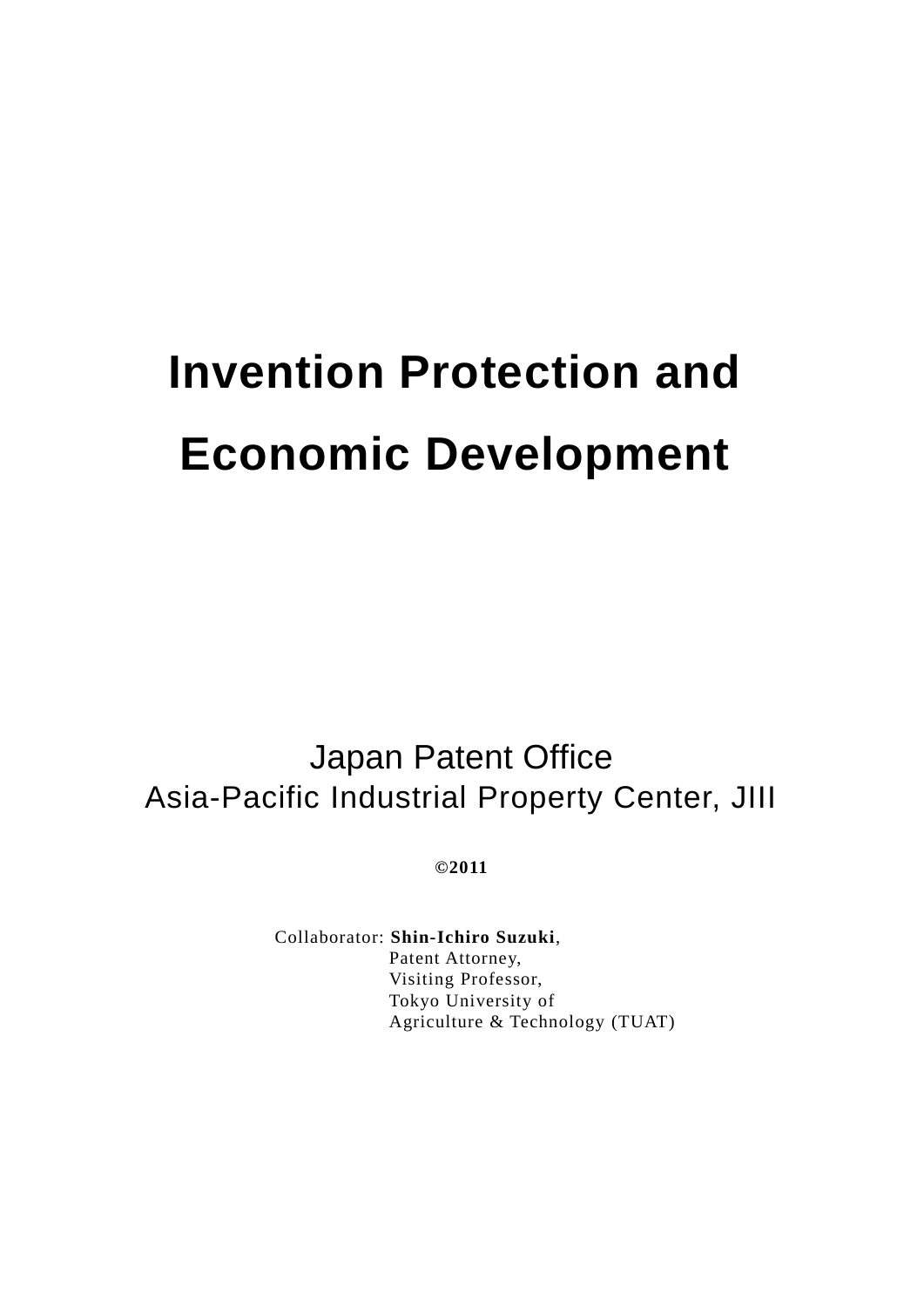## **Table of contents**

## **Introduction**

| 1.               |               | <b>Invention Protection and Economic Theory</b><br>2                             |
|------------------|---------------|----------------------------------------------------------------------------------|
| 1.1              |               | <b>Theories of Invention Protection</b><br>2                                     |
| 1.2              |               | <b>Economic Growth Theory and Technological Progress</b><br>10                   |
| 1.3              |               | <b>New Growth Theory and Invention Protection</b><br>12                          |
| 1.4              |               | <b>How the Invention Protection System Works</b><br>14                           |
| 2.               |               | The Historical Development of Invention Protection Policies<br>23                |
| 2.1              |               | The Emergence of Invention Protection Systems<br>23                              |
| $2.2\phantom{0}$ |               | <b>Encouraging the Development of Advanced Technology</b>                        |
|                  |               | <b>Through Invention Protection Policy</b><br>25                                 |
|                  | $2.3^{\circ}$ | <b>Invention Protection Policy and the Industrial Revolution (Britain)</b><br>27 |
| 2.4              |               | <b>Encouraging Innovation by Entrepreneurs (U.S.)</b><br>29                      |
| 2.5              |               | A Systematic Innovation Policy (Germany)<br>35                                   |
| 2.6              |               | <b>International Invention Protection Policy</b><br>44                           |
| 3.               |               | 45<br>The Experience of the Japanese Economy                                     |
| 3.1              |               | <b>Background to the Success of Invention Protection Policy</b><br>45            |
| 3.2              |               | <b>Developing Entrepreneurs</b><br>45                                            |
| <b>3.3</b>       |               | Raising Awareness in the World of Industry of Invention Protection<br>47         |
|                  | 3.4           | An Economic Recovery Policy Based on the Introduction of Technology<br>50        |
| 3.5              |               | <b>Promoting Japanese-Style innovation</b><br>52                                 |
| 3.6              |               | <b>Policies to Strengthen International Invention Protection</b>                 |
|                  |               | and Make Japan a Nation Built on Intellectual Property<br>55                     |
| 4.               |               | <b>Conclusion</b><br>58                                                          |

**\*\*\*\*\*\*\*\*\*\*\***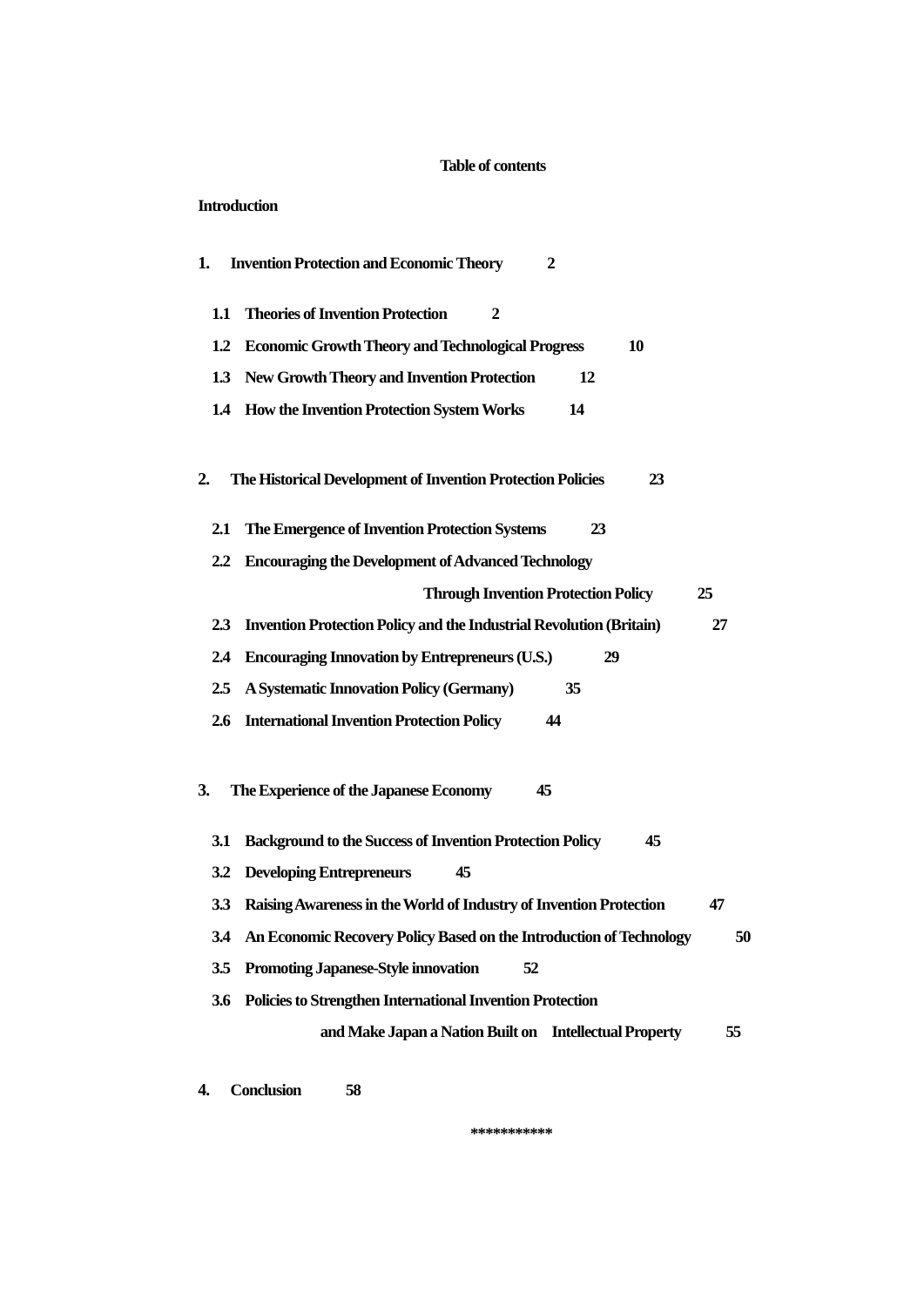## Invention Protection and Economic Development

Shinichiro Suzuki

## **Introduction**

Nowadays, intellectual property issues are of interest not only to legal specialists, but also to experts in a wide range of other fields such as technology, economics, and education. Even controversy concerning the necessity of the patent system, which was once the subject of fierce debate between lawyers and economists, is now becoming confined to certain technologies and organizations.

Although this textbook examines the economic significance of invention protection under the patent system, it does not attempt a theoretical analysis from an economics perspective. Its objectives are to introduce the debate up to now concerning the economic significance of the patent system and examine how this system has been used to meet policy goals, as these are matters that those involved in the promotion of intellectual property rights ought to understand.

Please note that the various views described within are those of the writers of the papers cited. They do not express the official views of the Japan Patent Office.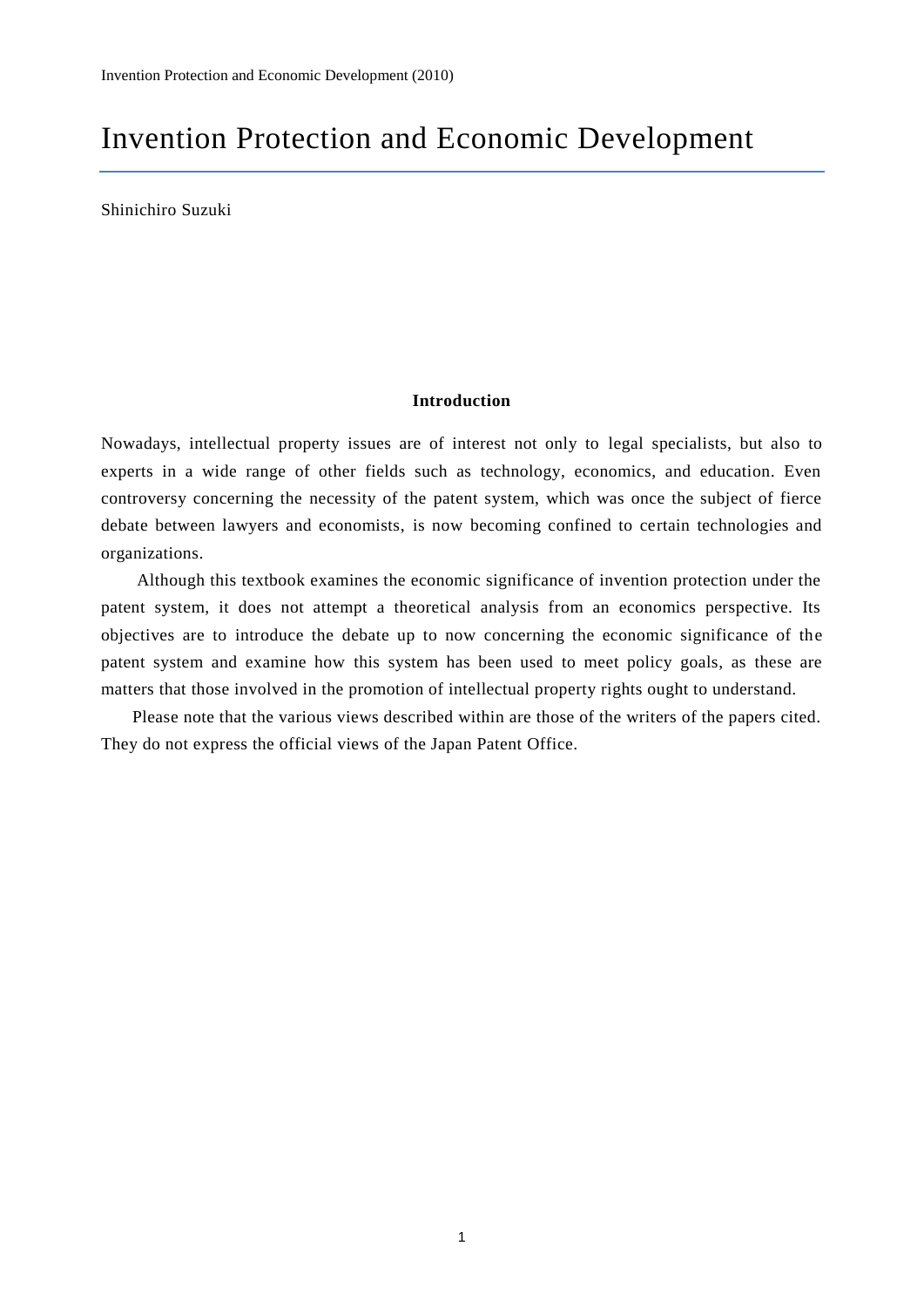## **1. Invention Protection and Economic Theory**

## **1.1. Theories of Invention Protection**

## 1.1.1. The Views of Early Economists

Invention protection systems<sup>1</sup>, which confer monopoly rights to the originators of new ideas for a limited period of time, can be traced back to the Greek colonial city of Sybaris in 500 B.C. In this city, the developers of new food preparation methods were awarded a one-year monopoly. In the 12th-15th centuries, this system began to be used as a policy tool in the city states of Italy, and later spread to the rest of Europe. Many of these early invention protection systems involved the individual conferral of privileges (invention privileges) by the government, parliament, or monarch.

The various privileges possessed by monarchs and feudal lords had long been recognized as inalienable rights, but the Puritan Revolution and Glorious Revolution in the 17th century led to a rejection of royal authority. At the same time, calls for free trade grew and economists began to debate the rationality of free trade.

Adam Smith, in *An Inquiry into the Nature and Causes of the Wealth of Nations*, which was published in 1776, argued that monopolies were inevitably harmful, but that temporary ones may be vindicated as a way of recompensing inventors for the risks they have borne and the expenditures they have made.<sup>2</sup>

John Stuart Mill, in Principles of Political Economy, which was published in 1848, claimed that the "the condemnation of monopolies ought not to extend to patents." He argued that "the originator of an improved process is allowed to enjoy, for a limited period, the exclusive privilege of using his own improvement," and that inventors should be both compensated and rewarded. $3$ 

<sup>1</sup> To avoid confusion with the debate on property rights, which is described later, the use of monopoly rights such as patents to protect human intellectual creations is referred to here as "invention protection."

<sup>2</sup> Adam Smith, *An Inquiry into the Nature and Causes of the Wealth of Nations*, W. Strahan and T. Cadell, London (1776), Book V, Chapter 1, Part III

<sup>&</sup>quot;When a company of merchants undertake, at their own risk and expense, to establish a new trade with some remote and barbarous nation, it may not be unreasonable to incorporate them into a joint stock company, and to grant them, in case of their success, a monopoly of the trade for a certain number of years. It is the easiest and most natural way in which the state can recompense them for hazarding a dangerous and expensive experiment, of which the public is afterwards to reap the benefit. A temporary monopoly of this kind may be vindicated upon the same principles upon which a like monopoly of a new machine is granted to its inventor, and that of a new book to its author.'

<sup>3</sup> John Stuart Mill, *Principles of Political Economy* (1848), Book V Chapter X

<sup>&</sup>quot;The condemnation of monopolies ought not to extend to patents, by which the originator of an improved process is allowed to enjoy, for a limited period, the exclusive privilege of using his own improvement. This is not making the commodity dear for his benefit, but merely postponing a part of the increased cheapness which the public owe to the inventor, in order to compensate and reward him for the service. That he ought to be both compensated and rewarded for it, will not be denied, and also that if all were at once allowed to avail themselves of his ingenuity, without having shared the labours or the expenses which he had to incur in bringing his idea into a practical shape, either such expenses and labours would be undergone by nobody except very opulent and very public-spirited persons, or the state must put a value on the service rendered by an inventor, and make him a pecuniary grant. This has been done in some instances, and may be done without inconvenience in cases of very conspicuous public benefit; but in general an exclusive privilege, of temporary duration, is preferable; because it leaves nothing to any one's discretion; because the reward conferred by it depends upon the invention's being found useful, and the greater the usefulnes s the greater the reward; and because it is paid by the very persons to whom the service is rendered, the consumers of the commodity."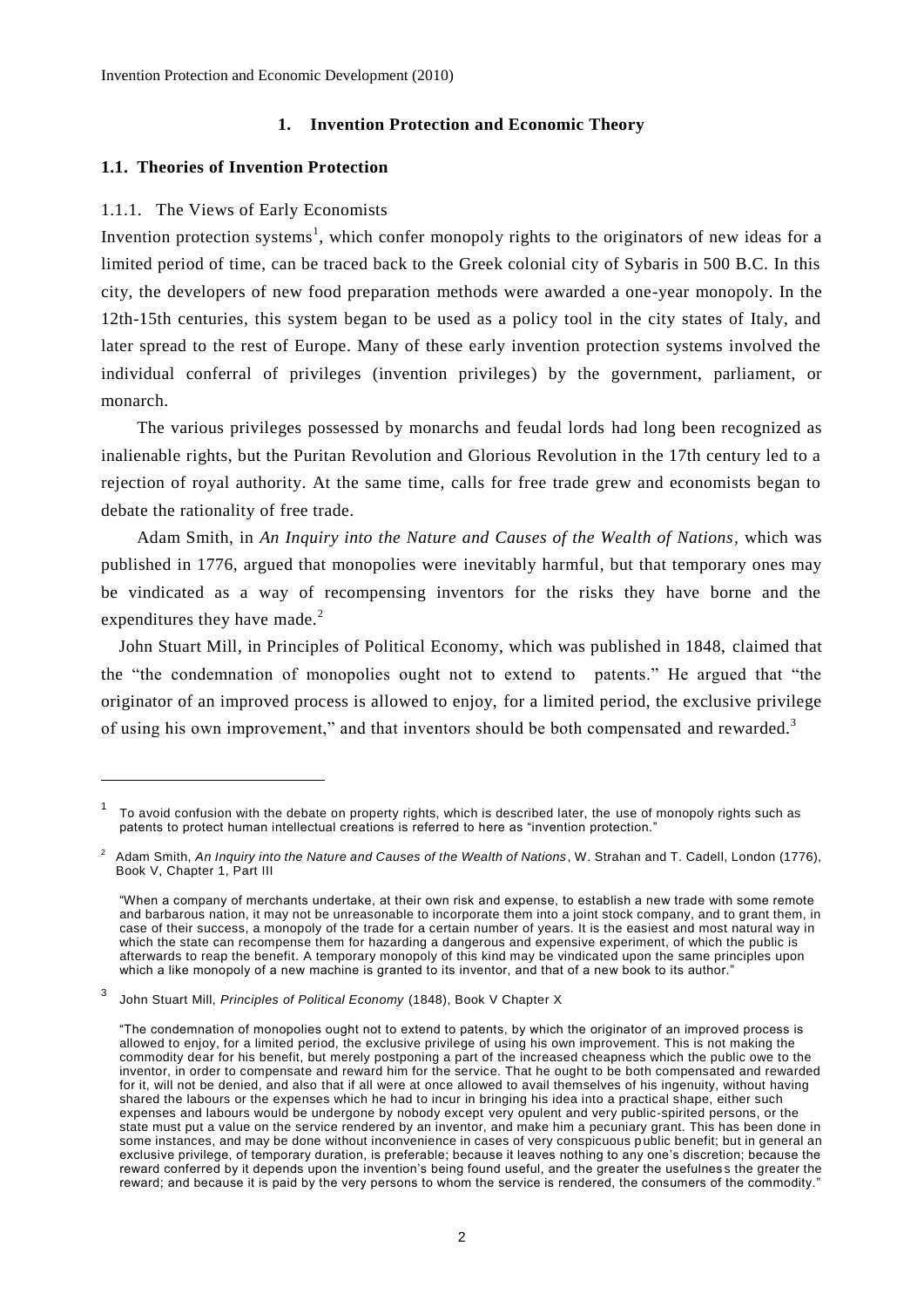Voices opposed to invention protection were also heard. France's Simonde de Sismondi argued that the award of privileges to inventors would allow them to corner the market. As a result, while inventors would enjoy extremely large profits, consumers would gain very little from their inventions. Moreover, other producers would relinquish profits, and their employees would lose their jobs.<sup>4</sup>

## 1.1.2. The 19th Century Anti-Patent Campaign

The 19th century saw invention protection systems, which had hitherto been limited to certain parts of Europe, spread throughout Europe and beyond to the Americas and the Asia -Pacific region.<sup>5</sup> Monopoly rights in different countries sometimes became trade issues, and the view that invention protection systems obstructed free trade began to be articulated. Even in countries that had already adopted invention protection systems, there were cases where the system was not being implemented properly and situations in which it was having negative effects. As a result, the very idea of an invention protection system itself became a subject of debate, which manifested itself in a virulent anti-patent campaign that lasted from 1853 to 1883.

In Britain in 1851, the British Parliament and a royal commission began studying the operation of the patent system. After the completion of several studies, a reform bill was drafted to shorten the period of validity to seven years, implement a rigorous screening system, introduce a licensing system, and so on. This bill was approved by the House of Lords in 1872.

In Germany, meanwhile, a customs union came into being in 1832 with the participating nations concluding an agreement on common principles concerning invention patents and privileges. <sup>6</sup> This pact was aimed at eliminating as many restrictions on free trade between the states as possible. However, because the customs union included cities from the Hanseatic League, which had not had systems for protecting inventions, its members did not really move forward in a common direction. In 1863 the German Economic Association issued a statement declaring that patents harmed the general welfare.

In the Netherlands in 1854, the Dutch Industrial Promotion Commission issued a report pointing out problems with the Dutch patent system at the time. Debate concerning these problems continued, and the system only survived until 1869, when a bill to scrap it was passed.<sup>7</sup>

<sup>4</sup> From J.C.L Simonde de Sismondi "Neouveaux d'Economie Politique ou de; a Tichesse dans ses rapport avec la population (Paris: 2nd edition 1827, vol. II pp.334-335 (F. Machlup "An Economic Review of the Patent System" (1958)

<sup>5</sup> Various studies have been conducted on the timing of the introduction of patent systems, and the generally accepted dates are as follows: Britain 1643, the Netherlands 1575, the U.S. 1790, France 1791, Austria 1810, Russia 1812, Prussia 1815, Spain 1820, Sardinia 1820, Bavaria 1825, Brazil 1830, Vatican City 1833, Sweden 1834, Portugal 1843, Chile 1840, Argentina 1841, New South Wales (Australia) 1852, and India 1859.

<sup>6</sup> Katsuya Tamai, "Historical Development from the Award of Privileges to Administrative Action" (in *The Development and Transformation of Administrative Law (Part 1)*, Yuhikaku, Tokyo (2001), pp.316-317) (in Japanese)

<sup>7</sup> Tadashi Ishii, "From the Anti-Patent Era to the International Patent System Era," *Patent* (2008), vol.61, no.1, p.31 (in Japanese)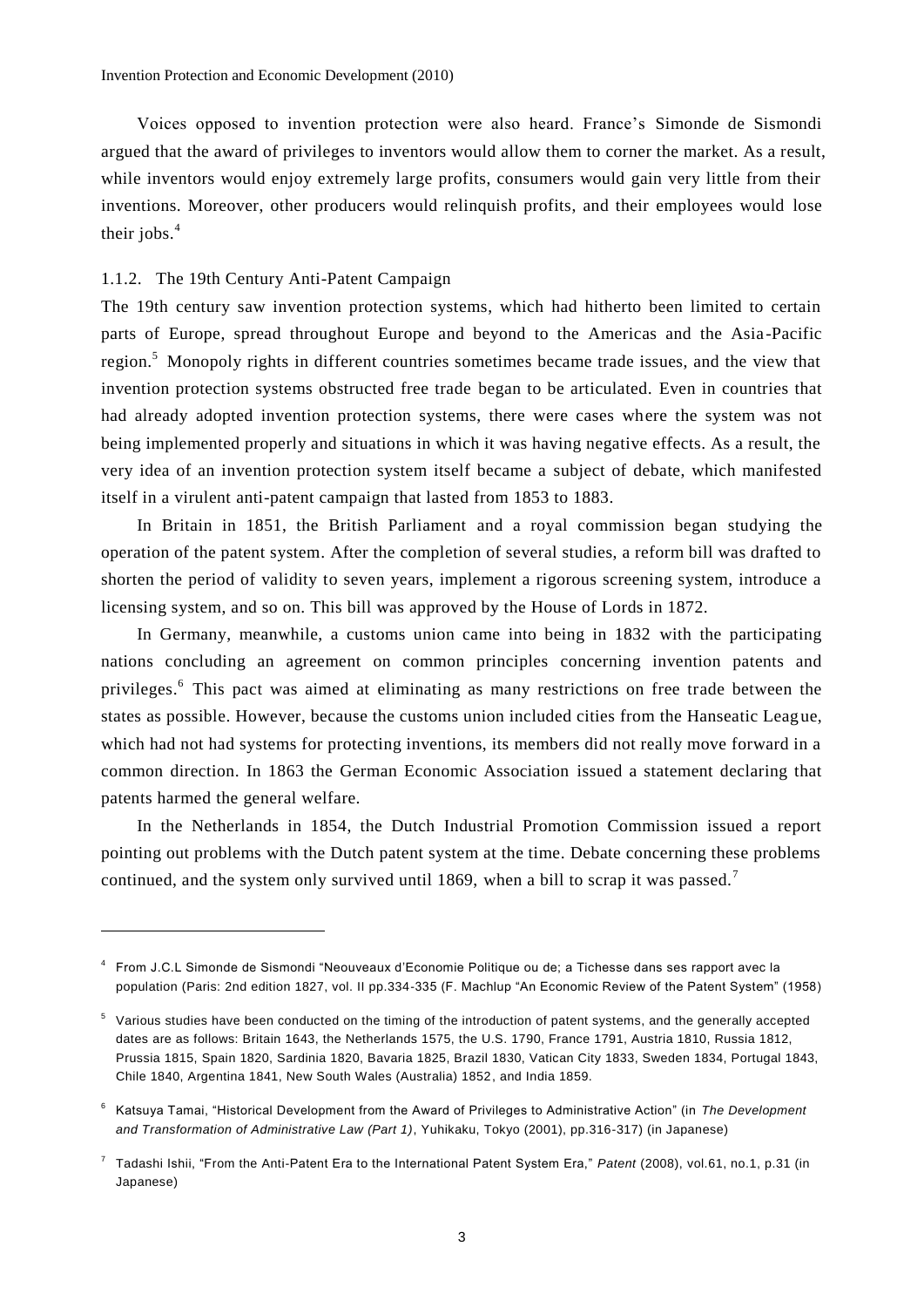Invention Protection and Economic Development (2010)

The main argument used by those arguing for the abolition of the patent system was that the use of monopoly rights to protect inventions hindered free trade in much the same way as tariffs. Supporters, on the other hand, developed a number of theories denying this.

Of these, the most important were (1) natural law theory (property-rights theory), (2) reward-by-monopoly theory (reward theory), (3) exchange-for-secrets theory (disclosure-compensation theory), and (4) monopoly-profit-incentive theory (invention-encouragement theory).

These theories were not only vigorously rejected by groups calling for the abolition for the patent system, they were also subjected to fierce criticism from groups advocating rival theories for the justification of the system (see Table 1-1).

| Category              | <b>Theory</b>                                         | <b>Description</b>                                                                                                                                                                                                                                         |
|-----------------------|-------------------------------------------------------|------------------------------------------------------------------------------------------------------------------------------------------------------------------------------------------------------------------------------------------------------------|
| Morality-based        | Property-rights theory (natural law<br>theory)        | Ideas originating in the minds of individuals can, in<br>accordance with natural law, be possessed by the creator.<br>This right should be recognized and protected by society.<br>Exclusive rights are a rational means of protecting property<br>rights. |
|                       | Reward theory                                         | Because inventors provide valuable services to society,<br>they can demand payment for those services. Temporary<br>monopolies are the optimal way of achieving this.                                                                                      |
|                       | Disclosure-compensation theory                        | Society makes a contract with inventors. Inventors are<br>awarded a temporary monopoly, and in return must make<br>their invention public.                                                                                                                 |
|                       | Incentive theory (invention-<br>encouragement theory) | The provision of the opportunity to earn a considerable<br>amount of profit gives an incentive to inventors, corporate<br>managers, and investors to develop new products.                                                                                 |
| Public-interest-based | Excessive-competition-prevention<br>theory            | By awarding a monopoly to the inventor alone, excessive<br>competition between companies and countries is prevented<br>and disciplined competition is maintained.                                                                                          |
|                       | Intellectual-creation-cycle theory                    | The more the intellectual creation cycle (under which<br>society protects, uses, and reinvests intellectual property)<br>expands and the faster it revolves, the more powerful an<br>engine it will be for economic and social development.                |

## Table 1-1: Leading Theories of Invention Protection

## 1.1.3. Classical Patent Protection Theory

American Fritz Machlup classified these arguments as either morality based, i.e. advocating the importance of justice and natural rights, or public-interest based, i.e. advocating the importance of promoting the interests of the public.<sup>8</sup>

■ Morality-Based Theories

(a) Natural Law Theory (Property-Rights Theory)

<sup>8</sup> Fritz Machlup "An Economic Review of the Patent System" Washington, U.S. Government Print Office (1958), pp.20 -25. (This paper was produced for the U.S. Senate Committee on the Judiciary's subcommittee on patents, trademarks, and copyrights.)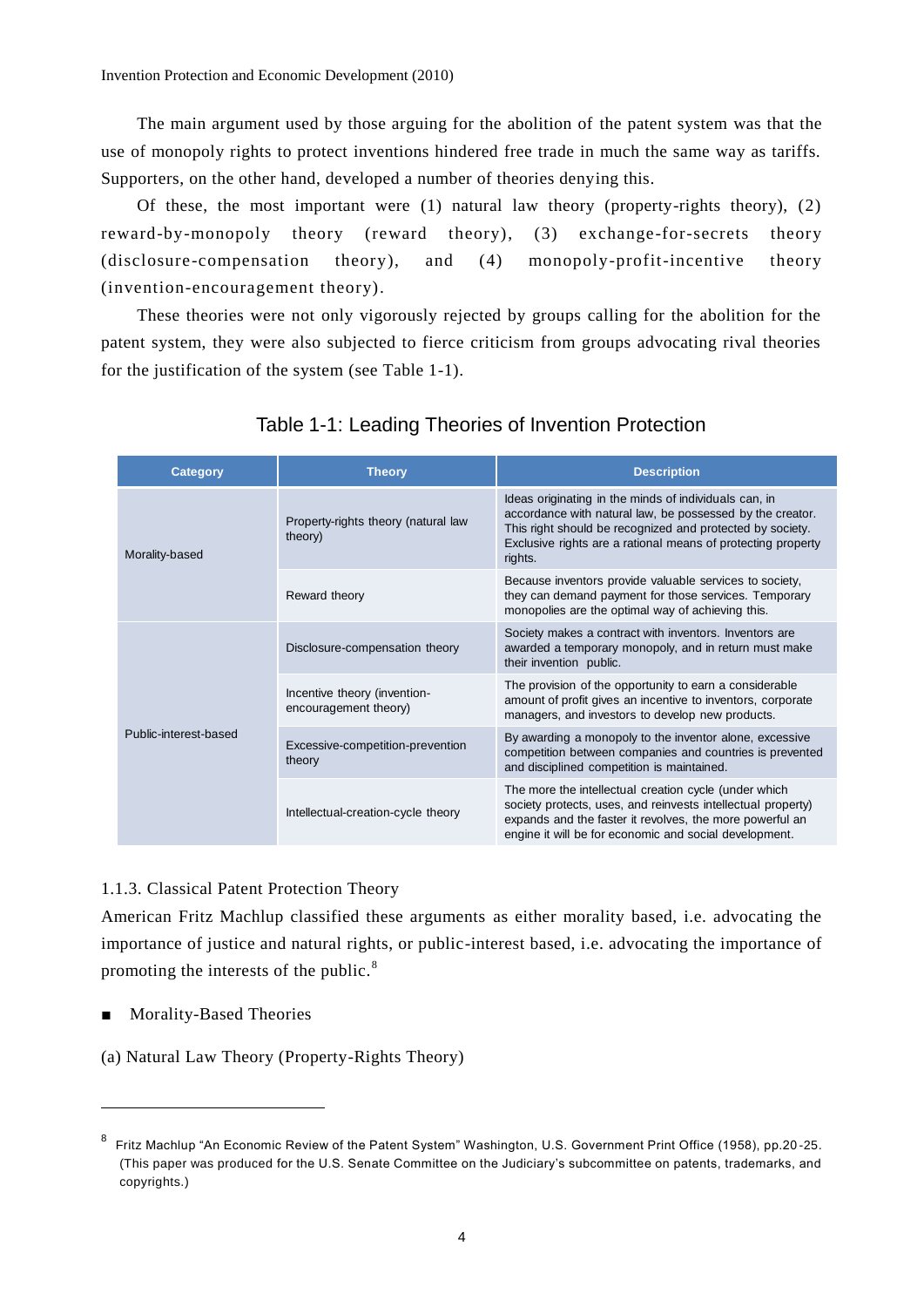Natural law theory is also referred to as "property-rights theory" or "natural-rights theory." The theory holds that just as fruit produced on land owned by an individual belongs solely to that individual, individuals also have "natural property rights" to ideas generated by their brains. It states that these rights should be accepted and safeguarded by society, and that the most sensible way of protecting property rights is by granting exclusive rights.

Many commentators have viewed this theory as being grounded in John Locke's labor theory of ownership, which holds that the fruits of a person's labor belong to that person, though a number of opposing views also exist<sup>9</sup>. This theory was a new, politically-motivated theory designed to meet growing demands from inventors and commercial and industrial people for the reestablishment of an invention protection system, given that all privileges had been abolished following the French Revolution of 1789.

In France, this view later became the theoretical foundation for that country's invention protection system. On December 30, 1790 the government declared that "all discoveries or inventions in all fields of industry are the property of their creators, and that the law shall afford full protection of the rights and interests of creators." Later, in January 1791, the French Industrial Property Act was passed, and its preamble provided that "when the realization or development of a new idea will be beneficial for society, the rights to it shall reside unequivocally wit h the person that thought of it." It also stated that "not regarding industrial inventions as the property of their creators constitutes a basic infringement of their human rights."

Legal scholars spent the next few decades painstakingly analyzing the concept of rights of ownership in relation to ideas, and "property rights" became the preferred term to refer to these rights among inventors and business people. $10$ 

Right from the start, natural law theory was criticized by numerous scholars. Critics argued that if natural property rights existed, and resided with people that invented technologies independently, then it was illogical for them to be limited to a period of 15 years. Other criticisms were that inventions did not result from the efforts of a single individual (and that it was therefore irrational for only the creator of the final version to obtain a monopoly) and that monopolies restricted the natural right of ordinary citizens to use inventions freely.

#### (b) Reward Theory

 $\overline{a}$ 

This theory is based on the idea that individuals who contribute to society should be rewarded by society for that contribution. It holds that invention is a useful service provided to society, and that inventors should therefore be able to demand payment for their inventions. It states that the size of the reward should depend on the degree to which the invention benefits society, and that the best way of achieving this is to award those who have produced useful inventions a temporary monopoly, enabling them to earn significant rewards through the market mechanism.

<sup>9</sup> Yoshiyuki Tamura, "Initiatives in Intellectual Property Law and Policy," *Intellectual Property Law and Policy Journal*, vol.20 (2008) (in Japanese)

<sup>10</sup> Tatsuki Shibuya, *Patents and Economic Systems*, Nikkei Publishing (1979), p.22 (in Japanese)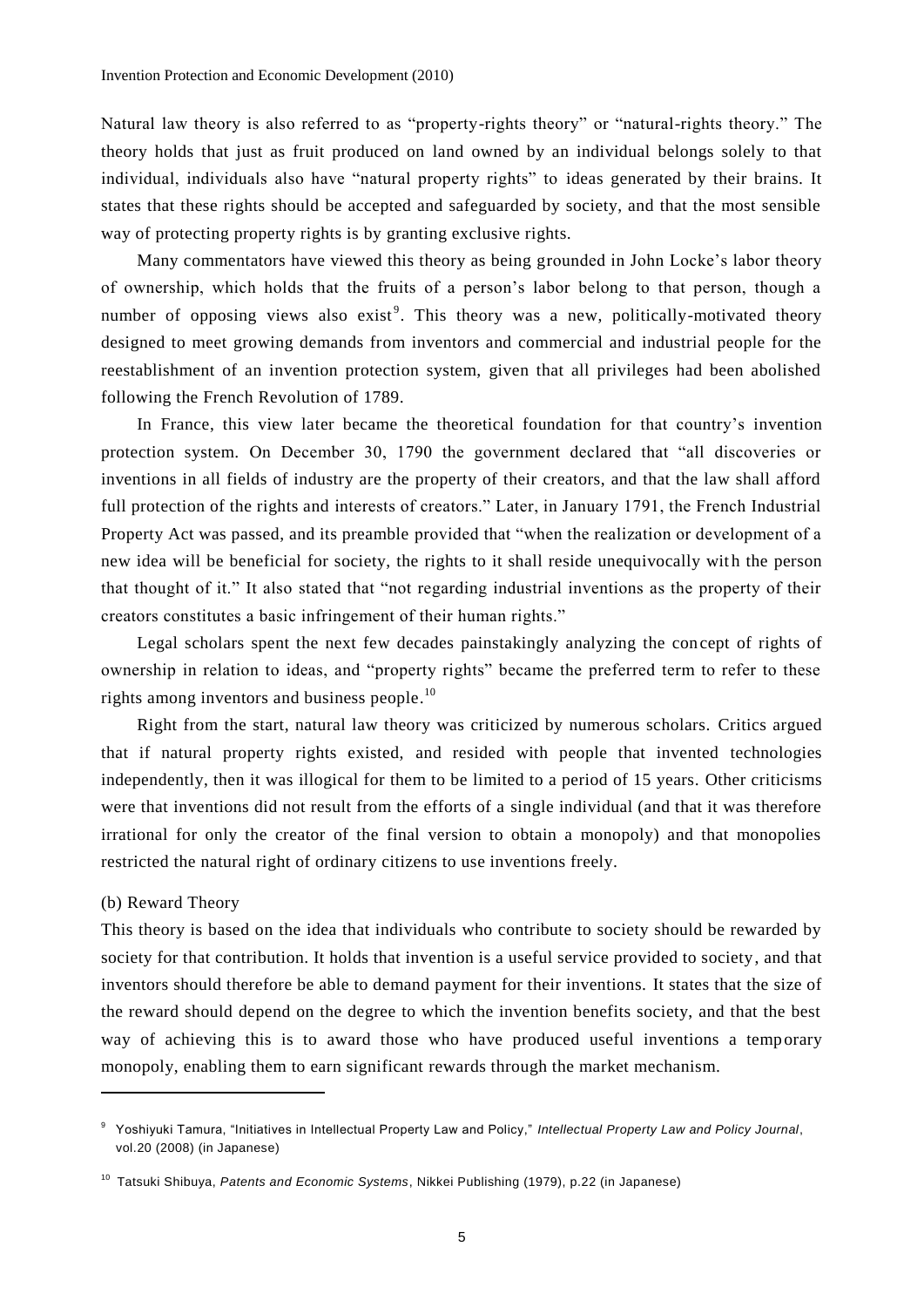This approach is said to be based on John Stuart Mill's view that inventors should be both compensated and rewarded. Although the theory was supported by a number of British economists, it also had its fair share of criticism.

Some critics questioned the need to reward inventors, while others doubted the rationality of conferring temporary monopolies as a means to this end.

Those that denied the need to reward inventors felt that the vast majority of useful inventions were realized more through social progress than individual contribution. They argued that there was no need to reward just those fortunate enough to be the first to come up with something that was required by society. They also condemned patents as often resulting in more losses than gains for the inventors, making them the ultimate in deceptive forms of reward.

■ Public-Interest-Based Theories

## (c) Disclosure-Compensation Theory

This theory is based on the assumption that the public disclosure of inventions is essential for the development of society. From this it follows that if inventions with economic value are made public, numerous imitators may emerge, and the inventor may lose the chance to recover the money invested in developing their invention. This will result in inventors keeping their inventions secret.

The theory therefore recommends that society enter into contracts with inventors, under which the inventor has to make their invention public and is granted a temporary monopoly in exchange.<sup>11</sup>

The disclosure-compensation theory is also said to have been adopted by legislators during the French Revolution, who wanted to avoid using words like "monopoly" and "privilege."

Critics of this theory argued that if inventions were applied, they were automatically made public, making it practically impossible for inventors to keep their inventions confidential. This, they said, meant that there was no need to grant monopolies to ensure the disclosure of inventions. They also argued that even if an invention could be kept secret, there was still the possibility that a third party would come up with the same invention later, and that there was therefore no need for society to award monopolies.

## (d) Incentive Theory (Invention-Encouragement Theory)

 $\overline{a}$ 

This theory is central to the industrial-policy theory, which views the patent system as existing for the development of industry.

It is based on the assumption that economic growth is good for society, and holds that the opportunity to earn considerable profits from inventions gives researchers, entrepreneurs, and investors an incentive to try to come up with them. This results in new inventions and makes industry stronger.

<sup>11</sup> Louis Wolowski, Annales de la Societe d'Economie Politique vol. V111 1869-70 Paris p.126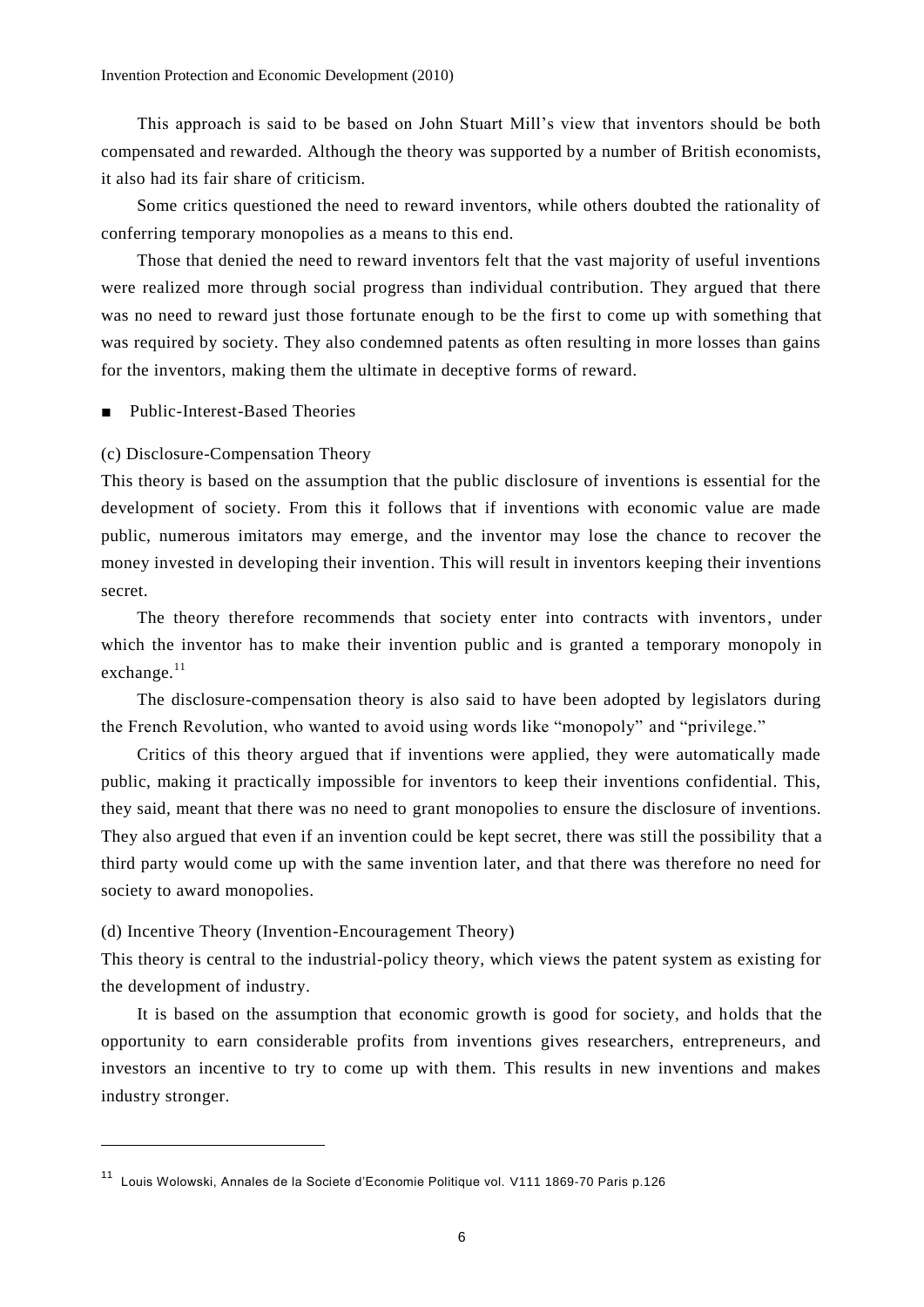Unlike the reward theory, this approach views the reward itself as being meaningless in reality. It accepts that of those granted patents, some will make money while others will not. It holds that because the incentive is the potential to amass enormous wealth from a single successful business undertaking, and that the greater these potential earnings are the more effective the incentive will be. It also states that the award of temporary monopolies is the easiest and least costly way of providing this incentive.

Various criticisms were directed at this theory. Some opponents argued that people pursuing inventions need no incentives. They said that the seeds of invention are floating in the air that we breathe and are ready to sprout at any time provided the right conditions exist. As a consequence, they argued, there is no need for the government to get involved by legislating them<sup>12</sup>. Criticism also came from people claiming that invention protection systems incurred a lot of costs, such as the expenses of those involved in the procedures for acquiring patents.

## 1.1.4. Later Views from Economists

Although the patent abolitionists initially garnered a lot of support, the 1870s saw their campaign suddenly lose momentum, and the movement finally ran out of steam in 1873. It is said that the cause of this was the massive and hard-hitting economic recession that engulfed Europe that year<sup>13</sup>. With their economies in the doldrums, European countries shifted sharply away from free trade towards protectionism. Other reasons put forward are the international moves towards invention protection that occurred at the time and the emergence of the U.S., which had achieved rapid economic growth while aggressively protecting inventions.

For over 20 years the debate had been positioned as one between legal scholars and professionals (i.e. lawyers, patent attorneys, industrialists, and inventors) on the one side and economists on the other, but it is not necessarily correct to say that the eventual maintenance of the patent system was the result of victory by the legal scholars and professionals.

With regard to the natural law theory, Fritz Machlup argues that the biggest bone of contention between economists and legal scholars, i.e. whether inventions or technological ideas constitute property, ceased to be an issue of debate after this.<sup>14</sup>

And with respect to the natural law theory, he contends that economists rejecting the theory also ceased to exist.<sup>15</sup>

With regard to the public disclosure theory, although it originally garnered support from only a small number of economists, what little support it did have disappeared almost entirely. Machlup

<sup>12</sup> "Report of the 33d Meeting of British Advanced Science 1863," London (1864), p.111

<sup>&</sup>lt;sup>13</sup> Tadashi Ishii (see Footnote 7) pp.31-32

<sup>&</sup>lt;sup>14</sup> Machlup argues that modern-day economists have still not fully accepted the notion that inventions are property, but that "property rights" in the form of patents and the limited monopolies conferred in conjunction with them are obviously tolerated as part of the legal system. (Fritz Machlup (see previous footnote) p.26)

<sup>&</sup>lt;sup>15</sup> Fritz Machlup (see Footnote 5) p.26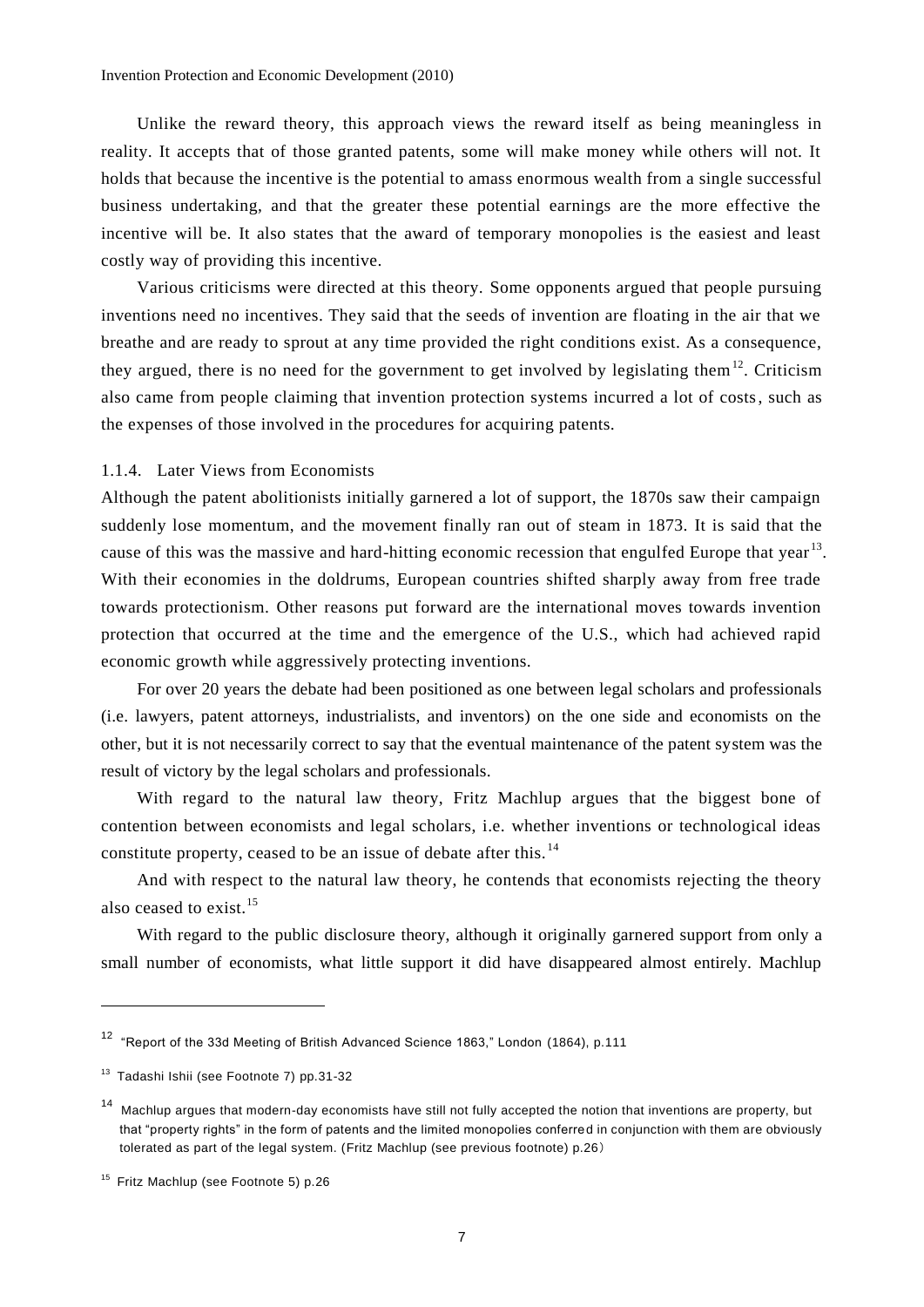believes that the reason for this was that because inventions were also being protected as trade secrets, companies made it a point not to apply for patents for inventions they believed they could keep confidential. As a result, they did not apply to patent inventions that had the potential to be further developed in the future. Only when an invention was complete would they file for a patent. He also argues that decisions on patentability were never made from the perspective of the value of information, and that the fact that useful information was withheld and never disclosed also indicates that the theory is unrealistic.<sup>16</sup>

Ultimately, the theory behind invention protection systems that won acceptance among U.S. economists was that they create an effective, profit-based incentive for inventors, and that this can lead to technological progress.<sup>17</sup>

Each of Japan's industrial property laws prescribes its purpose in the first article.

The Patent Act states, "The purpose of this Act is, through promoting the protection and the utilization of inventions, to encourage inventions, and thereby to contribute to the development of industry." This indicates that the legislation is aimed at encouraging inventions and developing industry<sup>18</sup>. In addition both the Utility Model Act and the Design Act give their respective objectives as contributing to the development of industry by encouraging (the protection and utilization of) devices (Utility Model Act) and by encouraging the creation of designs (Design Act).

Many other Asian countries also prescribe similar provisions. South Korea's Patent Act, for example, states, "The purpose of this Act is to encourage, protect and utilize inventions, thereby improving and developing technology, and to contribute to the development of industry. "

## 1.1.5. New Invention Protection Theories

One hundred and fifty years have passed since the anti-patent movement, and it has been more than 50 years since Fritz Machlup and others carried out their research. Economic activity has suddenly become globalized, society has become increasingly dependent on information, and technology is becoming more advanced and diverse than ever imagined. With society undergoing these kinds of changes, new debates have emerged in relation to invention protection.

Excessive-competition-prevention theory

This theory holds that in this modern age of advanced technological innovation, there is no longer a need to award temporary monopolies to promote the disclosure or utilization of inventions. Even so, invention protection systems are still necessary because if they did not exist, the inevitab le result would be unfair competition both domestically and internationally. To prevent this the

<sup>&</sup>lt;sup>16</sup> This does not mean that information disclosed under invention protection systems is of little value. Economists simply deny that a monopoly is compensation for invention.

<sup>&</sup>lt;sup>17</sup> Fritz Machlup (see Footnote 5) p.33

 $18$  This provision was introduced for the first time in the 1959 act.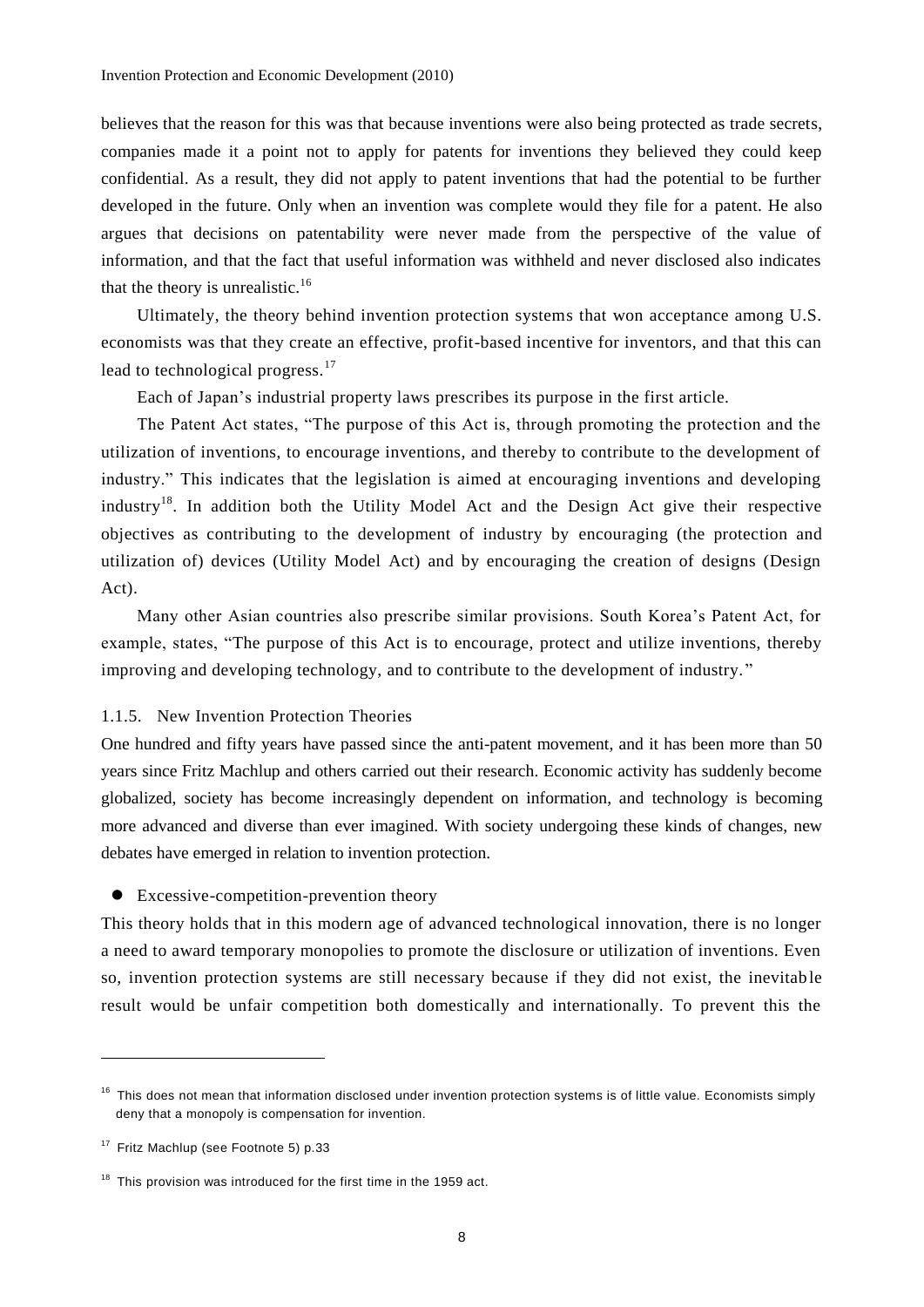theory states that awarding monopolies only to inventors is a fair, powerful, and rational means of preventing excessive competition and maintaining discipline in competition.<sup>19</sup>

## $\bullet$  Intellectual-creation-cycle theory

The Intellectual Property Policy Outline published by the Japanese government in 2002 articulates the significance of the intellectual-creation-cycle theory. This theory holds that there exists an intellectual-creation cycle, under which a mechanism for generating high-quality intellectual property is established, intellectual property is properly safeguarded, intellectual property is utilized by society as a whole, and more intellectual property is created through reinvestment. It states that the faster this cycle revolves and the more extensive it becomes the more benefits intellectual property will yield, and the more powerful an engine it will be for economic and social development. 20

1.1.6. Debate on Invention Protection in the Era of Innovation

In August 2008 the Japan Patent Office's research unit on innovation and intellectual property policy issued a report revealing that with economic activity globalizing and technology becoming increasingly advanced and complex, a variety of debates are ongoing in various fields on the role of the invention protection system in generating innovation.<sup>21</sup>

a) Prospect Theory

Prospect theory enjoys the most support in the pharmaceutical industry. The theory holds that the award of a patent during the initial phase of the invention process results in researchers "expecting" patents, and that this spurs innovation.

b) Competitive Innovation Theory

The competitive innovation theory is frequently applied to patents for the invention of business models. It holds that even if business models are not protected with patents, a competitive environment will promote innovation.

c) Cumulative Innovation Theory

This theory is considered to be applicable to the software industry. It holds that inventions of this type are not singular. Rather, they are the cumulative result of past technology. As a result, innovation can be promoted by providing incentives for both basic inventions and improvement inventions.

d) Anti-Commons Theory

 $\overline{a}$ 

This theory, which enjoys support in the biotechnology industry, argues against invention

<sup>19</sup> Kosaku Yoshifuji, *Introduction to Patent Theory* (Ninth Edition), Yuhikaku (1992), p.10 (in Japanese)

 $20$  Strategic Council on Intellectual Property, "Intellectual Property Policy Outline" (July 2002)

<sup>&</sup>lt;sup>21</sup> Research Unit on Innovation and Intellectual Property Policy, Japan Patent Office, "New Intellectual Property Policy for Pro-Innovation - Intellectual Property System as Global Infrastructure (Draft)" (2008) (Compiled by the Japan Patent Office based on a Japanese translation by Noboru Yamazaki of Burk and Lemley "Policy Levers in Patent Law" (2003), published in Intellectual Property and Policy, vols.14,15 (2007))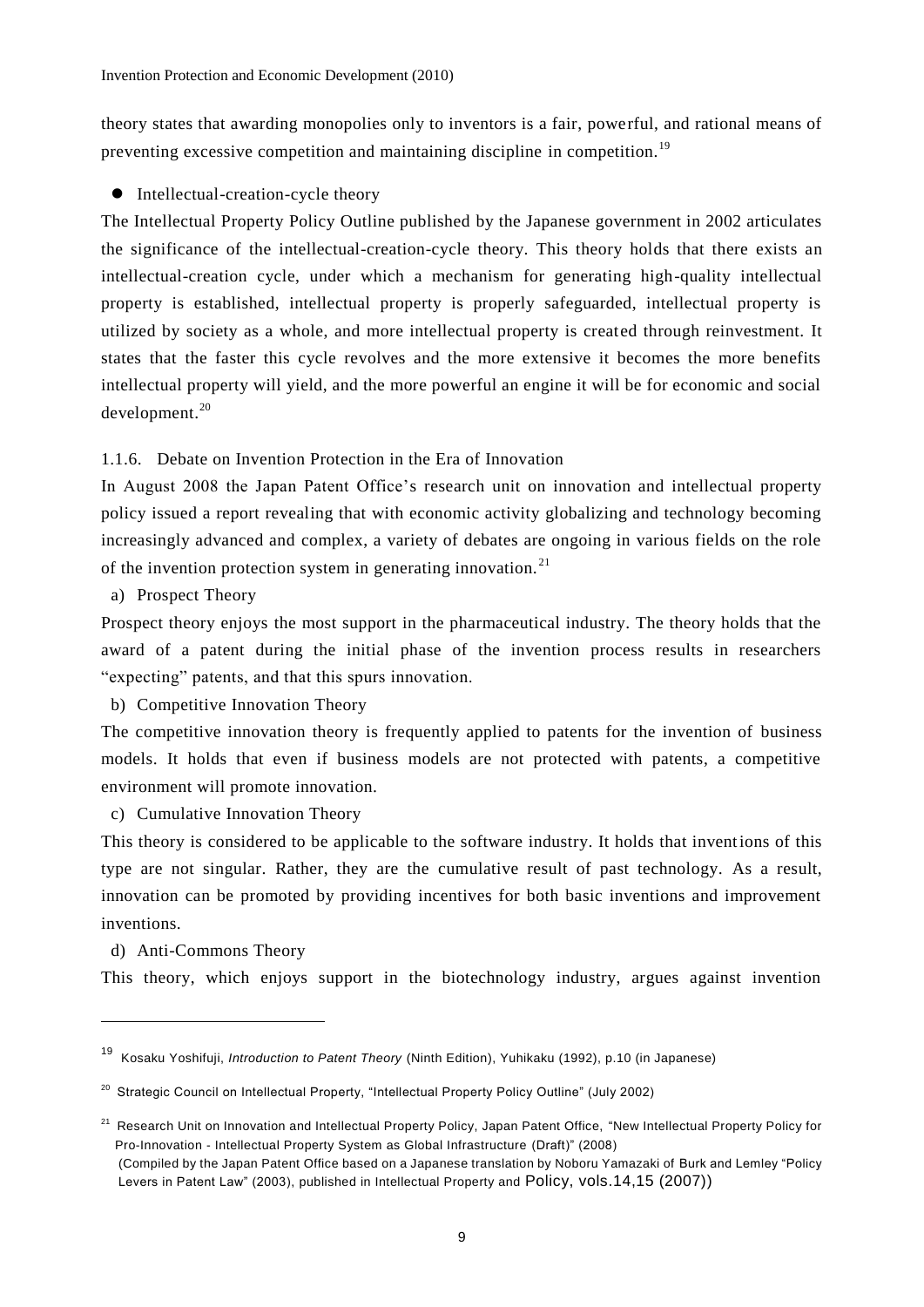protection. It holds that in the case, for example, of DNA patents, even though the scope of each patent is narrow, the subdivision of technology through multiple patents poses an obstacle to innovation because, for example, it leads to higher licensing costs.

e) Patent Thicket Theory

This theory is argued to be applicable to the semiconductor industry, and also constitutes a counterargument to investor protection. It holds that multiple companies are simultaneously trying to develop the same technology, and that this results in numerous similar, overlapping patents. This leads to existing companies entering into broad-ranging cross-licensing agreements, which impedes innovation by effectively excluding new entrants.

h) Other Modern Problems

Another topic of debate is the abuse of rights, as typified by the "patent roll." The patent roll refers to individuals or groups who collect patents that have yet to be utilized, for which there is no intention to utilize, and in many cases, no plan to utilize. These individuals or groups then exercise the patents with the aim of earning large amounts of money from out-of-court settlements and licensing fees. These individuals and groups include companies that obtain patents for the purpose of exploiting (in negotiations) the rights they confer and agents and law firms who work on behalf of companies that have ceased operations in connection with all or most of the patented products they used to manufacture or sell to help them exercise their rights. The patent roll has become an issue particularly in the U.S., and has been cited as a hindrance to innovation because of the huge impact it has on business activities. This impact includes the large legal costs incurred in defending against actions, huge damages in the case of defeat, compliance with cease-and-desist orders, and so on. $^{22}$ 

## **1.2. Economic Growth Theory and Technological Progress**

Adam Smith titled the book he published in 1776 "An Inquiry into the Nature and Causes of the Wealth of Nations<sup>23</sup><sup>33</sup>. The themes at its heart were economic development and economic growth, subjects that economists have continued to study for the more than 200 years that have passed since then. $24$ 

The discussion below examines the role of invention protection systems in economic growth.

<sup>22</sup> Research Unit on Innovation and Intellectual Property Policy, Japan Patent Office (see Footnote 21)

<sup>23</sup> Adam Smith (see Footnote 2)

<sup>&</sup>lt;sup>24</sup> Economic development and economic growth are fundamentally different concepts. Economic development is defined as the historical processes of economic progress and social modernization, while economic growth refers to the expansion of the economy. Therefore, whereas the extent of economic development is often expressed as per-capita GDP, economic growth is normally expressed in terms of the increase in total GDP. Nevertheless, economies cannot develop without sustained economic growth, so the two concepts are very closely related. For this reason, the discussion here does not make any clear-cut distinction between the two.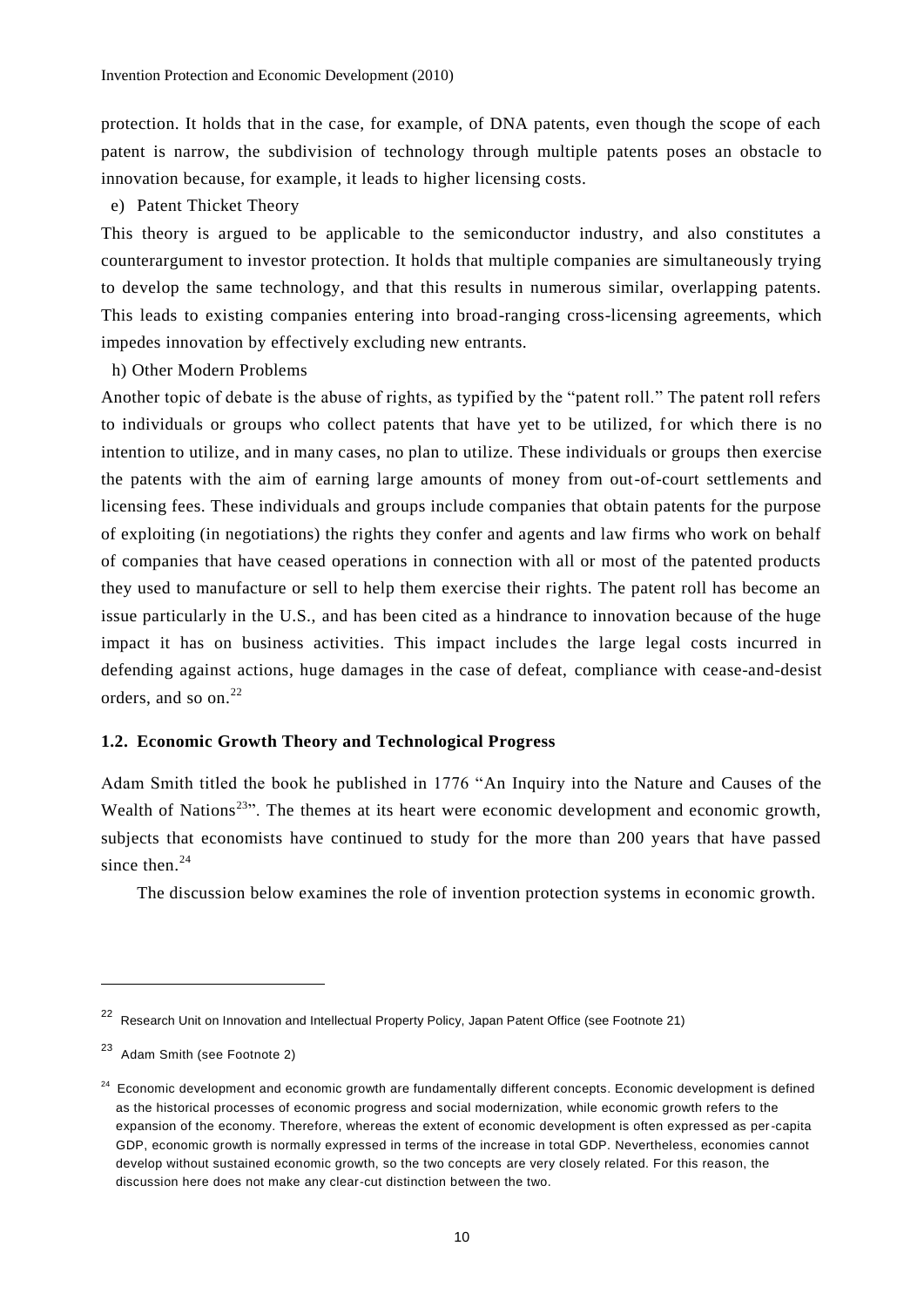#### 1.2.1. Early Theories of Economic Growth

For many years, economists defined land, labor, and capital as the three factors of production. It was believed that increases in these three factors would cause output to rise and the economy to grow.

Most classical economists considered that of these three factors, land was constant, and that the expansion of labor as the population grew would lead to economic development. A lot of attention was therefore paid to technological progress, as this would increase labor productivity, a key driver for economic growth. This technological progress can be reworded as innovation, which is now considered to be the most important factor for economic growth.

Adam Smith recognized the importance of capital in relation to labor, and believed that capital and technological innovation would result in economic growth. Since then, various theories have emerged that position capital as central to economic growth.

## 1.2.2. Neo-Classical Growth Theory (Exogenous Growth Theory)

A 1956 paper by Robert Solow entitled "A Contribution to the Theory of Economic Growth" led to a renewed focus on technological change. The following year, in 1957, Solow published another paper titled "Technical Change and the Aggregate Production Function," in which he applied simple calculations to break down output growth into growth from capital, growth from labor, and growth from technological change (see Figure 1-1). He used the results to analyze the U.S. GDP and found that growth in per-worker GDP could not be explained by increases in labor and capital alone. He attributed this unexplained component of growth, which came to be known as the "Solow residual," mainly to technical progress.





The Solow residual (also known as "total factor productivity" (TFP)) is now used by governments and international organizations to analyze economic growth. TFP is seen as the component of increases in output that cannot be measured in terms of factors such as capital (increase in the capital stock  $\times$  capital share) and labor (increase in labor input  $\times$  labor share).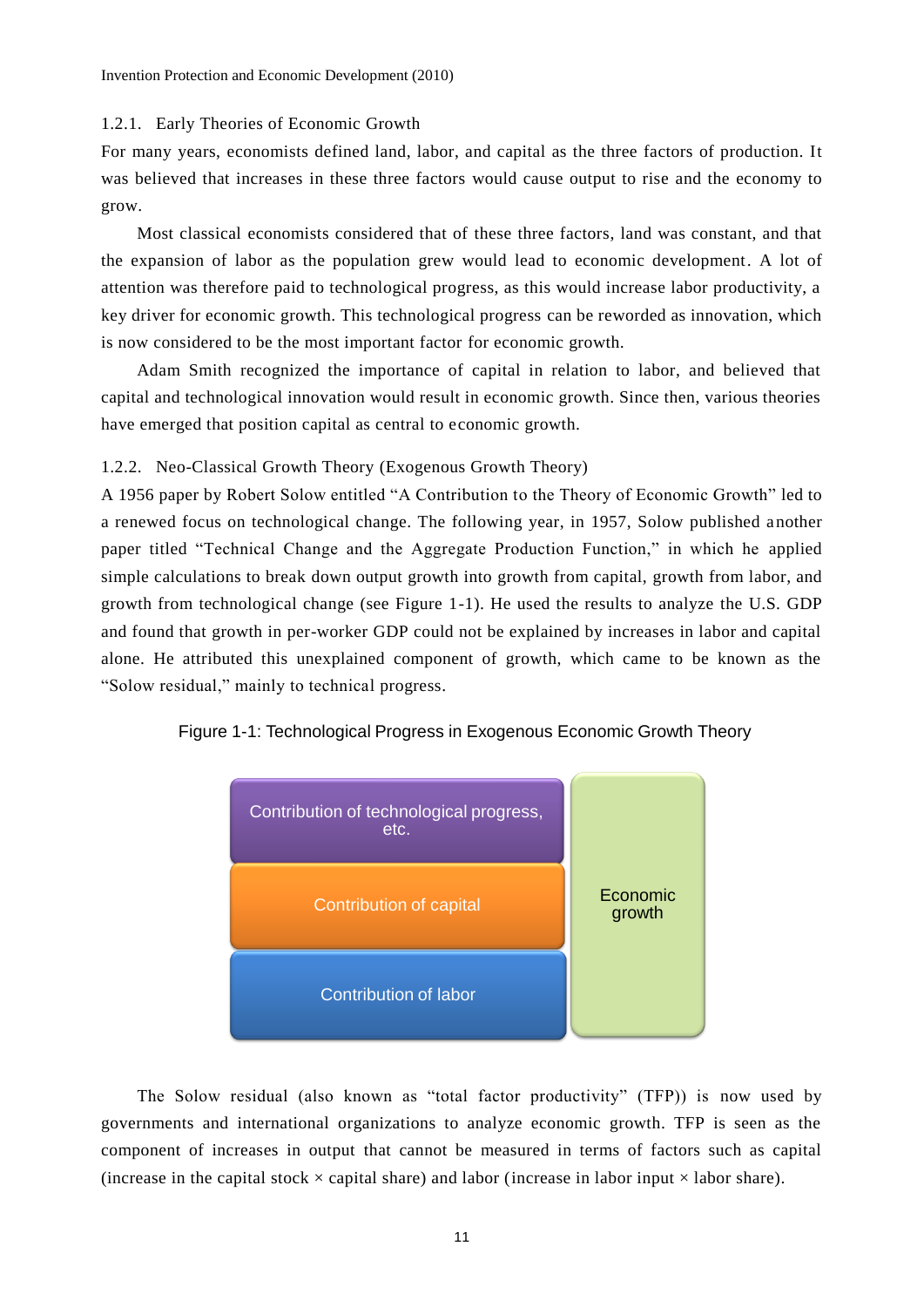As we will see in Chapter 3 that even in Japan a variety of organizations use the TFP concept to analyze economic growth. $^{25}$ 

Under this theory, technological change has the potential to increase output without changing the amounts of labor and capital used in the production process. With a fixed labor force and capital stock, technological progress can generate more output. One of the weaknesses of the theory, however, is that it does not provide a specific roadmap for delivering technological progress.

1.2.3. New Growth Theory (Endogenous Growth Theory)

During the 1980s, a theory dubbed the "new growth theory" (or endogenous growth theory) began to garner attention. This theory contends that technological change is included in new additions to the capital stock. It holds that technological change is induced by past economic conditions, and that economic growth is generated from within the system itself.

In 1990, Paul Michael Romer published "Endogenous Technological Change," in which he contended that the technological progress that underpins economic growth is an endogenous factor included in the capital stock.

The new growth theory did not consider growth to be a consequence of automatic, exogenous technological improvements that cannot be modeled. It focused on understanding the functions of the economic factors that support growth. Romer's economy comprises three sectors: the final goods sector (comprising firms that produce goods), the intermediate sector, and the research sector (comprising firms that produce ideas). The intermediate sector turns the ideas generated by the research sector into new types of capital goods. The research sector sells the monopoly rights to these specific types of capital goods to intermediate firms, which manufacture them exclusively. The intermediate firms in turn sell them exclusively to final goods firms, which produce the final goods.<sup>26</sup>

In other words, the theory holds that the knowledge (or inventions) generated by R&D activities leads to economic growth by increasing the types of intermediate goods used in the production of final goods. $^{27}$ 

## **1.3. New Growth Theory and Invention Protection**

One of the key aspects of the new growth theory is Romer's formulization of the relationship between ideas (i.e. inventions and technology) and economic growth<sup>28</sup>. He gives the following as distinctive characteristics of ideas (see Figure 1-2).

<sup>25</sup> See Figure 3-5 in Chapter 3.

<sup>&</sup>lt;sup>26</sup> Charles I. Jones "Introduction to Economic Growth (Second Edition)" W. W. Norton & Company (2002), pp.101-107

<sup>&</sup>lt;sup>27</sup> Kamil Idris "Intellectual Property, A Power Tool for Economic Growth" World Intellectual Property Organization (WIPO Publication No.888), Geneva (2003), pp.23-26

<sup>28</sup> J Charles I. Jones (see Footnote 26) pp.72-83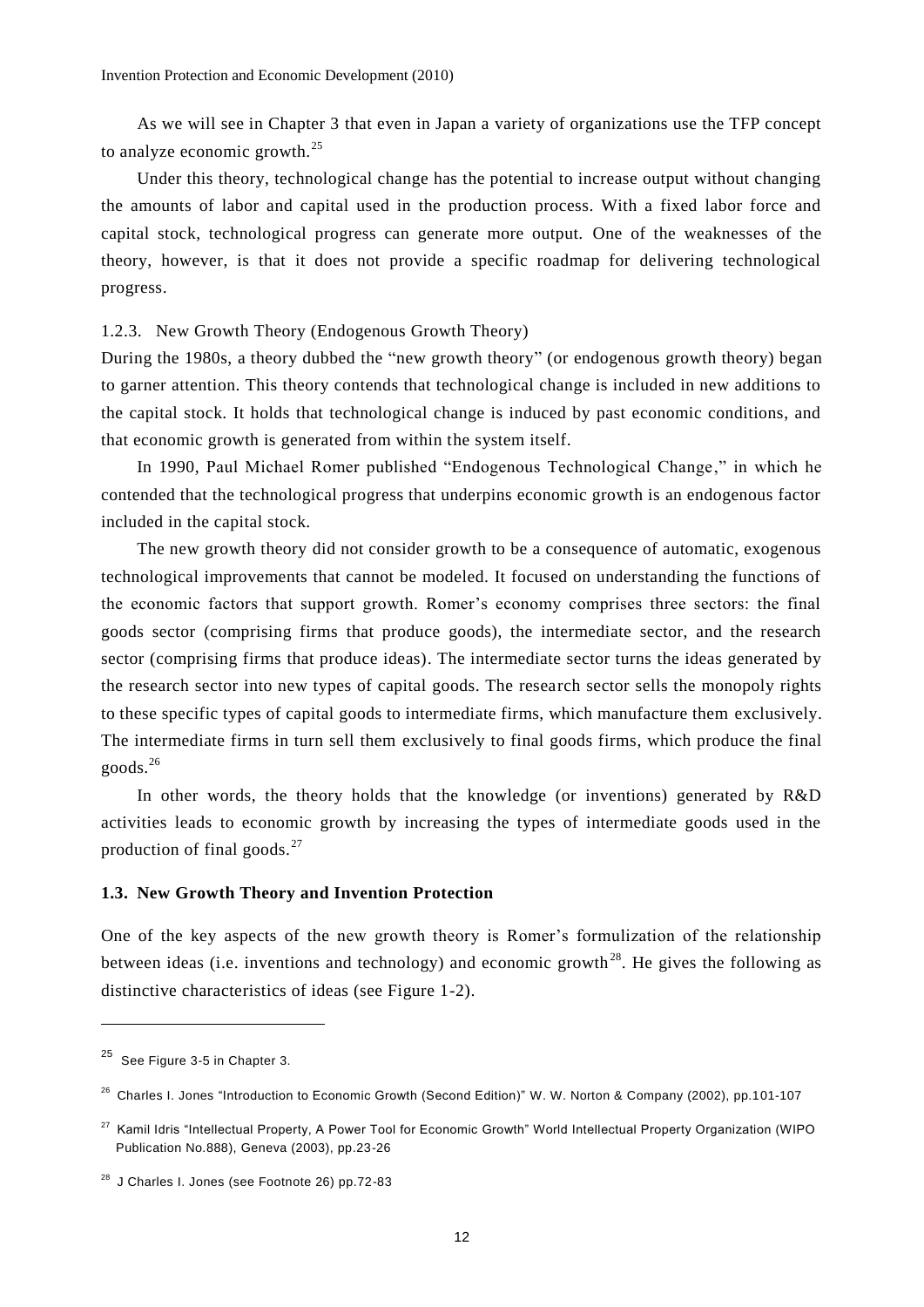



- a) Non-rivalrous
- b) Increasing returns
- c) Imperfectly competitive

Whereas most economic goods are rivalrous, ideas are non-rivalrous. For example, a production line in a car factory is a rivalrous good because as long as the owner is using it others cannot do so. However, a technological idea for improving the manufacturing process, for example, is a non-rivalrous good that anyone can utilize simultaneously.

In addition, unlike other goods, ideas exhibit increasing returns. In other words, once an invention is created, it can be copied at low cost, so returns from it will expand infinitely.

The theory also holds that regardless of whether economic goods are rivalrous or non-rivalrous, there are big differences among them in terms of excludability, and researchers will have no motivation to develop non-excludable goods that require a large investment at the initial phase of the development process.

The theory concludes that the award of temporary monopolies under an invention protection system can generate such motivation. Invention protection systems are therefore essential for economic growth because they make it possible to provide continuous incentives for development.

The theory therefore creates scenarios for innovation through invention protection and economic growth (i.e. economic development) through innovation.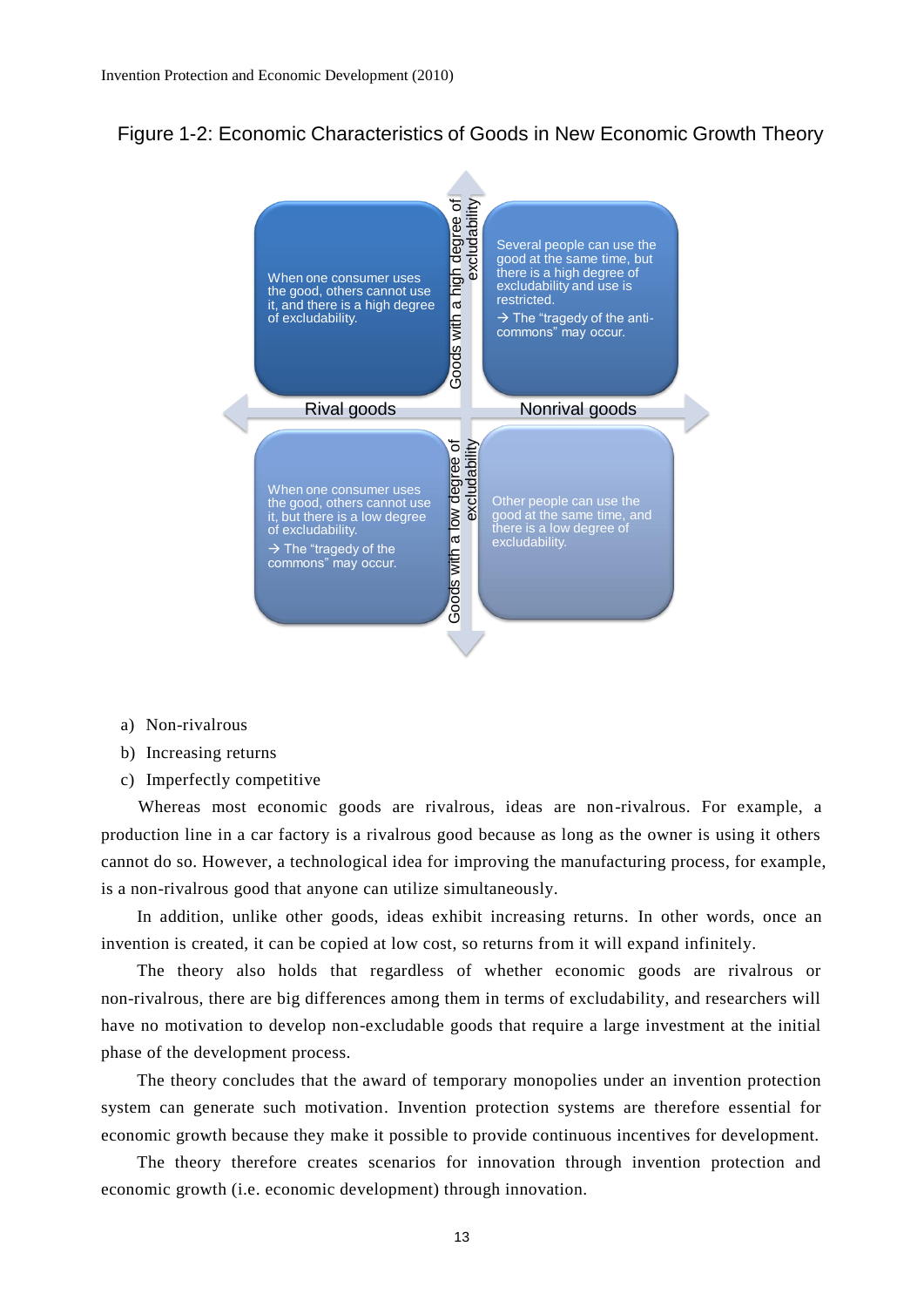## **1.4. How the Invention Protection System Works**

1.4.1. The Economic Benefits of Invention Protection

Various organizations analyze how the invention protection system is viewed by the companies, research organizations, universities, etc. that use it, how it is used, and what kind of impact it has on the national economy.

In 1994, the Institute of Intellectual Property (IIP) performed a study on fundamental issues concerning the economic benefits of intellectual property, for which it surveyed the opinions of Japanese users concerning the economic benefits of the system of intellectual property rights.<sup>29</sup>

52.9 percent of respondents said the intellectual property rights system "has benefits," a far higher proportion than those that said they "cannot perceive any economic benefits" or that it is "more harmful than beneficial" (see Table 1-2).

## Table 1-2: Opinions of Users Concerning the Economic Benefits of the Patent System

|                                                   | No. of respondents | <b>Percentage of total</b> |
|---------------------------------------------------|--------------------|----------------------------|
| 1. Has benefits                                   | 316                | 55.8%                      |
| 2. Cannot perceive any benefits                   | 138                | 24.4                       |
| 3. Is more harmful than beneficial                | 19                 | 3.7                        |
| 4. Cannot say whether it is beneficial or harmful | 89                 | 15.0                       |
| 5. Other                                          | $\overline{4}$     | 0.7                        |
| Total:                                            | 566                | 100.0                      |

Source: Institute of Intellectual Property, "Report on the Results of a Survey Commissioned for the Purpose of Studying Fundamental Issues Concerning the Economic Benefits of the Intellectual Property System" p.382

When asked about specific benefits, 36.6 percent of respondents who felt that the system had "strong benefits" cited "increased income from licensing" as a strong benefit. 34.6 percent of such respondents cited the fact that "public information from other companies is a source of information for product development" as a strong benefit, while 28.4 percent cited the fact that the system is "advantageous for stopping the activities of infringers." In comparison, fewer than 20 percent of such respondents cited the "earning of royalties" or the acquisition of "resources for the exchange or cross-licensing of technology, etc." (See Table 1-3).

<sup>&</sup>lt;sup>29</sup> Institute of Intellectual Property, "Report on the Results of a Survey Commissioned for the Purpose of Studying Fundamental Issues Concerning the Economic Benefits of the Intellectual Property System", Tokyo (1994) (in Japanese)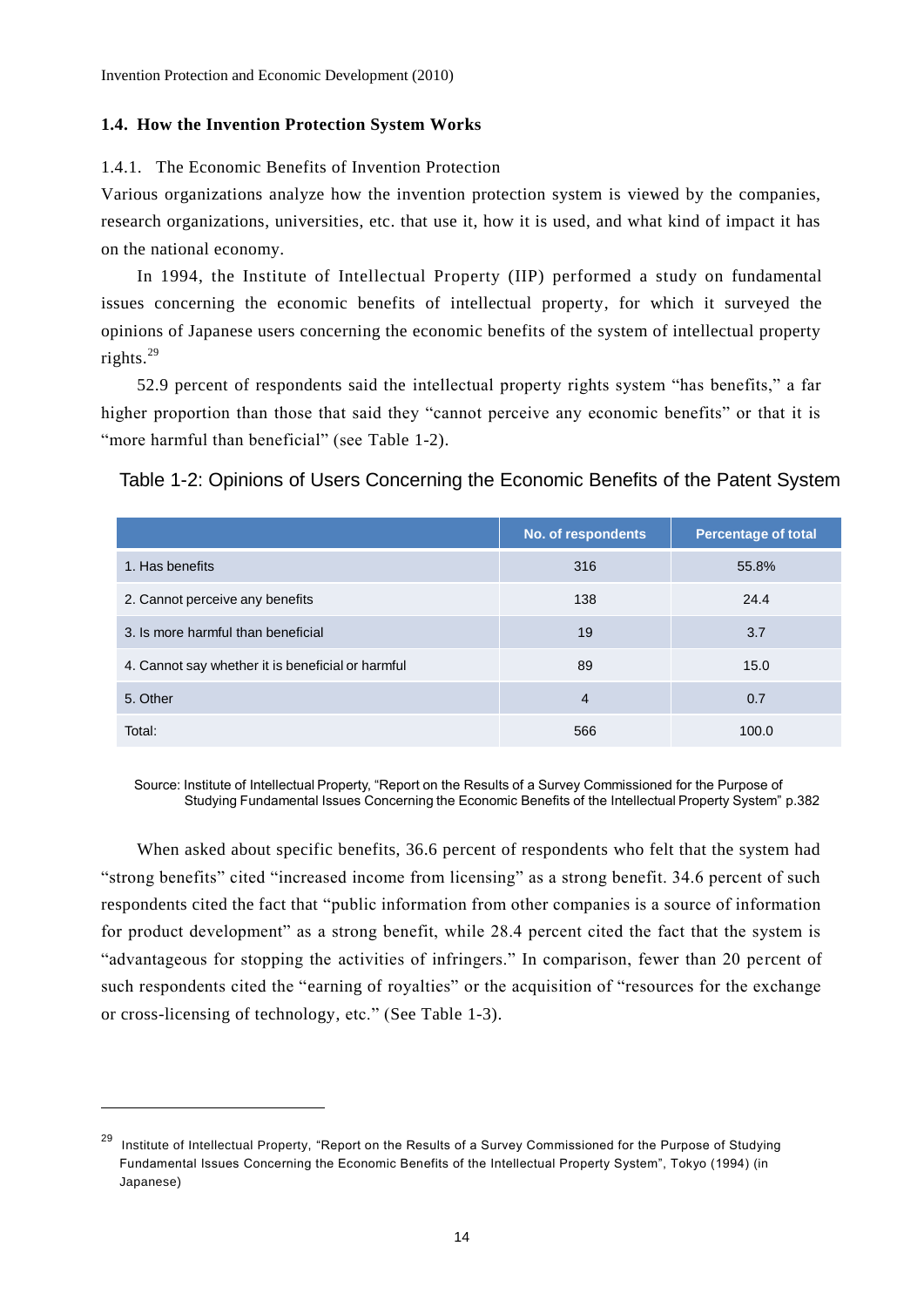These results offer support to the view that the "expectation of success" provided by monopolies can trigger innovation. Nevertheless, innovation requires more than just incentives. If one's own technology is inadequate, it is efficient to utilize outside technology. It can be said that the fact that so many respondents felt that public information from other companies constituted an economic benefit is a reflection of this situation.

|                                                                                               |                | <b>Strong benefit</b> |                | <b>Some benefit</b> |              | <b>Weak benefit</b> |    | <b>No benefit</b> |
|-----------------------------------------------------------------------------------------------|----------------|-----------------------|----------------|---------------------|--------------|---------------------|----|-------------------|
| Increased income from licensing                                                               | 115            | 36.6%                 | 115            | 36.6%               | 80           | 25.5%               | 4  | 1.3%              |
| Royalties can be earned                                                                       | 56             | 18.0                  | 87             | 28.0                | 140          | 45.0                | 28 | 9.0               |
| Resources for the exchange and cross-<br>licensing of technology, etc.                        | 58             | 18.8                  | 129            | 41.7                | 97           | 31.4                | 25 | 8.1               |
| Public information from other companies is a<br>source of information for product development | 109            | 34.6                  | 160            | 50.8                | 44           | 14.0                | 2  | 0.6               |
| Fewer risks involved in product<br>development                                                | 66             | 21.4                  | 168            | 54.5                | 68           | 22.1                | 6  | 1.9               |
| Advantageous for stopping the activities<br>of infringers                                     | 88             | 28.4                  | 124            | 40.0                | 88           | 28.4                | 10 | 3.2               |
| Advantageous for demanding damages<br>from infringers                                         | 24             | 7.9                   | 157            | 51.8                | 107          | 35.3                | 15 | 5.0               |
| Number of patents obtained can be used<br>as a measure of performance                         | 23             | 7.4                   | 117            | 37.6                | 147          | 47.3                | 24 | 7.7               |
| Other benefits                                                                                | $\mathfrak{p}$ | 15.4                  | $\overline{4}$ | 30.8                | $\mathbf{1}$ | 7.7                 | 6  | 46.2              |

## Table 1-3: Breakdown of Economic Benefits

Source: Based on data from Institute of Intellectual Property, "Report on the Results of a Survey Commissioned for the Purpose of Studying Fundamental Issues Concerning the Economic Benefits of the Intellectual Property System"

## 1.4.2. Incentives for Innovation

 $\overline{a}$ 

In 1974 the Munich-based "Ifo" economic think-tank carried out a study on the patent system and technological progress, for which it analyzed the backgrounds to numerous patented inventions<sup>30</sup>. The study involved the selection of 1,117 patents granted in West Germany in 1955, 1965, 1970, and 1975, with 208 of the patent holders being interviewed.

Ifo began by asking the interviewees whether the inventions would have occurred without the existence of a patent system. The interviewees concluded that 20.7 percent of the total "would not have occurred without the patent system." Even for inventions that the patent holders felt were "extremely important from an economic point of view," only 17.6 percent would have occurred (see Table 1-4). However, variation was seen from industry to industry. According to the patent holders, 44.2 percent of inventions in the chemical industry would not have occurred without patent protection, yet the figure for the machinery sector was only 3.0 percent.

<sup>30</sup> Ifo-Institut fur Wirtschaftsforschung " Patentwesen und technischer Fortschritt, Teil I: Die Wirkung des Patentwesens im Innovationsprozess" Göttingen: Verlag Otto Schwarz & Co. (1974)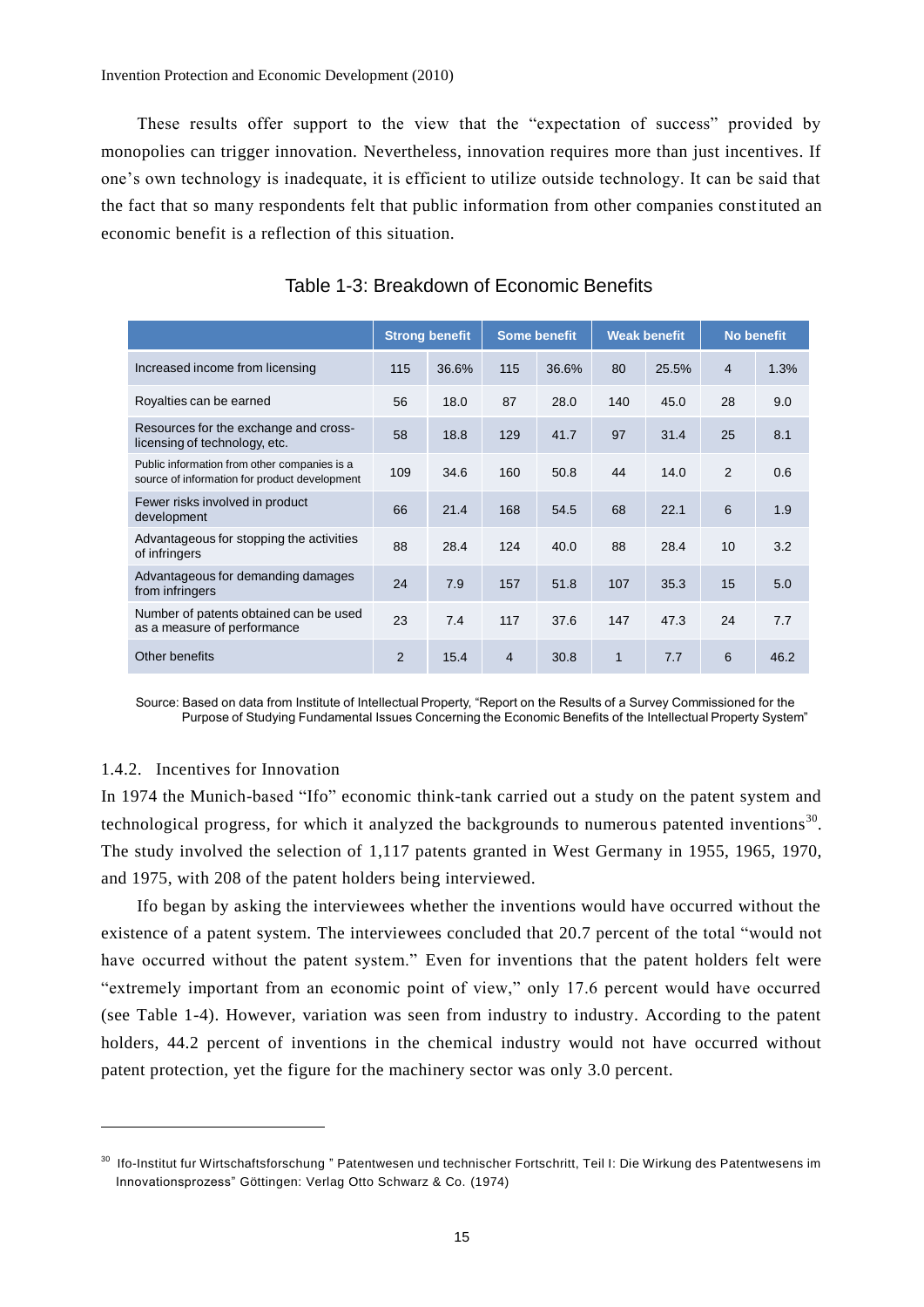| <b>Inventions by economic</b>                                  | <b>No. studied</b> | Inventions that would not have occurred<br>without the patent system |               |  |
|----------------------------------------------------------------|--------------------|----------------------------------------------------------------------|---------------|--|
| significance                                                   |                    | No.                                                                  | $\frac{0}{0}$ |  |
| Extremely important inventions                                 | 319                | 56                                                                   | 17.6          |  |
| Important inventions                                           | 411                | 58                                                                   | 14.1          |  |
| Fairly unimportant inventions                                  | 95                 | 24                                                                   | 25.2          |  |
| Unimportant inventions                                         | 138                | 25                                                                   | 18.1          |  |
| Once-important inventions                                      | 45                 | $\overline{7}$                                                       | 15.6          |  |
| Inventions of which the significance is<br>not yet known       | 157                | 66                                                                   | 42.0          |  |
| Inventions for which patents were<br>disclaimed or invalidated | 74                 | 22                                                                   | 29.7          |  |
| Total                                                          | 1,239              | 256                                                                  | 20.7          |  |

Table 1-4: Inventions That Would Not Have Occurred Without the Patent System

Source: Based on data from Ifo, "Das Patentwessen und Technischer Fortschritt" (1974)

In 1973 Christopher Thomas Taylor, Aubrey Silberston, and Z. A. Silberston of the University of Cambridge published research on the impact of the patent system.<sup>31</sup>

For their study, Taylor et al. focused on how R&D investment expenditure would change if the current patent system were scrapped and inventors wishing to patent inventions were forced to license them (with royalties). They estimated that of investment expenditure in research in Britain, 8 percent was dependent on the patent system, i.e. would not be made if the system were abolished (see Table 1-5).

|             | <b>Industrial field</b>            | (1) R&D spending in Britain<br>(in millions of pounds) | (2) Patent-dependent R&D<br>spending<br>(in millions of pounds) | (2) As a percentage of (1) |
|-------------|------------------------------------|--------------------------------------------------------|-----------------------------------------------------------------|----------------------------|
|             | Pharmaceuticals                    | 4.9                                                    | 3.1                                                             | 63.3                       |
| Chemicals   | Chemicals for other<br>purposes    | 7.1                                                    | 1.8                                                             | 25.4                       |
|             | Basic chemicals                    | 5.5                                                    | 0.2                                                             | 3.6                        |
|             | Plant, machinery, and<br>equipment | 3.6                                                    | 0.3                                                             | 8.3                        |
| Machinery   | Assembly and<br>materials          | 2.1                                                    | 0.1                                                             | 4.8                        |
| Electronics |                                    | 42.7                                                   | Can be ignored                                                  | Can be ignored             |
| Total       |                                    | 65.9                                                   | 5.5                                                             | 8                          |

Table 1-5: Impact of the Patent System on R&D Investment

Christopher Thomas Taylor, Aubrey Silberston, Z. A. Silberston, "The economic impact of the patent system: a study of the British experience" (1973)

<sup>31</sup> Christopher Thomas Taylor, Aubrey Silberston, Z. A. Silberston "The economic impact of the patent system: a study of the British experience," Cambridge University Press, UK (1973)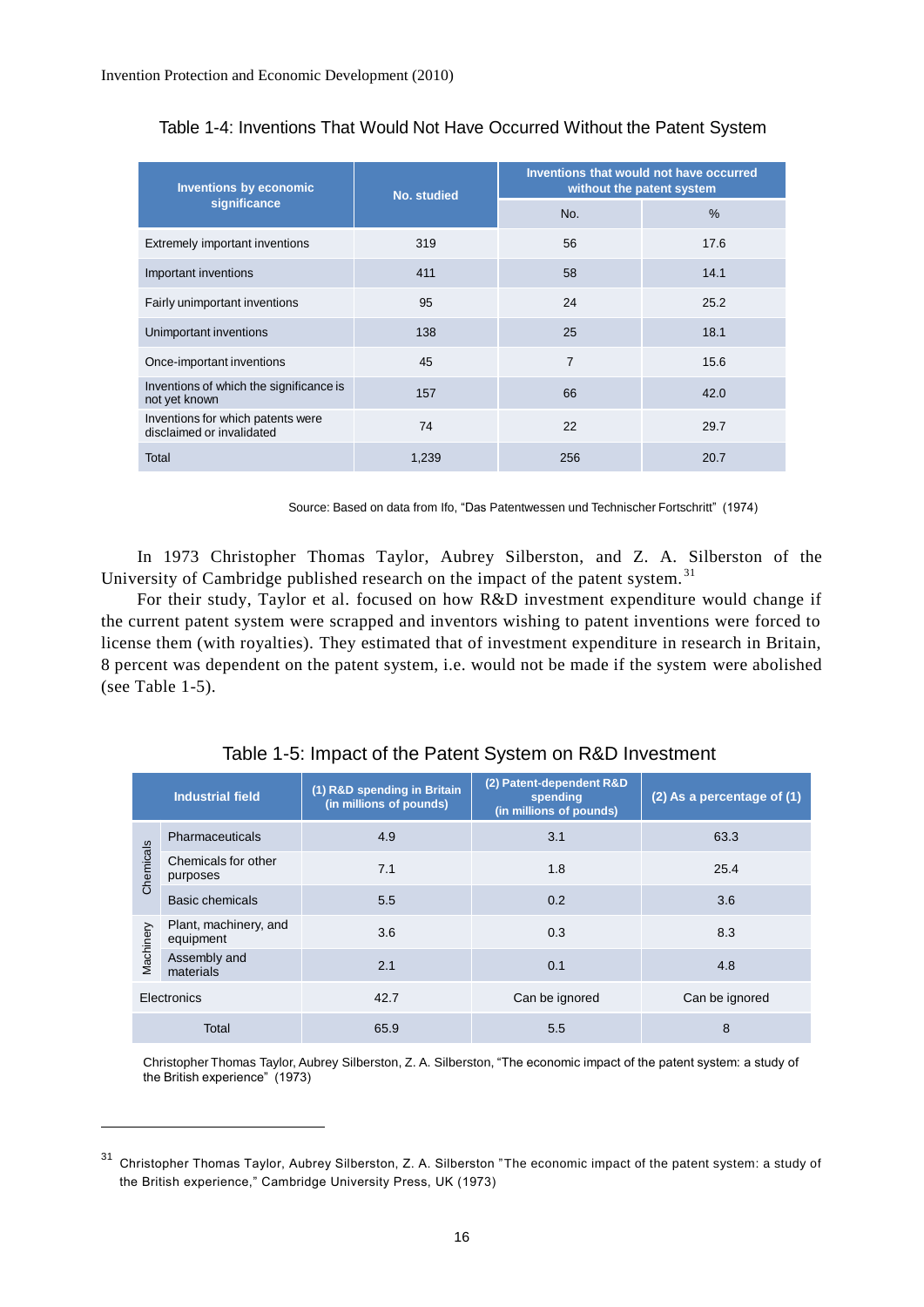Their data revealed big differences between industries in terms of the proportion of patent-dependent R&D investment. This proportion was extremely high in the pharmaceuticals sector, for which they found that 63.3% of investment was only made because of the patent system. The next highest figure was from the machinery sector, yet that for the electronics industry was so low it could be ignored.

In 1981 the Japan Institute of Invention and Innovation carried out a study entitled "Technological Innovation and Patents." The study examined the power of incentives for R&D activities for individual researchers and companies. <sup>32</sup>

The largest number of individual researchers, 23.1 percent, cited "helping the company beat the competition" as an incentive at the  $R&D$  stage. The next most popular reason was an academic or technology-related interest in the field, with 17.1 percent of respondents choosing it. The "acquisition of patents," however, was selected by just 11.8 percent (see Table 1-6).<sup>33</sup>

|                                                                       | No. of affirmative responses | <b>Percentage of total</b> |
|-----------------------------------------------------------------------|------------------------------|----------------------------|
| Helping the company beat the competition                              | 706                          | 23.1%                      |
| Interest in the field (i.e. the technology)                           | 522                          | 17.1%                      |
| <b>Acquisition of patents</b>                                         | 359                          | 11.8%                      |
| Achieving goals (i.e. meeting targets)                                | 343                          | 11.2%                      |
| Enhanced status (promotions, etc.)                                    | 321                          | 10.5%                      |
| Presenting results at academic conferences                            | 209                          | 6.8%                       |
| In-house awards                                                       | 202                          | 6.6%                       |
| Compensation money and prize money<br>(including licensing royalties) | 189                          | 6.2%                       |
| Awards from outside the company                                       | 115                          | 3.8%                       |

Table 1-6: Incentives for Researchers at the R&D Phase

Source: Japan Institute of Invention and Innovation, "Technological Innovation and Patents" (1981)

Among incentives for companies at the R&D phase, by far the biggest number, 29.7 percent, chose the "existence of the patent system." The next most cited incentive was "tax breaks" at 13.5 percent, less than half the figure for the top-ranked incentive (see Table 1-7).

These surveys show that the invention protection system provides companies, which are faced with intense competition, with stronger incentives to perform R&D than individual researchers, and it does this by encouraging them to invest in R&D and capture research personnel.

<sup>&</sup>lt;sup>32</sup> Source: Japan Institute of Invention and Innovation, "Technological Innovation and Patents," Tokyo (1981)

<sup>&</sup>lt;sup>33</sup> Patterns in applications for patents in Japan also highlight the weak incentive that the acquisition of patents provides to Japanese inventors. The number of patents filed by independent Japanese inventors has been plummeting, and stood at just 3.5 percent of all applications in 2009. (Japan Patent Office Annual Report 2010 (Statistical Data p.47))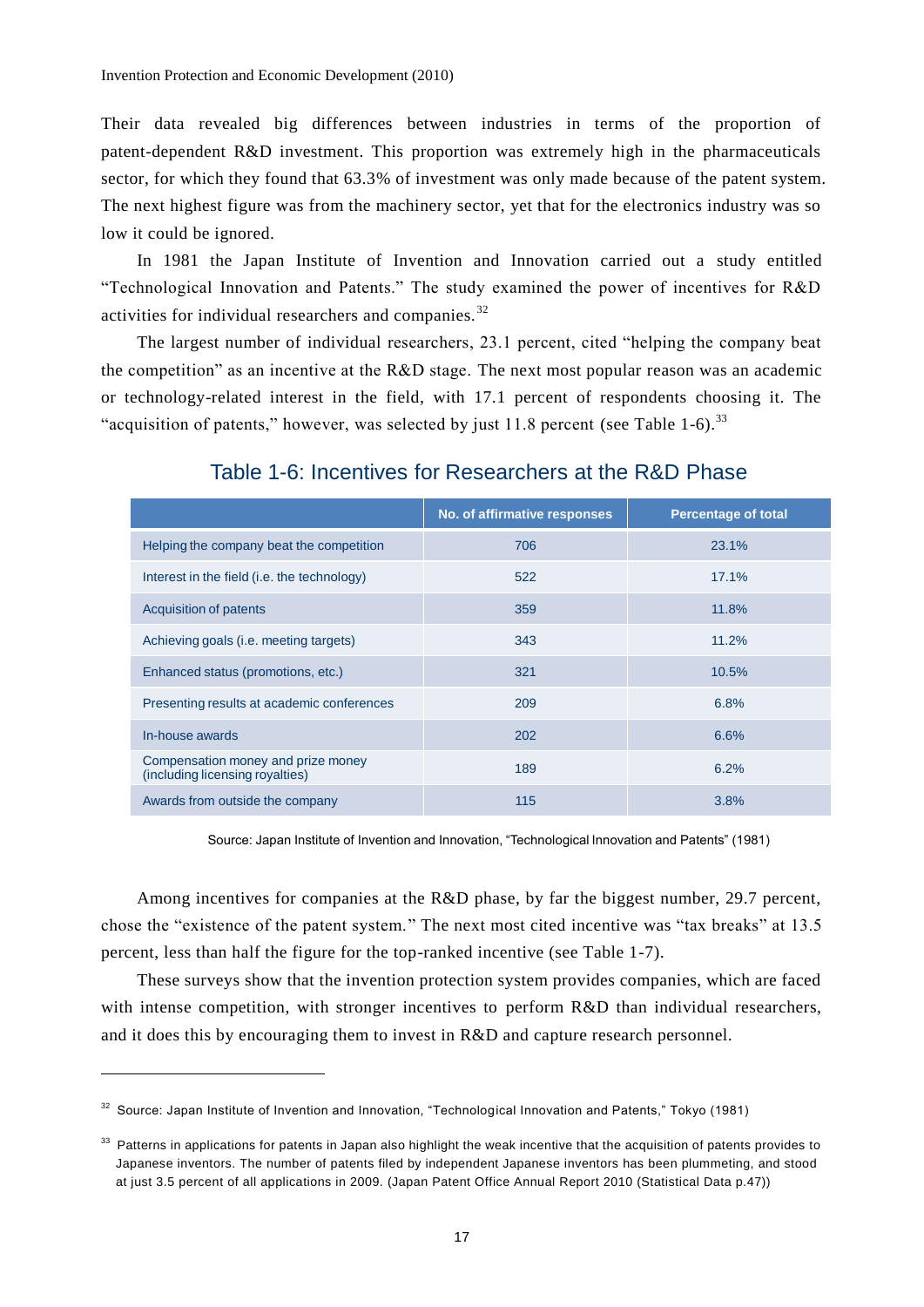|                                                  | No. of affirmative responses | <b>Percentage of total</b> |
|--------------------------------------------------|------------------------------|----------------------------|
| Existence of the patent system                   | 711                          | 29.7%                      |
| <b>Tax breaks</b>                                | 322                          | 13.5%                      |
| <b>Subsidies</b>                                 | 302                          | 12.6%                      |
| Awards and prizes                                | 207                          | 8.7%                       |
| Helping the country realize its long-term vision | 200                          | 8.4%                       |
| Participation in big government projects         | 183                          | 7.7%                       |
| Legal regulations (governing pollution, etc.)    | 154                          | 6.4%                       |
| <b>Public investment</b>                         | 93                           | 3.9%                       |
| Other                                            | 218                          | 9.1%                       |

## Table 1-7: Incentives for Companies to Conduct R&D

Source: Japan Institute of Invention and Innovation, Institute of Intellectual Property, "Study of Fundamental Issues Concerning the Economic Benefits of the Patent System" (March 1994)

## 1.4.3. Contribution to Technology Transfer

The role played by technology transfer in the mechanism through which invention protection spurs innovation is also impossible to ignore. Technology transfer under an invention protection system is believed to take the following forms:

- a) Technology transfer through licensing or transfer of patents, etc.
- b) Technology transfer through the sale or local production of patented inventions
- c) Technology transfer through patent information

 $\overline{a}$ 

In its 1977 white paper on science and technology, Japan's Science and Technology Agency (now part of the Ministry of Education, Culture, Sports, Science and Technology) analyzed sources of information for technology transfers.<sup>34</sup>

Although the largest number of respondents cited "business relationships," this was closely followed by information on patents disclosed under the invention protection system, with 52.1 percent choosing it. This indicates that patents represent an important information source. When this analysis was conducted in 1977, a lot of technology transfer was going on in Japan. It was a time in which technology transfer was helping to drive economic growth, and the findings show that patent information was making a major contribution to the growth of the Japanese economy (Table 1-8).

<sup>34</sup> Science and Technology Agency, "1977 Science and Technology White Paper Part 1 Chapter 3 Section 2: Current Situation and Issues with Technology Transfer"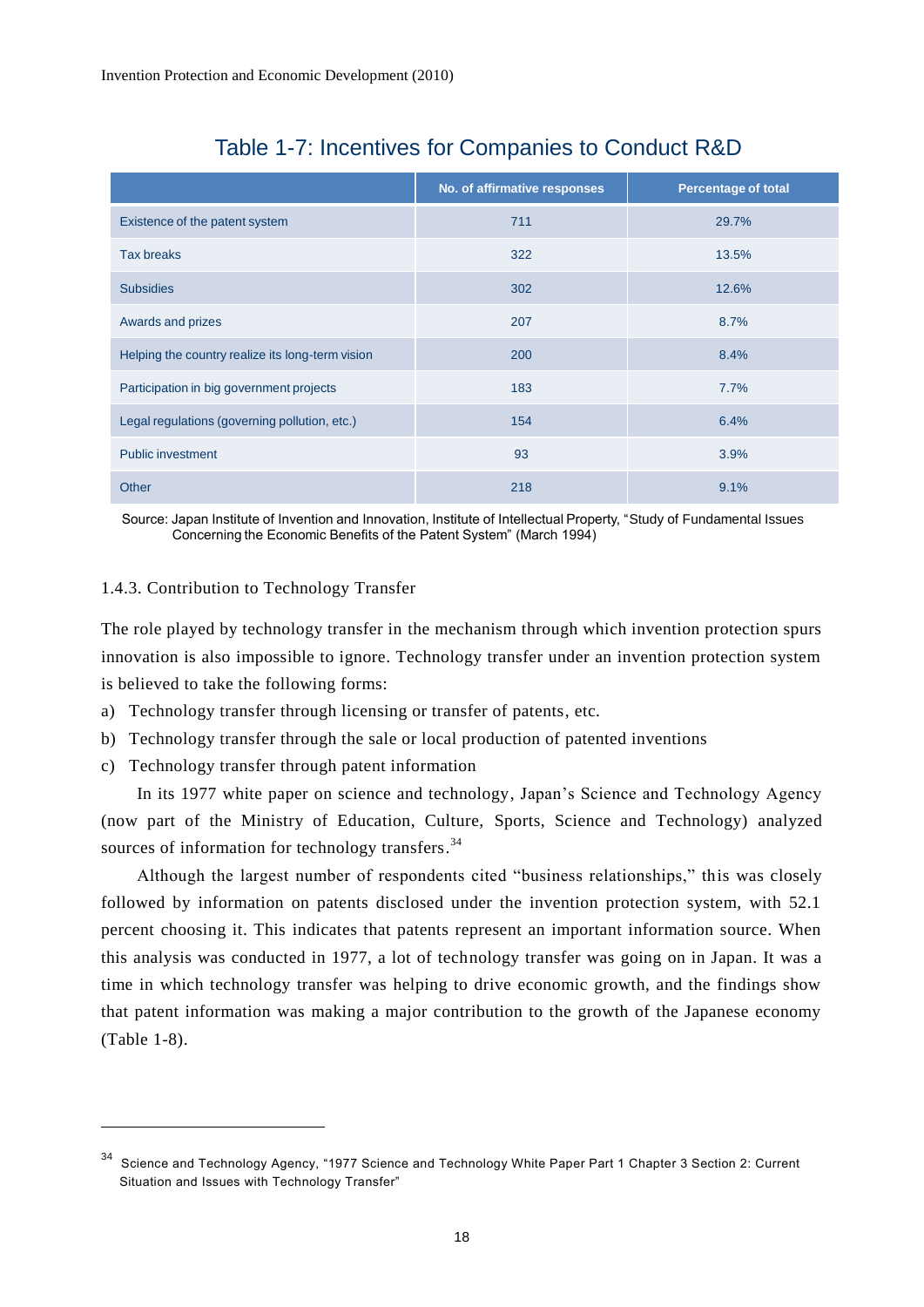| <b>Source of information</b>            | Percentage of respondents citing it |
|-----------------------------------------|-------------------------------------|
| <b>Business relationships</b>           | 54.6                                |
| Patent information                      | 52.1                                |
| Related companies                       | 45.4                                |
| Industry and professional magazines     | 38.8                                |
| General trading companies (sogo shosha) | 37.9                                |
| Group companies                         | 25.0                                |
| Public advisory organizations           | 21.3                                |
| Academic journals                       | 17.9                                |
| <b>Trade fairs</b>                      | 13.8                                |
| Product catalogs                        | 9.6                                 |
| <b>Newspapers</b>                       | 8.3                                 |
| Domestic information services           | 7.1                                 |
| Overseas information services           | 6.3                                 |
| Other                                   | 17.5                                |

## Table 1-8: Sources of Information for Technology Transfers

Source: Science and Technology Agency, "1977 Science and Technology White Paper Part 1 Chapter 3 Section 2: Current Situation and Issues with Technology Transfer"

The aforementioned survey on the views of users on the economic benefits of the patent system conducted by the Institute of Intellectual Property (Table 1-3) duplicated these results. 85 percent of respondents felt that public information from other companies as a source of information for product development constituted either a "strong benefit" or a "benefit" of the intellectual property system. This percentage was higher than for any of the other economic benefits.

The study performed by the Ifo think-tank<sup>35</sup>, mentioned earlier, also involved an analysis of "inventions that would not have been made public without the patent system."

According to their analysis, 25.5 percent of inventions would not have been made public without the patent system. They found that 22.6 percent of inventions regarded as "extremely important" by the patent holders would have been kept confidential, while 21.1 percent of those deemed "important" would have been. There were also big differences depending on the category of invention. For example, 55 percent of "method inventions" would have been kept secret (see Table 1-9a and 1-9b).

In 1998 the Japan Institute of Invention and Innovation's IP Research Center conducted a "Survey of Japanese Companies' Use of Patent Application Systems in Foreign Countries," for which it analyzed the relationship between the opinions of companies, etc. on technology transfer and patent filings in foreign countries.<sup>36</sup>

<sup>35</sup> Ifo-Institut fur Wirtschaftsforschung (see Footnote 30)

<sup>&</sup>lt;sup>36</sup> Japan Institute of Invention and Innovation, IP Research Center, "Survey of Japanese Companies' Use of Patent Application Systems in Foreign Countries" (1998) (in Japanese)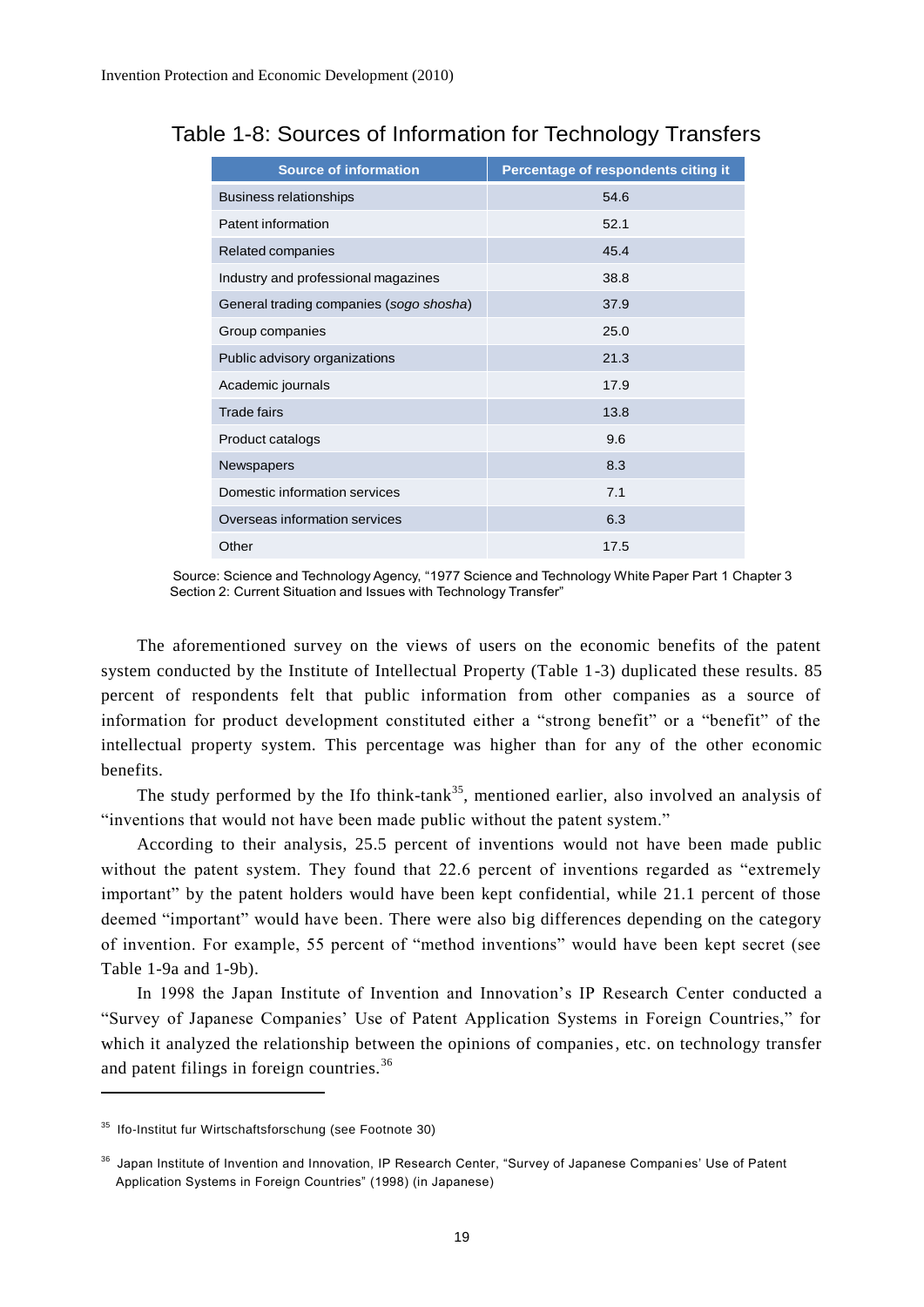| <b>Inventions by economic</b>                                                                                                 | <b>No. studied</b>                                                                     | Inventions that would have remained<br>confidential without the patent system |      |  |
|-------------------------------------------------------------------------------------------------------------------------------|----------------------------------------------------------------------------------------|-------------------------------------------------------------------------------|------|--|
| significance                                                                                                                  |                                                                                        | No.                                                                           | %    |  |
| Extremely important inventions                                                                                                | 319                                                                                    | 72                                                                            | 22.6 |  |
| Important inventions                                                                                                          | 411                                                                                    | 88                                                                            | 21.4 |  |
| Fairly unimportant inventions                                                                                                 | 95                                                                                     | 19                                                                            | 20.0 |  |
| Unimportant inventions                                                                                                        | 138                                                                                    | 40                                                                            | 29.0 |  |
| Once-important inventions                                                                                                     | 45                                                                                     | 16                                                                            | 35.6 |  |
| Inventions of which the significance is<br>not yet known                                                                      | 157                                                                                    | 62                                                                            | 39.5 |  |
| Inventions for which patents were<br>disclaimed or invalidated                                                                | 74                                                                                     | 19                                                                            | 25.7 |  |
| Total                                                                                                                         | 1,239                                                                                  | 316                                                                           | 25.5 |  |
| <b>Inventions studied</b>                                                                                                     | <b>No. studied</b>                                                                     | confidential without the patent system                                        |      |  |
|                                                                                                                               |                                                                                        | Inventions that would have remained                                           |      |  |
|                                                                                                                               |                                                                                        |                                                                               |      |  |
|                                                                                                                               |                                                                                        | No.                                                                           | %    |  |
|                                                                                                                               | 312                                                                                    | 59                                                                            | 18.9 |  |
|                                                                                                                               | 556                                                                                    | 82                                                                            | 14.7 |  |
|                                                                                                                               | 25                                                                                     | 10                                                                            | 40.0 |  |
|                                                                                                                               | 174                                                                                    | 71                                                                            | 40.1 |  |
|                                                                                                                               | 172                                                                                    | 94                                                                            | 54.7 |  |
| New products<br>Improved products<br>Use/application of existing inventions<br>New methods<br>Methods of improvement<br>Total | 1,239<br>Based on data from Ifo, "Das Patentwessen und Technischer Fortschritt" (1974) | 316                                                                           | 25.5 |  |

Table 1-9b: Inventions That Would Not Have Been Made Public Without the Patent System

| <b>Inventions studied</b>              | No. studied | Inventions that would have remained<br>confidential without the patent system |               |  |
|----------------------------------------|-------------|-------------------------------------------------------------------------------|---------------|--|
|                                        |             | No.                                                                           | $\frac{0}{0}$ |  |
| New products                           | 312         | 59                                                                            | 18.9          |  |
| Improved products                      | 556         | 82                                                                            | 14.7          |  |
| Use/application of existing inventions | 25          | 10                                                                            | 40.0          |  |
| New methods                            | 174         | 71                                                                            | 40.1          |  |
| Methods of improvement                 | 172         | 94                                                                            | 54.7          |  |
| Total                                  | 1,239       | 316                                                                           | 25.5          |  |

<sup>&</sup>lt;sup>37</sup> G.Y. Bertin and S. Wyatt "Multinationals and Industrial Property, The Control of the World's Technology," UK: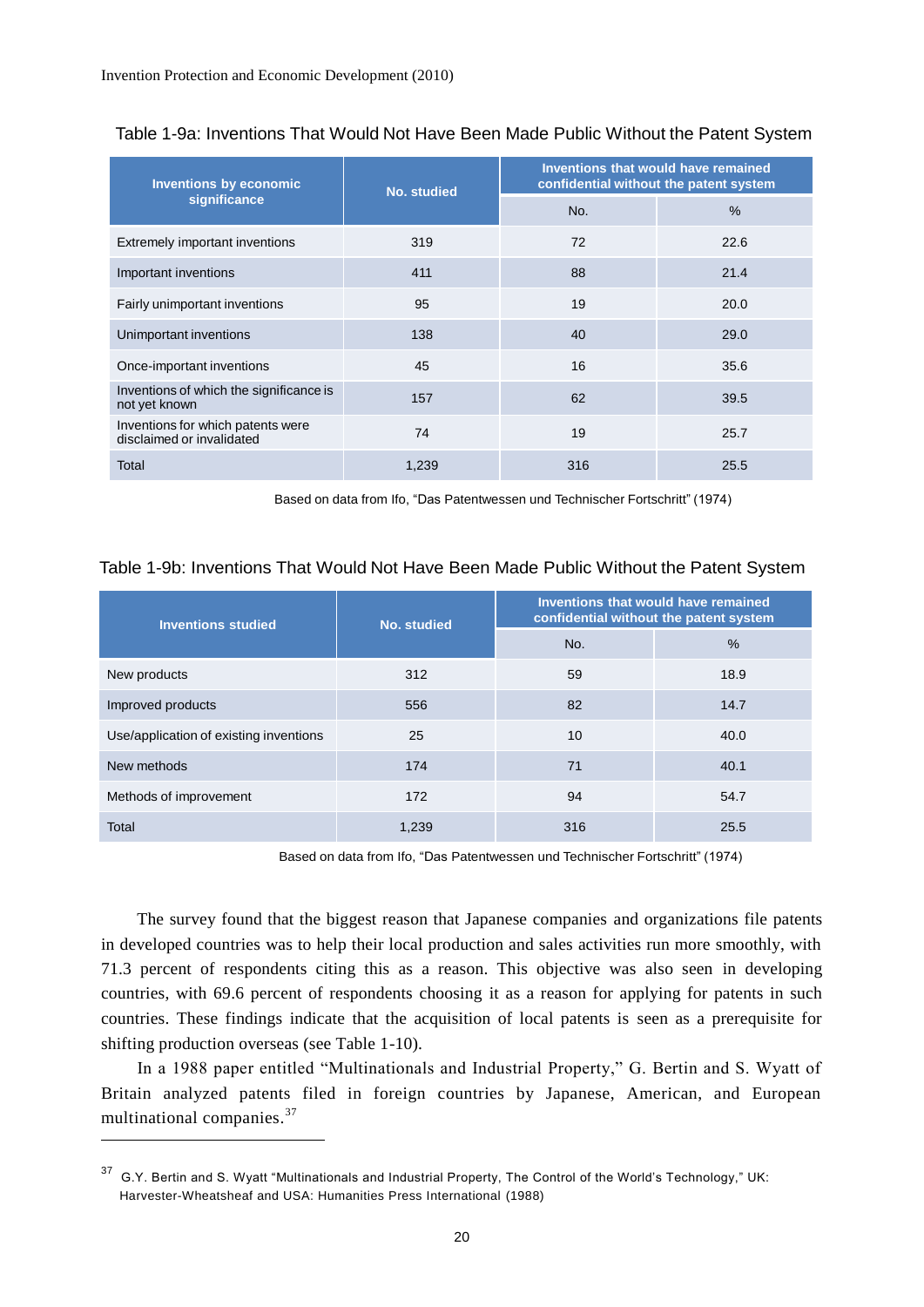|                                                                                | <b>Applications in developed</b><br>countries | <b>Applications in</b><br>developing countries |
|--------------------------------------------------------------------------------|-----------------------------------------------|------------------------------------------------|
| Make production and sales activities in foreign countries<br>run more smoothly | 71.3%                                         | 69.6%                                          |
| Prevent one's products from being imitated in foreign<br>countries             | 62.2%                                         | 82.9%                                          |
| Prevent other companies from patenting similar<br>inventions                   | 51.6%                                         | 38.1%                                          |
| Establish resources for cross-licensing                                        | 49.5%                                         | 13.8%                                          |
| Earn royalties                                                                 | 40.4%                                         | 32.0%                                          |
| Technology partnerships in foreign countries                                   | 35.1%                                         | 31.5%                                          |
| Make sales activities in foreign countries run more<br>smoothly                | 24.5%                                         | 19.9%                                          |
| Establish a patent map                                                         | 21.8%                                         | 15.5%                                          |
| Future plans to expand overseas                                                | 18.1%                                         | 28.7%                                          |
| Operating overseas as an independent company                                   | 13.8%                                         | 17.7%                                          |

## Table 1-10: Reasons Japanese Companies Apply for Patents Overseas

Source: Japan Institute of Invention and Innovation, "Survey of Japanese Companies' Use of Patent Application Systems in Foreign Countries" (1998)

The most interesting finding of the paper was the existence of big differences between industries in patent applications. In the automobile industry, 41.2 percent of patents were filed in "countries in which the company has or is considering having production facilities," which demonstrates that local production is a major reason for filing patent applications. In the electrical equipment industry, however, 33.3 percent of patents were filed in "countries in which the company has or wishes to have licensing agreements," implying that licensing is what motivates companies in that industry to make patent applications in foreign countries. In the pharmaceutical, chemical, and machinery sectors, meanwhile, the export of products is the primary objective (see Table 1-11).

| Table 1-11: Countries in Which Multinational Companies Apply for Patents |  |
|--------------------------------------------------------------------------|--|
|                                                                          |  |

|                                                                                      | <b>Pharmaceuticals</b> | <b>Chemicals</b> | <b>Electrical</b><br>equipment | <b>Machinery</b> | <b>Automobiles</b> | <b>Resources and</b><br><b>infrastructure</b> |
|--------------------------------------------------------------------------------------|------------------------|------------------|--------------------------------|------------------|--------------------|-----------------------------------------------|
| Countries in which the company has or is<br>considering having production facilities | 25.6%                  | 30.1%            | 22.2%                          | 24.3%            | 41.2%              | 29.2%                                         |
| Countries in which the company has or<br>wishes to have licensing agreements         | 15.4                   | 20.5             | 33.3                           | 29.7             | 23.5               | 37.5                                          |
| Countries to which the company exports or<br>is considering exporting products       | 30.8                   | 30.1             | 27.3                           | 32.4             | 23.5               | 16.7                                          |
| Countries into which the company wants<br>to prevent the entry of competitors        | 17.9                   | 14.5             | 16.7                           | 13.5             | 5.9                | 16.7                                          |
| Other                                                                                | 10.3                   | 4.8              | 0.0                            | 0.0              | 5.9                | 0.0                                           |

Source: G. Bertin and S. Wyatt "Multinationals and Industrial Property, " (1988) pp.62-63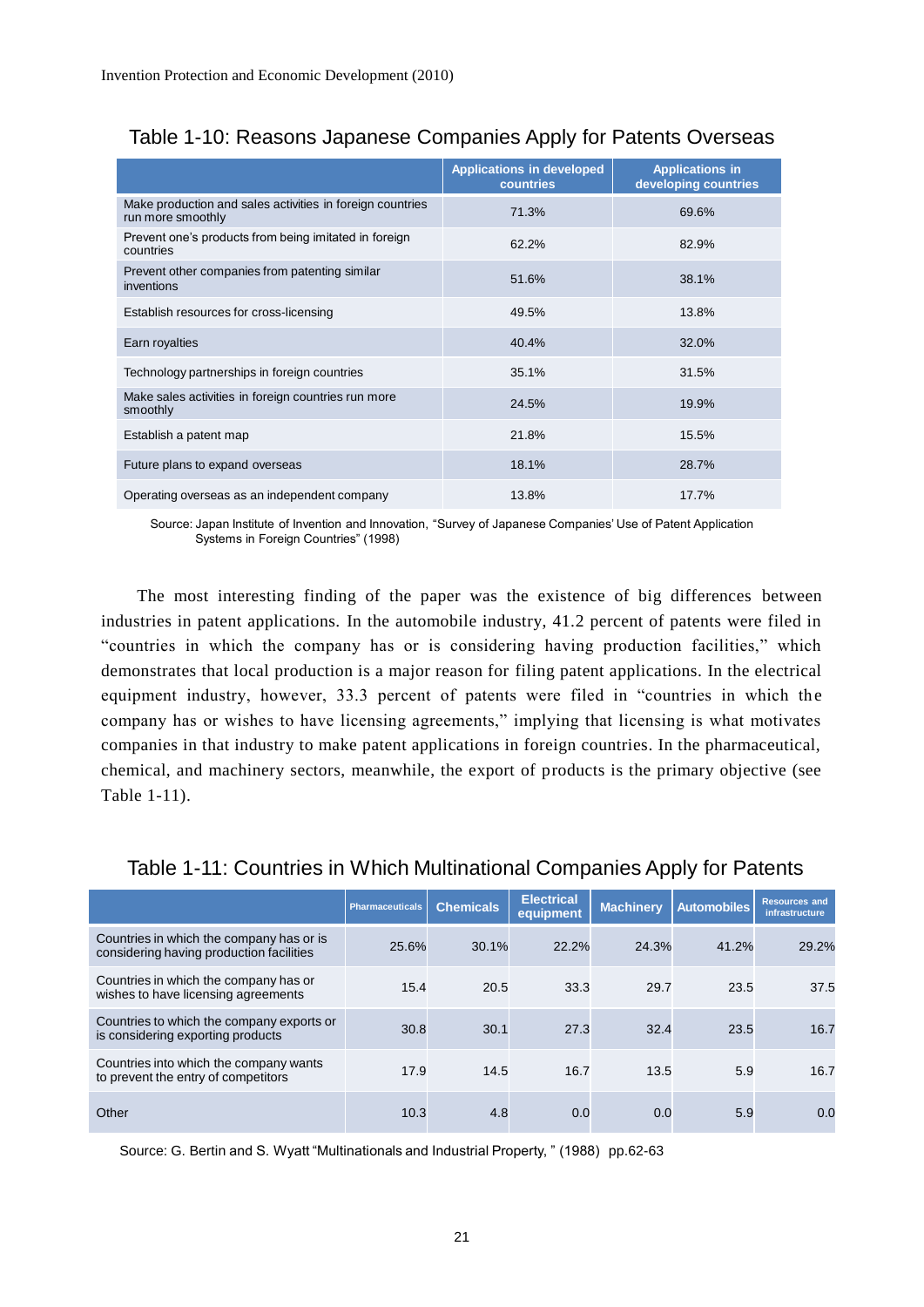|                    | Inward FDI stock as a percentage of GDP |      |      |      |  |
|--------------------|-----------------------------------------|------|------|------|--|
|                    | 1980                                    | 1985 | 1990 | 1995 |  |
| China              | $\overline{\phantom{a}}$                | 1.2  | 3.6  | 18.2 |  |
| Malaysia           | 24.8                                    | 27.2 | 33.0 | 52.1 |  |
| Singapore          | 52.9                                    | 73.6 | 76.3 | 67.4 |  |
| Mexico             | 4.2                                     | 10.2 | 13.2 | 25.6 |  |
| <b>Brazil</b>      | 6.9                                     | 11.3 | 8.1  | 17.8 |  |
| Sub-Saharan Africa | 3.1                                     | 6.8  | 11.9 | 16.8 |  |

## Table 1-12: The Relative Importance of Foreign Direct Investment (FDI)

Source: Carlos a. Primo Braga, Carsten Fink, Claudia Paz Sepulveda, "Intellectual Property Rights and Economic Development," World Bank Discussion Paper No.412 (2000) p.21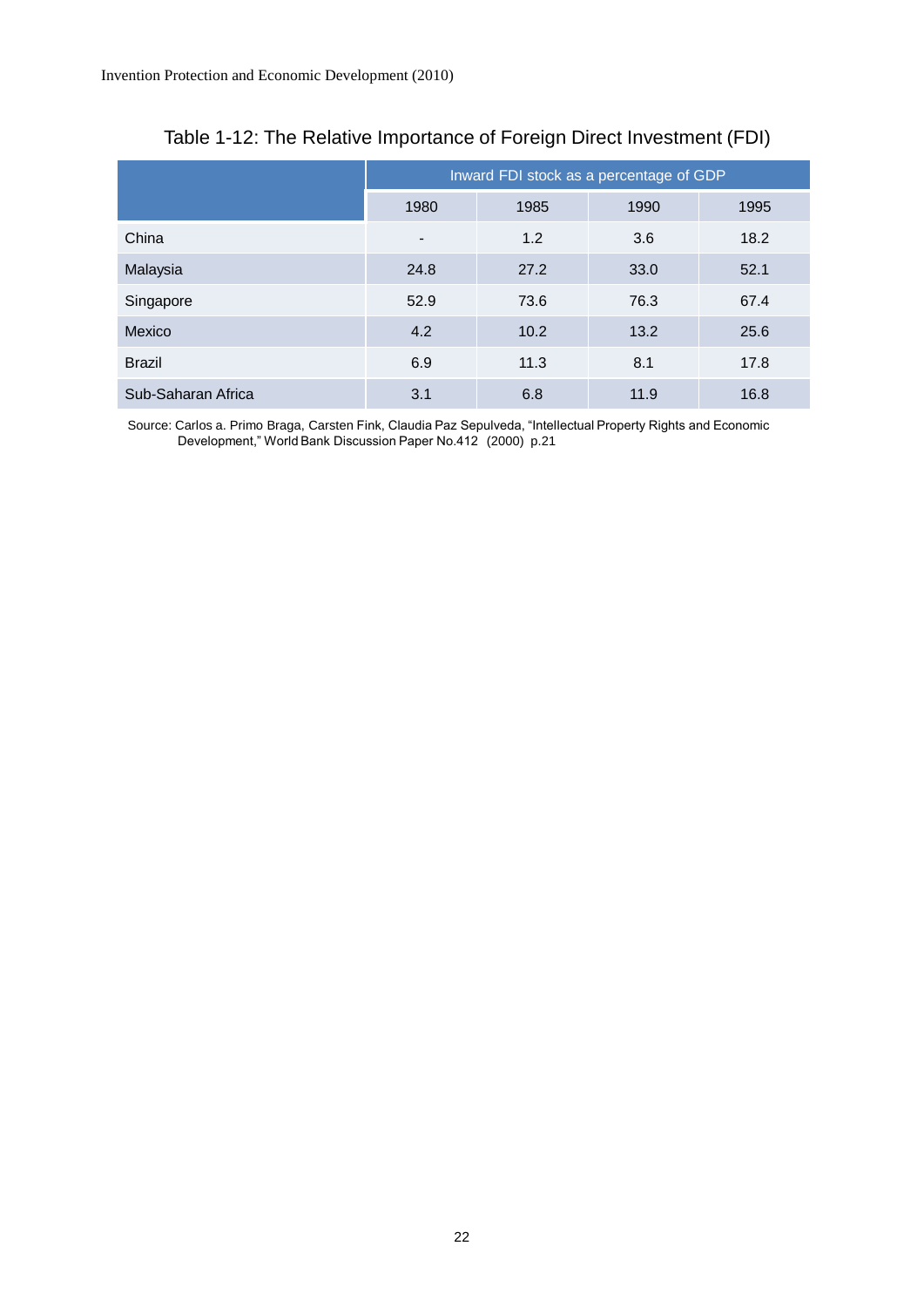## **2. The Historical Development of Invention Protection Policies**

#### **2.1. The Emergence of Invention Protection Systems**

## 2.1.1. The Beginning of Privileges for Inventors

Many experts trace the roots of privileges for inventors to mining techniques. At least as far back as the 14th century various privileges were awarded to artisans in Venice and Germany who possessed skills in areas such as sewerage.<sup>38</sup>

15th century Italy was one of the wealthiest regions of the world both economically and culturally. The most developed states were the Venetian Republic, which built its wealth on trade with the Far East, and the Florentine Republic, which flourished as a financial center. These two states were both early movers in the introduction of policies to protect inventions, though their aims in doing so were quite different.

In the Florentine Republic, the first recipient of invention privileges was the artist and architect Fillippo Brunelleschi in 1421. Brunelleschi invented the cargo ship, but fearing that its secrets would be revealed if it was actually built, he refused to allow its construction. The Florentine government is believed to have responded by awarding him invention privileges for three years in exchange for him building the ship.

The Venetian Republic, on the other hand, awarded invention privileges as a means of importing technology from other countries. In 1416, Franciscus Petri, a citizen of the Greek island of Rhodes, was conferred a 50-year franchise for the water mill, while later, on September 18, 1469, Johann from Speyer (Speyer being in Germany) was conferred invention privileges for five years for his printing technology. Unfortunately, Johann, who immigrated to Venice with his family, died after printing only a few works and the technology reverted to Venice  $39$ . Technology freed from patent- or privilege-based monopolies was adopted swiftly throughout the Venetian Republic, and by 1482, just 13 years after Johann was awarded his privileges, the republic had become the center of Europe's printing industry.

It can be said that both the system for encouraging and licensing citizens' inventions that began in the Florentine Republic and the system of awarding privileges to provide domestic industry with cutting-edge technology that occurred in the Venetian Republic both represented moves along the same path towards the policy of invention protection that became established later.

## 2.1.2. Venetian Republic 1474 Patent Statute

 $\overline{a}$ 

On March 19, 1474 the Venetian Republic passed the world's first patent statute. This law, known as the Venetian Republic 1474 Patent Statute, is believed to be the world's oldest government-established

<sup>38</sup> Katsuya Tamai, "Historical Development from the Award of Privileges to Administrative Action" (in *The Development and Transformation of Administrative Law (Part 1)*, Yuhikaku, Tokyo (2001), p.307 etc.) (in Japanese)

<sup>39</sup> Tetsuo Tomita, *The Emergence of and Changes in the Patent System*, "Outline ; The Early Years of Intellectual Property Rights," Ministry of Finance Publishing Bureau (1982) (in Japanese)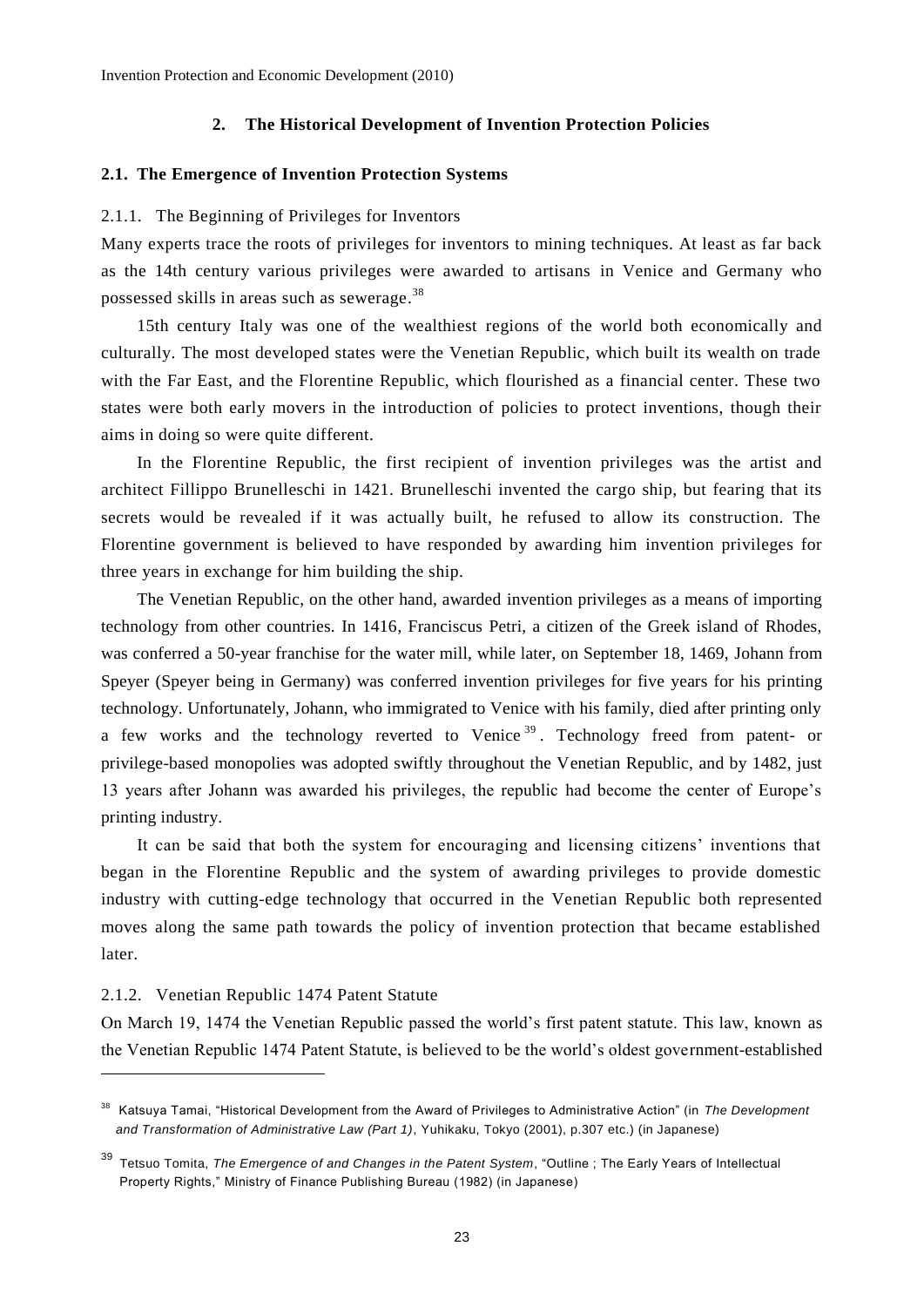patent law. Other patent systems in operation during the Middle Ages were based on invention privileges provided by the government on a case-by-case basis.<sup>40</sup> The statute called for technologies that had not yet been utilized within the republic (i.e. new technologies) to be registered with the local authority (officio di nostri Prouededori de Comun). Following a hearing, a monopoly would then be awarded.

The statute contained the following provisions:

- a) Persons eligible for monopolies: Venetian citizens and temporary foreign visitors
- b) Inventions eligible for monopolies: Innovative inventions that have yet to be utilized within the Venetian Republic
- c) Period of monopoly: 10 years
- d) Penalties for infringers: Fines and the destruction of their products
- e) Compulsory licensing: The government was excluded from monopolies and permitted to utilize the inventions.

The Venetian government can be seen as having introduced this system for two reasons: to identify inventions within the republic and to introduce foreign technology to domestic industry. Records of those granted monopolies provide support for this view, as they feature the names of visitors from places outside the republic such as France, Germany, and Pisa, as well as the names of Venetians who had brought in technology from abroad<sup>41</sup>. As Figure 2-1 shows, the number of patentees was small initially but gradually increased, until in 1549 alone seven monopolies were granted<sup>42</sup> (see Figure 2-1).



Figure 2-1: Number of Granted Patents in the Venetian Republic

Based on data from Giulio Mandich, "Venetian Patents (1450-1550)," Journal of Patents Office Society (March 1948)

<sup>40</sup> Katsuya Tamai (see Footnote 35)

<sup>41</sup> Mandich, Giulio "Venetian Patents (1450-1550)", Journal of the Patent Office Society (JPOS) 166 (1948)

<sup>42</sup> Mandich, Giulio (see Footnote 41)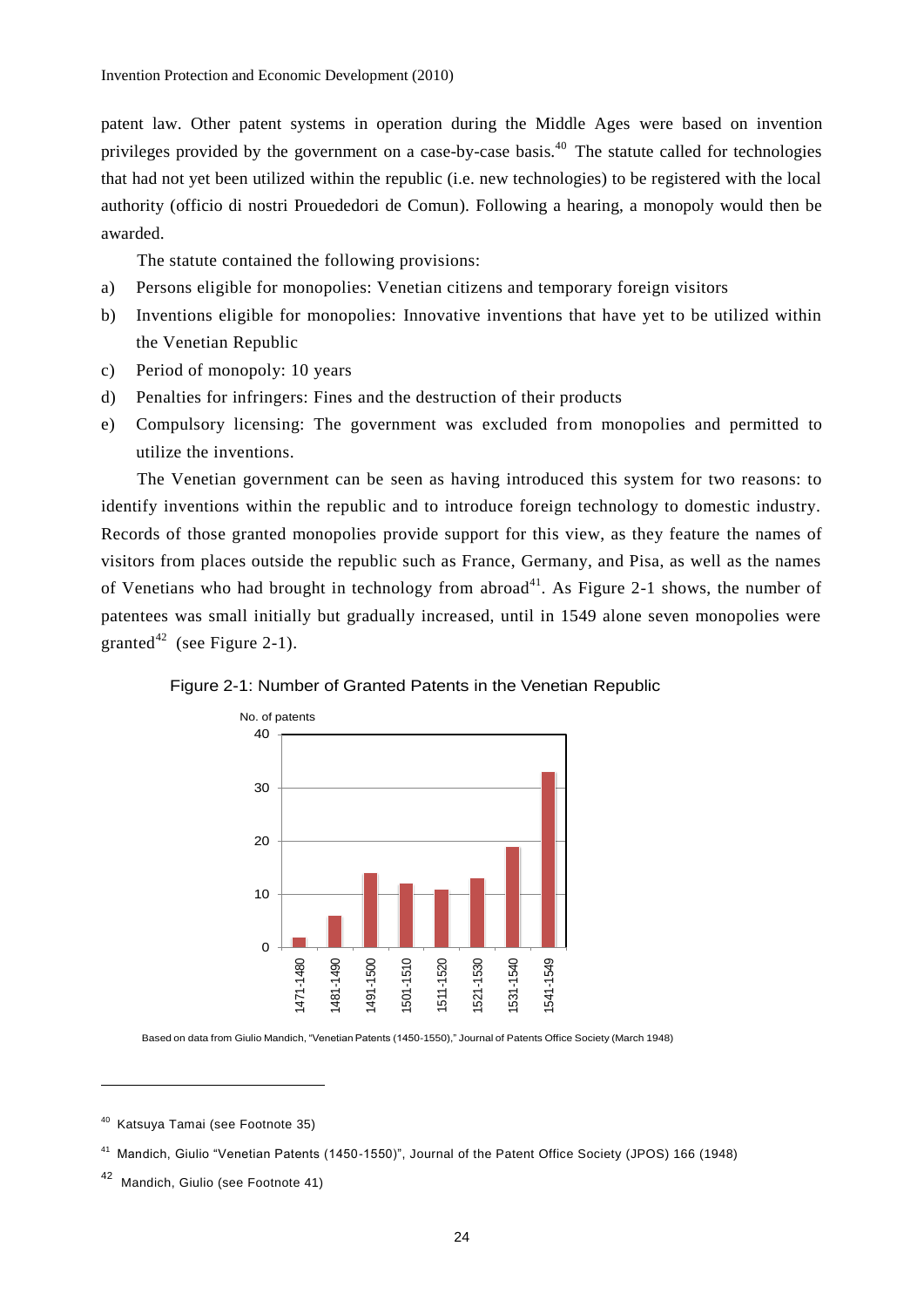This system is believed to have remained in place for at least another 150 ye ars. In 1594, Galileo Galilei was conferred a 20-year monopoly for a machine he invented for pumping water to irrigate land. It is said that Galileo was interviewed by three examiners before being awarded this monopoly.

## **2.2. Encouraging the Development of Advanced Technology Through Invention Protection Policy**

## 2.2.1. Britain's Technology Introduction Policy

The British Isles had fallen behind, so England actively deployed invention protection policies to introduce new technologies and develop new industries. The Crown issued letters patent, and this marked the beginning of the use of the term "patent." These invention privileges encouraged people from overseas who had new technologies to come to England.

The first letters patent was awarded in 1449 by King Henry VI to John of Utyman, a Flemish glassworker, and was for a period of 20 years. The invention privileges related to stained glass, which did not exist in England at the time and was to be used at Eton College.<sup>43</sup>

Invention privileges were also awarded during the reign of Queen Elizabeth I. The Queen's first letter patent was issued in 1561, and of the 50 letters patent awarded from then until 1599, 21 were granted to resident foreigners or for imported technology<sup>44</sup>. One of these was a patent for silk products awarded in 1595 to Huguenots fleeing from France.

The remaining patents covered such everyday products as soap, saltpeter, alum, leather, glass, and knives,<sup>45</sup> which put the Queen into conflict with Parliament.

It was claimed that the Royal Family were issuing large numbers of patents for financial purposes, and after the reign of Elizabeth I ended, King James I continued to award patents excessively.

James I often found himself in collision with parliament before the Puritan Revolution, which would accelerate later. During this period of conflict, the courts decided that the patents granted by James I went against the commercial freedoms protected by common law, and voided them. Spurred by this ruling, Parliament established the Statute of Monopolies in 1623, which prohibited the monarch from awarding all privileges except invention privileges.

The Statute of Monopolies comprised nine sections. Almost all its provisions prohibited the Crown from awarding privileges, so Section 6 was remarkable in that it allowed letters patent to be issued for inventions provided that certain conditions were met. Because of this, some

<sup>&</sup>lt;sup>43</sup> The United Kingdom Intellectual Property Office, "History of Patents" http://www.ipo.gov.uk/types/patent/p-about/p-whatis/p-history.htm

<sup>44</sup> Tetsuo Tomita (see Footnote 39)

<sup>45</sup> The Intellectual Property Office (see Footnote 43)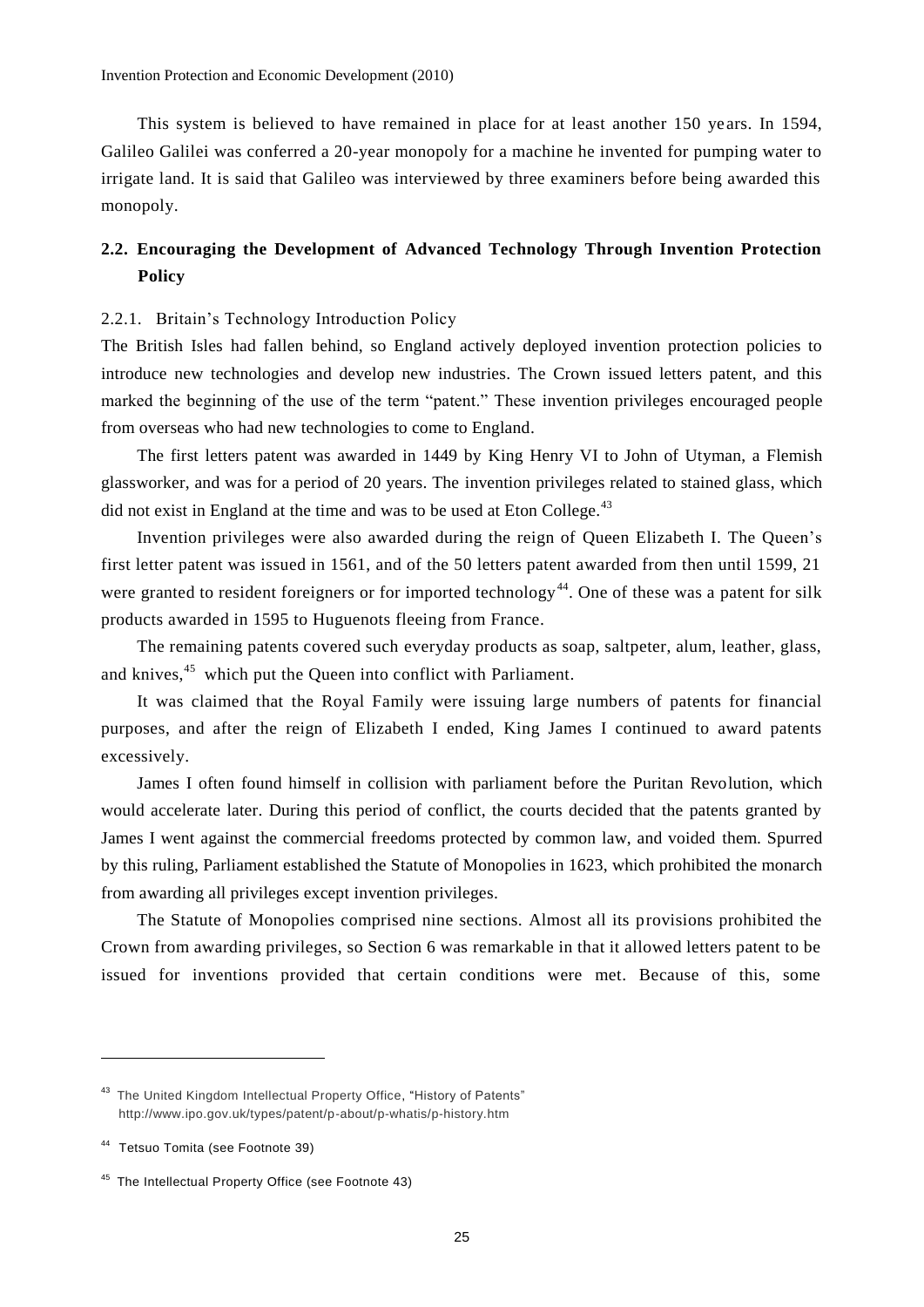commentators describe the statute as the world's first patent law. The statute gave the following conditions for the issue of letters patent<sup>46</sup>:

- a) Persons eligible to receive patents: Must be the first and true inventor
- b) Period of patent: no longer than 14 years. Despite this provision, Parliament frequently extended patent periods, probably because of the large commissions it earned from such extensions.

The limitation of eligibility for a patent to the inventor alone made it impossible to continue to introduce technology from overseas, the original purpose for the issue of letters patent. The government responded to this problem by deeming "discoverers" (i.e. introducers of overseas patents) to be included in the interpretation of "inventors."

The award of invention privileges as a means of introducing technology is regarded as having had some success. At the very least, it can be said that by the time of the defeat of the Spanish Armada in 1588, England was technologically on a par with other countries.

2.2.2. Technology Introduction Policies in France and Germany

The establishment of policies for bringing in advanced technology from overseas to develop and strengthen domestic industry was also an important issue in other European countries. France and Germany (the Holy Roman Empire), expounders of mercantilism, were particularly aggressive in introducing technology.

France had been awarding invention privileges since as early as the 16th century. One of the characteristics of France's invention privileges was that they included not only temporary monopolies, but also pensions, bonuses, or rewards.

In 1536, the city of Lyon, with the permission of the Crown, granted privileges for the production of silk to an Italian from Piedmont. The privileges enabled him to earn royalties, but it took longer for monopolies to be awarded. The first monopoly granted was said to be one for glass production awarded by the monarch to a glassworker from Bologna, Italy in 1551.

In the Holy Roman Empire, invention privileges were granted for mining, coin-minting, and deforestation. At the time, Germany was an agricultural country, so the award of privileges for technological inventions was limited to those relating to fields such as mining. In the mid -16th century, however, invention privileges came to be conferred as a matter of course.<sup>47</sup>

<sup>46</sup> The text of Section 6 of the Statute of Monopolies 1623 is as follows:

<sup>6.</sup> (*a*). Provided also, that any declaration before mentioned shall not extend to any letters patents ( *b*) and grants of privilege for the term of fourteen years or under, hereafter to be made, of the sole working or making of any manner of new manufactures within this realm (*c*) to the true and first inventor (*d*) and inventors of such manufactures, which others at the time of making such letters patents and grants shall not use (*e*), so as also they be not contrary to the law nor mischievous to the state by raising prices of commodities at home, or hurt of trade, or generally inconvenient. (*f*):the same fourteen years to be accounted from the date of the first letters patents or grant of such privilege hereafter to be made, but that the same shall be of such force as they should be if this act had never been made, and of none other ( *g*).

<sup>47</sup> Katsuya Tamai (see Footnote 35)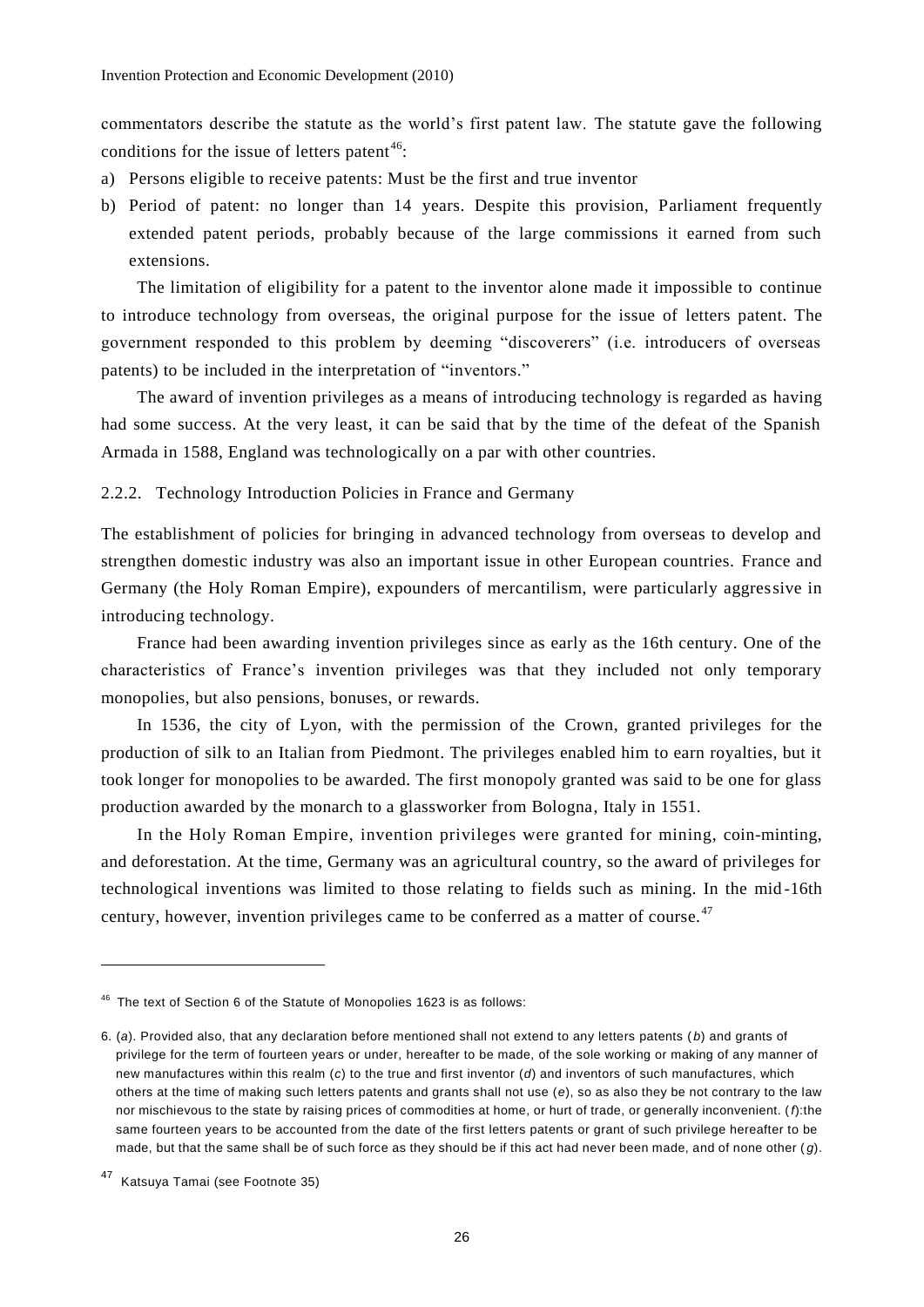However, the award of invention privileges in this way led to conflict between the Crown and new inventors on the one hand and merchant and craft guilds on the other, as the latter had previously enjoyed monopolies on distribution and production.

#### **2.3. Invention Protection Policy and the Industrial Revolution (Britain)**

U.S. Economist Douglass C. North has analyzed the history of economic growth and concluded that sustained growth only emerged following the industrial revolution, and that the development over several centuries of the patent system made modern economic development and growth possible. He also contends that the expansion of the patent system from the 18th century onwards succeeded in convincing inventors that they could earn large profits in the marketplace, and that this made sustained innovation possible<sup>48</sup>.

The 1623 English Statute of Monopolies did not represent an active call for the creation of innovations, nor was it established to provide tools for industrial policy. Nevertheless, because it remained in force for the next 200 years with only minimal changes, it provided the numerous inventors who underpinned the industrial revolution with strong expectations of business success, and served as a powerful engine for driving the world's first industrial revolution.

As mentioned earlier, England had already managed to take its industrial technology to a high level by, for example, pursuing a policy of introducing technology from abroad. In addition, the power of the guilds, which presented an obstacle to the industrial revolution, had been weakened by the Puritan Revolution in the 1640s and the Glorious Revolution in the 1680s.<sup>49</sup>

Against this backdrop patents were actively acquired not only by scientists with educational backgrounds in advanced technology, but also by new inventors, particularly technicians. That such people were granted patents and achieved success with their inventions became an incentive for the inventors that followed them.

Nevertheless, many inventors behaved highhandedly in exercising their patent rights, and as the anti-patent campaign gathered momentum, many people argued that patents were impeding innovation and further progress with the industrial revolution in England.

For example, the precursor to the steam engine, which made a great contribution to the industrial revolution, was invented by Thomas Savery. Although his invention was patented in 1698, the steam engine he developed featured neither pistons nor cylinders. In other words, it was completely different from the steam engines that would appear later. Even so, Thomas Newcomen, who developed the first practical steam engine 14 years later in 1712 had to pay large amounts of royalties to Savery. This was because the patent Savery had obtained was extremely broad and because Parliament had extended it until 1733.

<sup>&</sup>lt;sup>48</sup> Douglass C. North, "Structure and Change in Economic History," Norton, New York (1981), p.164

<sup>49</sup> Some commentators regard the presence of guilds as being one of the reasons France's industrial revolution occurred later.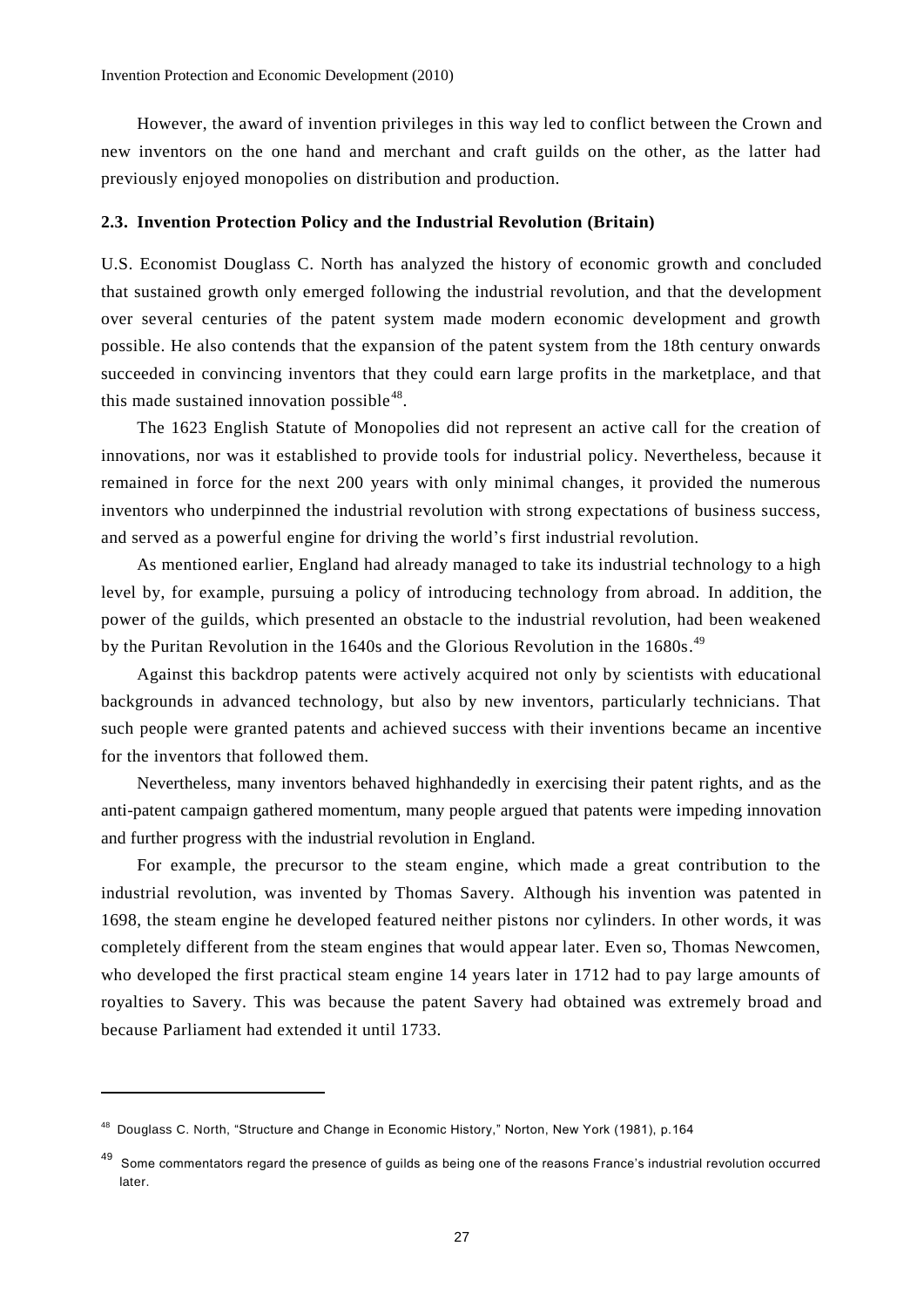James Watt, who improved Newcomen's steam engine, obtained a patent for it in 1769. Watt and his benefactor Matthew Boulton succeeded in business by not allowing others to use the patent and by earning large royalties from users of their steam engines. And as times changed and the need for rotative power and high-pressure steam engines emerged, they used their old patent strategically to eliminate this demand. To begin with, they succeeded in extending the patent, which was set to expire in 1784, to 1800. They also refused overtures to cross-license from James Pickard, the inventor of a steam engine with a crankshaft for generating rotative power, thereby blocking him from manufacturing steam engines.

Figure 2-2 shows the numbers of patents granted in Britain during the industrial revolution. Although patents and innovations are said to have driven the industrial revolution, only around 100 patents were awarded each year during these few decades, and the numbers conferred did not change very much from year to year. The number of patents granted only exhibited a clear upward trend after 1835, by which time the pace of the industrial revolution had slowed.

Figure 2-2: Number of Granted Patents in Britain During the Industrial Revolution

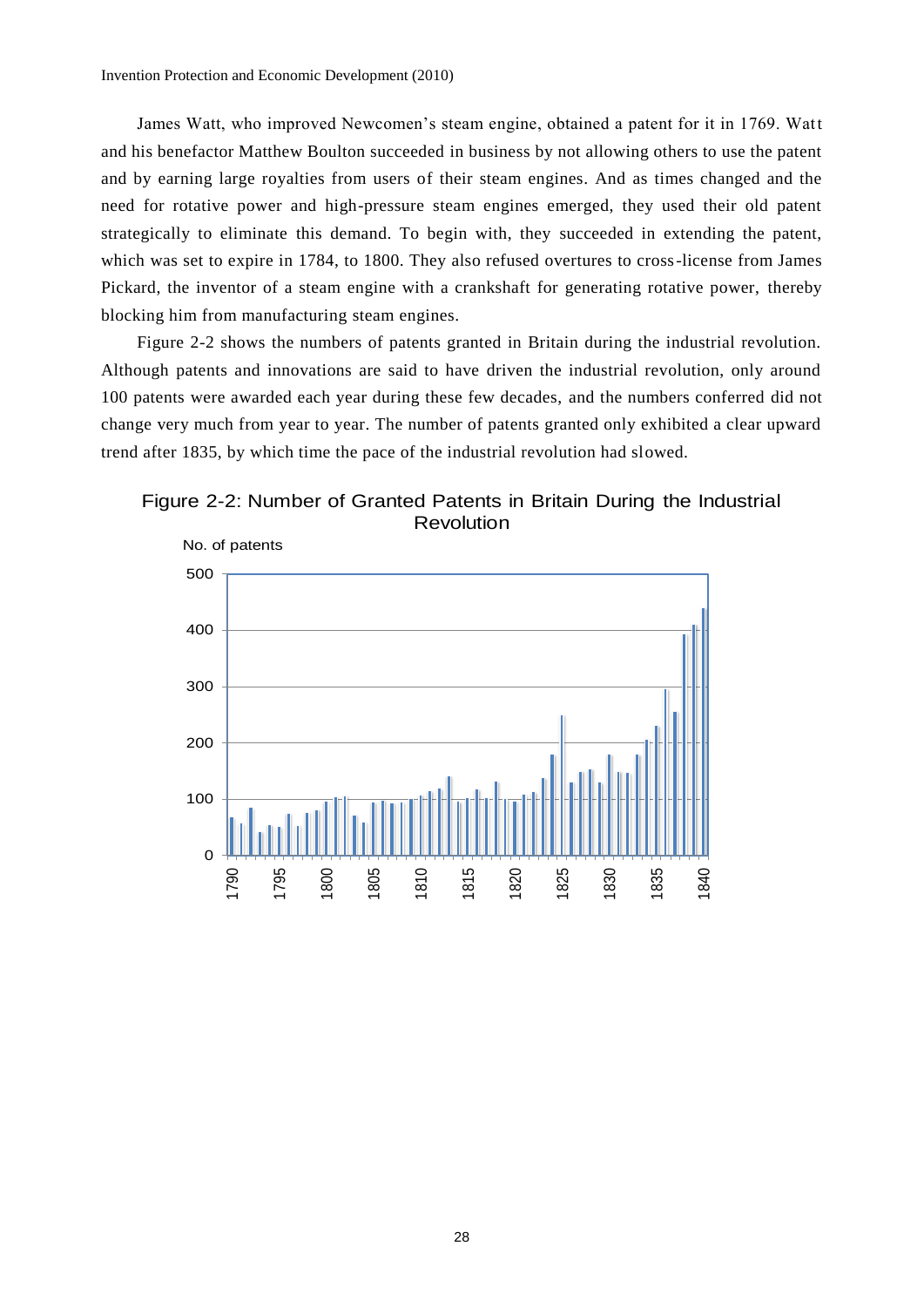Invention Protection and Economic Development (2010)

Little change was seen in industrial production, either. Figure 2-3 shows figures for the index of industrial production in Britain, with the index set at 100 for 1913. Only after 1935 did the index increase.



Figure 2-3: Index of Industrial Production in Britain

The process of applying for patents under the 1623 Statute of Monopolies was extremely complex, and also involved the payment of large fees. Until the law was revised in 1851, the issuance of a patent in England required the approval of seven government officials, including the Lord Chancellor and the Attorney General.<sup>50</sup> A fee also needed to be paid to each of them, and these fees totaled 350 pounds, around 12 times the annual income of the average citizen at the time. And if the patent was also to be valid in Scotland and Ireland, another 24 pounds needed to be paid, while any parliament-approved extension of the patent period cost  $700$  pounds.<sup>51</sup>

The system made it difficult for inventors to acquire patents on their own, and encouraged them to forge ties with industrial capitalists. This is one of the reasons James Watt obtained support from John Roebuck and Matthew Boulton, yet such partnerships did not stop at patents. They were also important for perfecting innovations.

## **2.4. Encouraging Innovation by Entrepreneurs (U.S.)**

## 2.4.1. Laws to Promote Progress in Useful Technology

The United States is sometimes said to be a nation founded by three inventors: Benjamin Franklin, George Washington, and Thomas Jefferson.

 $50$  The United Kingdom Intellectual Property Office (see Footnote 43)

<sup>51</sup> Charles Dickens described the procedure in exaggerated form, somewhat derisively, in his spoof, "A Poor Man's Tale of a Patent". Dickens' inventor visits 34 offices (including some abolished years before).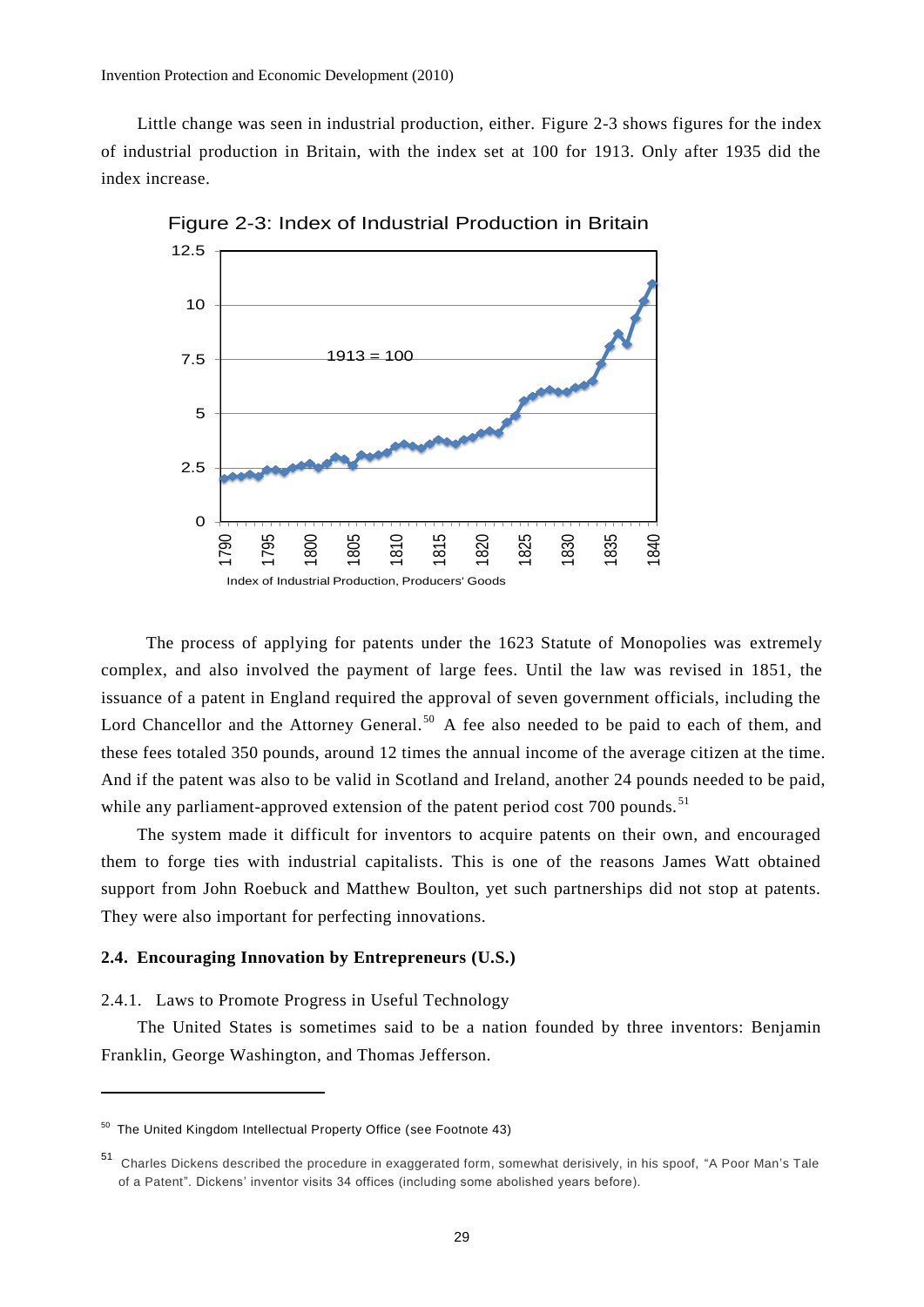Franklin, a member of the "Committee of Five" that drafted the U.S. Declaration of Independence, invented such things as the lightning rod, the Franklin stove, the rocking chair, and the armonica. Washington, who later became the first U.S. President, invented the barrel plow, while Jefferson, who became the third President, invented the cipher machine, the portable copier, and the lie detector.

It is easy to understand how the U.S., under the leadership of inventors like these, became a nation built on inventions.

In 1641, during the British colonial era, the North American continent saw the invention of the water-powered mill by J. Jenk, a citizen of the Massachusetts Bay Colony, who obtained a patent for it. At the time of the founding of the U.S., a debate ensued on whether to put the power to confer patents in the hands of the federal government or state governments. It has been reported that Jefferson, who would later define the spirit of the U.S. patent system, was opposed to the addition of invention protection to the list of matters under the jurisdiction of the federal government. Later, however, he changed his attitude, and invention protection was made one of the functions of the federal government.

The U.S. Constitution, which was passed in 1789, carried the following provision concerning the powers of the Congress:

"To promote the Progress of Science and useful Arts, by securing for limited Times to Authors and Inventors the exclusive Right to their respective Writings and Discoveries  $52$ ."

The Act to Promote the Progress of Useful Arts, i.e. a federal patent law, was established in 1790 to implement this provision.

This act was based on the principle of aligning the wealth of society and the wealth of inventors. It therefore prescribed various mechanisms for protecting inventors' inventions and providing them with financial reward.

- a) Persons eligible to receive patents: Initially, the true inventor. The definition of this was as is, but introducers of inventions from foreign countries were, provided they were eligible for a patent, excluded from this requirement.
- b) Nationality of inventors: Initially limited to U.S. citizens or persons who had pledged to become U.S. citizens. This provision drew criticism from foreign governments, and was removed when the law was revised in 1883. However, foreign nationals were required to utilize their invention with 18 months of their patent being granted.
- c) Procedures for obtaining a patent: All inventions had to pass a screening process. The examinations were performed directly by the Secretary of State, the Attorney General, and the Secretary of Defense. It is said that this was partly because Jefferson, who was Secretary of State at the time, owned a large number of science- and technology-related books from overseas.<sup>53</sup>

<sup>52</sup> U.S. Constitution, Article 1, Section 8 (Powers of Congress)

<sup>53</sup> U.S. Patent Office, "Development and Use of Patent Classification System" (1996)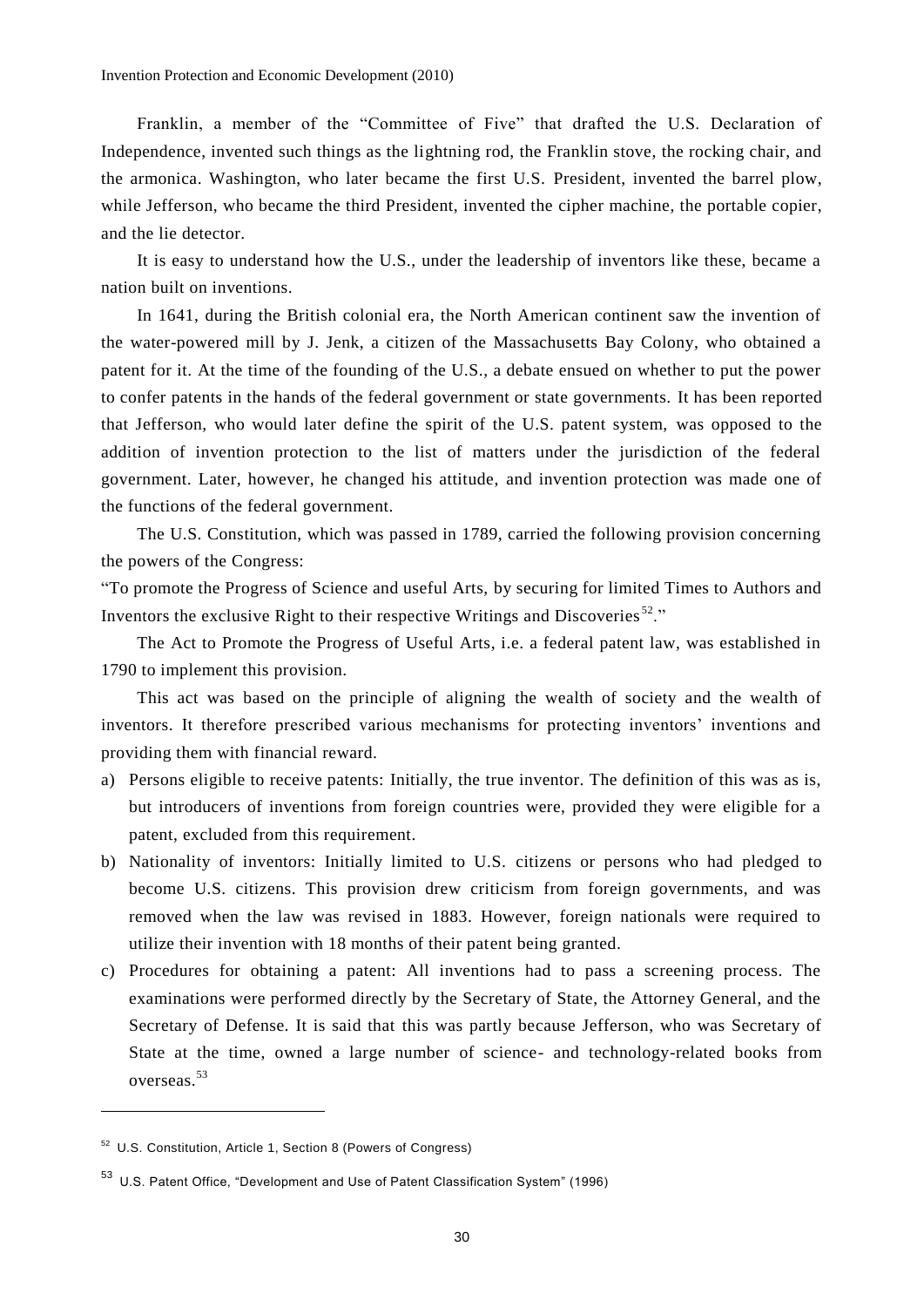Between 1790 and 1792 only 47 patents were registered<sup>54</sup>, which indicates that the screening process was extremely tough.

- d) Fees: Applicants only had to pay 3.70 dollars and a copying fee<sup>55</sup>.
- e) Models: Based on Jefferson's belief that an invention had to be a real object, filers had to provide a model and diagram of their invention with their application. From 1831, these models were made available to the general public, instantly reducing the sense of distance between citizens and inventors.

The examinations by the senior government officials created a lot of work for them, and three years later they were scrapped. However, the 1835 act resurrected the screening system, this time with the examinations being performed by dedicated examiners.

The 1835 act also contained new measures for encouraging inventions by safeguarding the rights of inventors. A patent office was established and the application process was simplified. And in response to increasing emphasis on the global public domain, the patent office also contained an open-to-the-public science library filled with science- and technology-related books, journals, etc. from around the world.

During the 19th century, the number of inventions increased exponentially throughout the U.S.<sup>56</sup>. Robert Fulton developed steamship technology, and Charles Goodyear invented vulcanized rubber. Oliver Evans invented the high-pressure steam engine, Samuel Finley Breese Morse the telegraph, and Thomas A. Edison, the so-called king of inventors, was born. Talented technologists such as Alexander Graham Bell also moved to the U.S.

The U.S. policy of using its invention protection system to stimulate entrepreneurship began to bear a lot of fruit at this time.

<sup>54</sup> U.S. Patent and Trademark Office, "U.S. Patent Activity Table of Annual U.S. Patent Activity Since 1790"

<sup>&</sup>lt;sup>55</sup> This fee was increased to 30 dollars under the 1793 act, and the fee remained unchanged until 1860. In its decision to raise the fee to 35 dollars in 1861, the U.S. patent office looked at the fees charged by other patent offices around the world. Even so, Britain, France, and Russia charged 450 dollars, Belgium 420 dollars, and Austria 350 dollars, so the U.S. fee was still a tenth or less of those of other countries. However, after patent applications from foreign nationals were permitted, those foreigners were required to pay 10 times the regular fee. British subjects were particularly hard hit, having to pay almost 20 times the regular fee. (annual report of the director of the U.S. patent office)

<sup>56</sup> John Jewkes, David Sawers, Richard Stillerman, "The Source of Invention Second Edition" Macmillan and Co. Ltd, London (1969)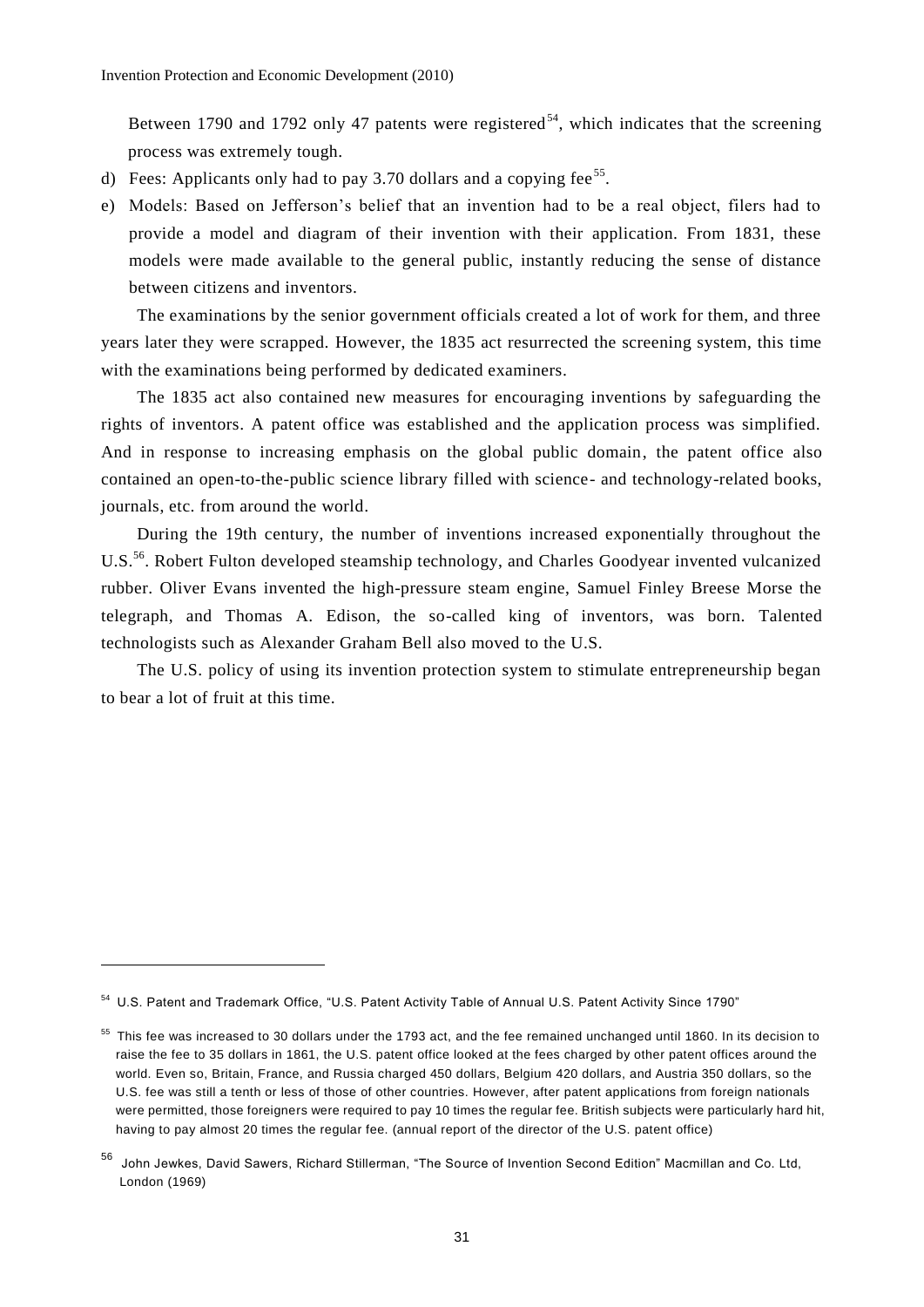Invention Protection and Economic Development (2010)

Figure 2-4 provides information about U.S. patent issuance in the 19th century. Despite the economic turmoil caused by the Civil War, the numbers of patents issued climbed sharply from the 1860s onwards (see Figure 2-4).





Source: U.S. Patent and Trademark Office, "The Technology Assessment and Forecast Seventh Report," (March 1977)

The U.S. economy also developed strongly. Per-capital GDP in 1930 was three times what it had been in 1900, and the U.S. became the biggest economy in the world with a GDP double that of Britain's.<sup>57</sup>

Abraham Lincoln, the U.S. President at the time, declared in a speech that the patent system had "added the fuel of interest to the fire of genius."<sup>58</sup> This was also an era in which invention protection policy provided incentives to innovators.

## 2.4.2. France's Industrial Property Rights Act of 1791

 $\overline{a}$ 

Science and technology also made great progress in France during the 17th and 18th centuries.

<sup>57</sup> From Angus Maddison, "Historical Statistics for the World Economy: 1-2003 AD" (2009)

 $58$  "Next came the Patent laws. These began in England in 1624; and, in this country, with the adoption of our constitution. Before then, any man might instantly use what another had invented; so that the inventor had no special advantage from his own invention. The patent system changed this; secured to the inventor, for a limited time, the exclusive us e of his invention; and thereby added the fuel of interest to the fire of genius, in the discovery and production of new and useful things." Abraham Lincoln (1859)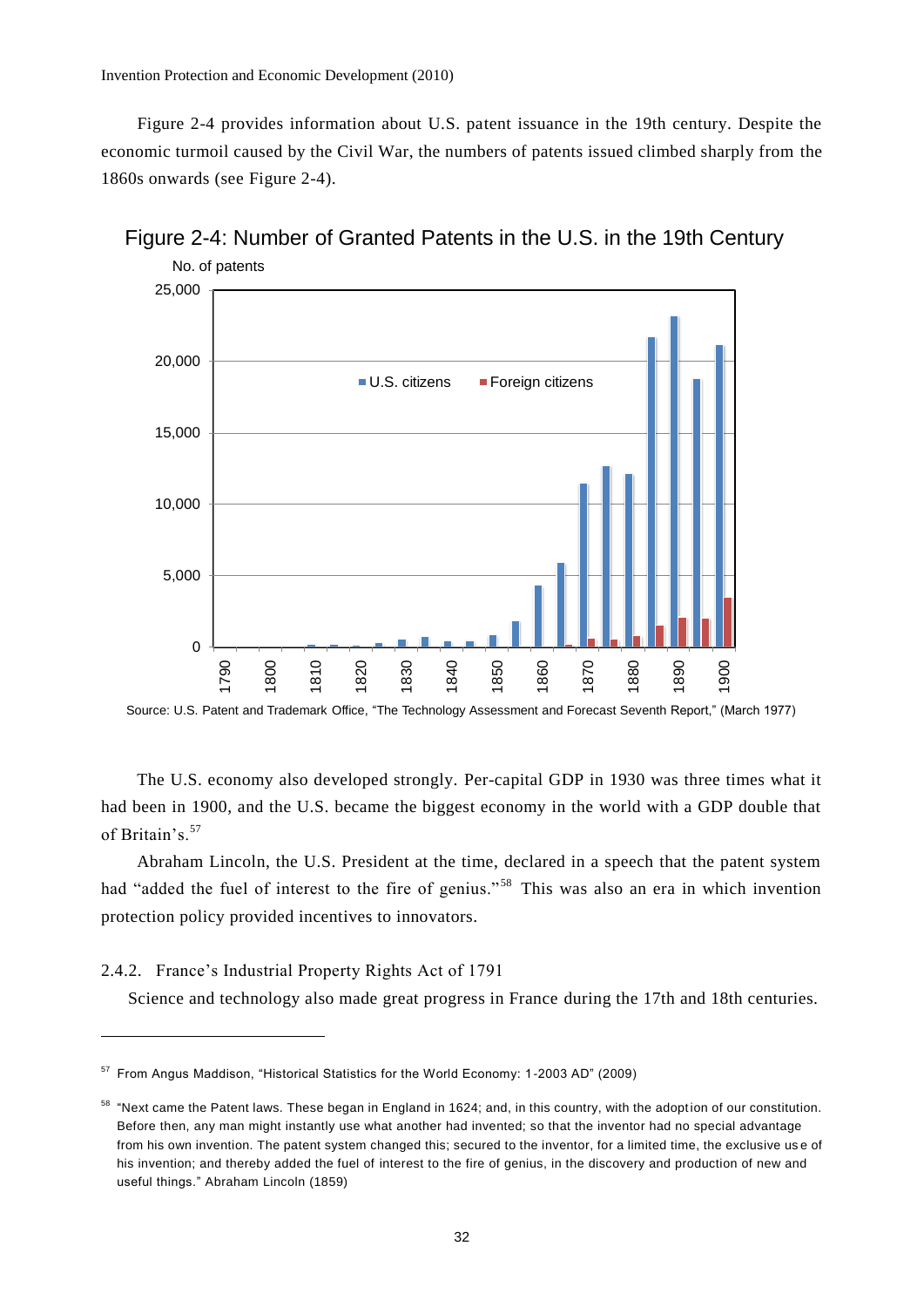In 1666 the Academy of Sciences was founded, and when it began to receive large amounts of funding from the Royal Family, scientists from neighboring countries started moving to Paris.

The first French recipient of invention privileges was the writer, scientist, and theologian Blaise Pascal, who in 1649 was credited with the invention of the mechanical calculator. Invention privileges in France included more than just temporary monopolies. Privileges could be chosen from a list including pensions, cash bonuses, subsidies, and peerages. To begin with, the screening was carried out by the Maison du Roi (royal household), but in 1699 these functions were handed over to the Academy of Sciences, which performed rigorous and systematic examinations.

The French Revolution of 1789, however, turned France's invention protection system upside down. Previously awarded privileges were withdrawn, and a new industrial property rights act based on natural law theory was passed in 1791.

Although this act positioned the right of creators to receive patents as a natural right, it also contained politically-motivated provisions designed to facilitate the introduction of technology from abroad and prevent the overseas outflow of domestic technology. While it is normally difficult to justify giving persons introducing technology from overseas property rights as inventors, the drafters of the act got around this by claiming that introducers of inventions patented overseas also possessed natural rights. They also introduced "patents of importation," which were being issued across Europe at that time.

The act also included measures to prevent the overseas outflow of inventions by French people. A provision was included to the effect that if someone who had received a patent in France also acquired one for the same invention abroad, their French patent would be revoked.

Although the new French system initially featured physical examinations of inventions, this was because the number of applications was small to begin with. Physical examinations stopped being employed in the second half of the 19th century, when the number of patents filed increased sharply (see Figure 2-5).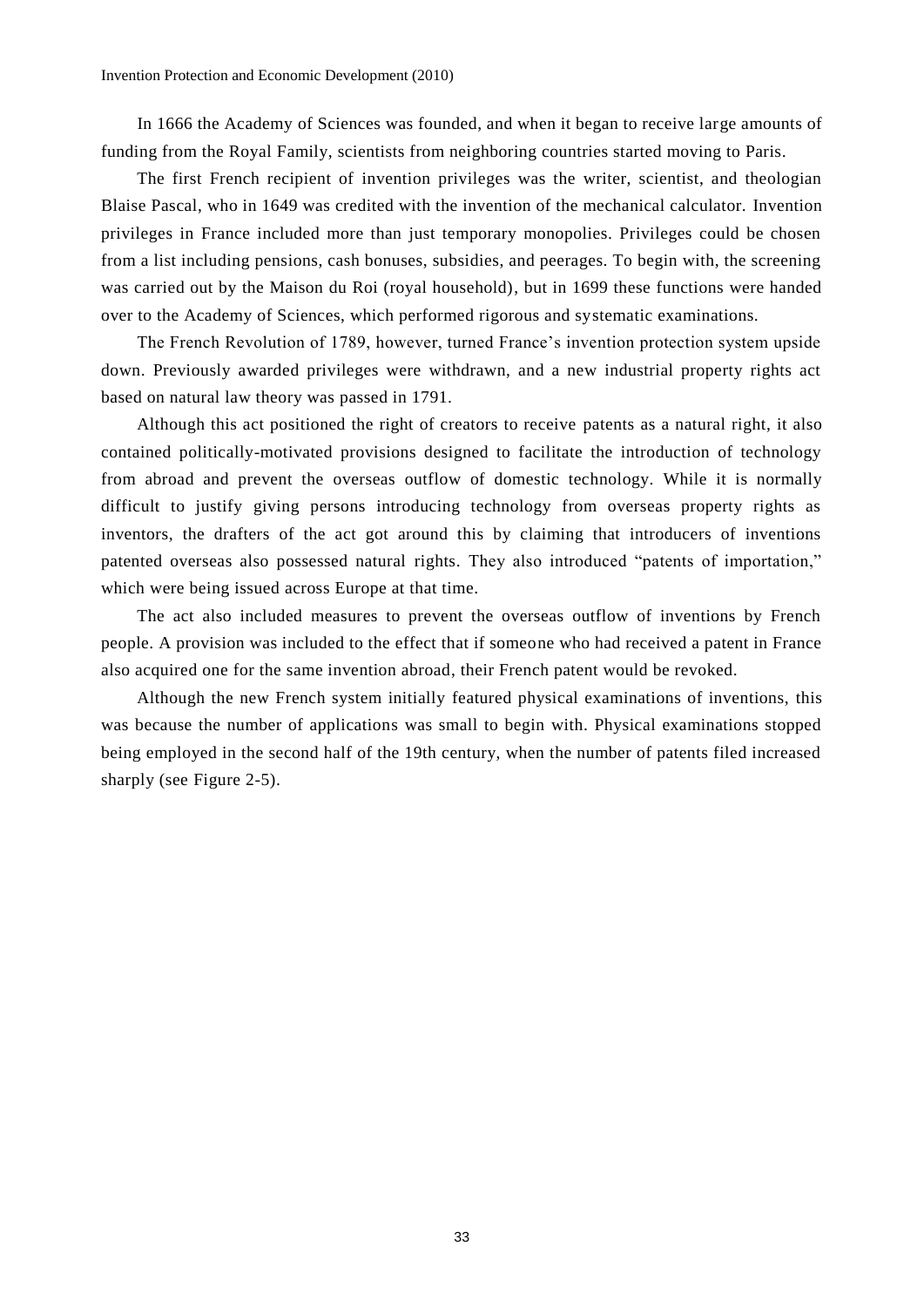

Figure 2-5: Number of Granted Patents in France in the 19th Century

#### 2.4.3. The British Patent Law Amendment Act of 1852

In Britain the Patent Law Amendment Act was established in 1852 to provide a new system of invention protection to replace the Statute of Monopolies, which had been criticized for impeding innovation. This change in the law was designed for the benefit of the Great Exhibition of 1851.<sup>59</sup>

In accordance with the new law, Britain's first patent office was established, meaning that applicants no longer had to visit several different government offices. Also for the first time, the patent office hired "examiners." The main job of the examiners at the time was not to investigate similar, already invented technologies or pass judgment concerning the novelty or inventiveness of the technology. Instead, their most important task was to check that the information presented in the patent specification made it easy to understand the nature of the invention and was written in specific terms.<sup>60</sup>

Another first for the new law was that it stipulated that the patent specification be printed and distributed.

The new system officially abandoned the notion of invention privileges, adopting a new role as a creator of innovations by inventors.

<sup>59</sup> British Intellectual Property Office (see Footnote 43)

 $60$  Examinations of novelty (known as "U.S.-style examinations) were introduced in Britain following a change in the law in 1902. Even so, the scope of investigations was limited.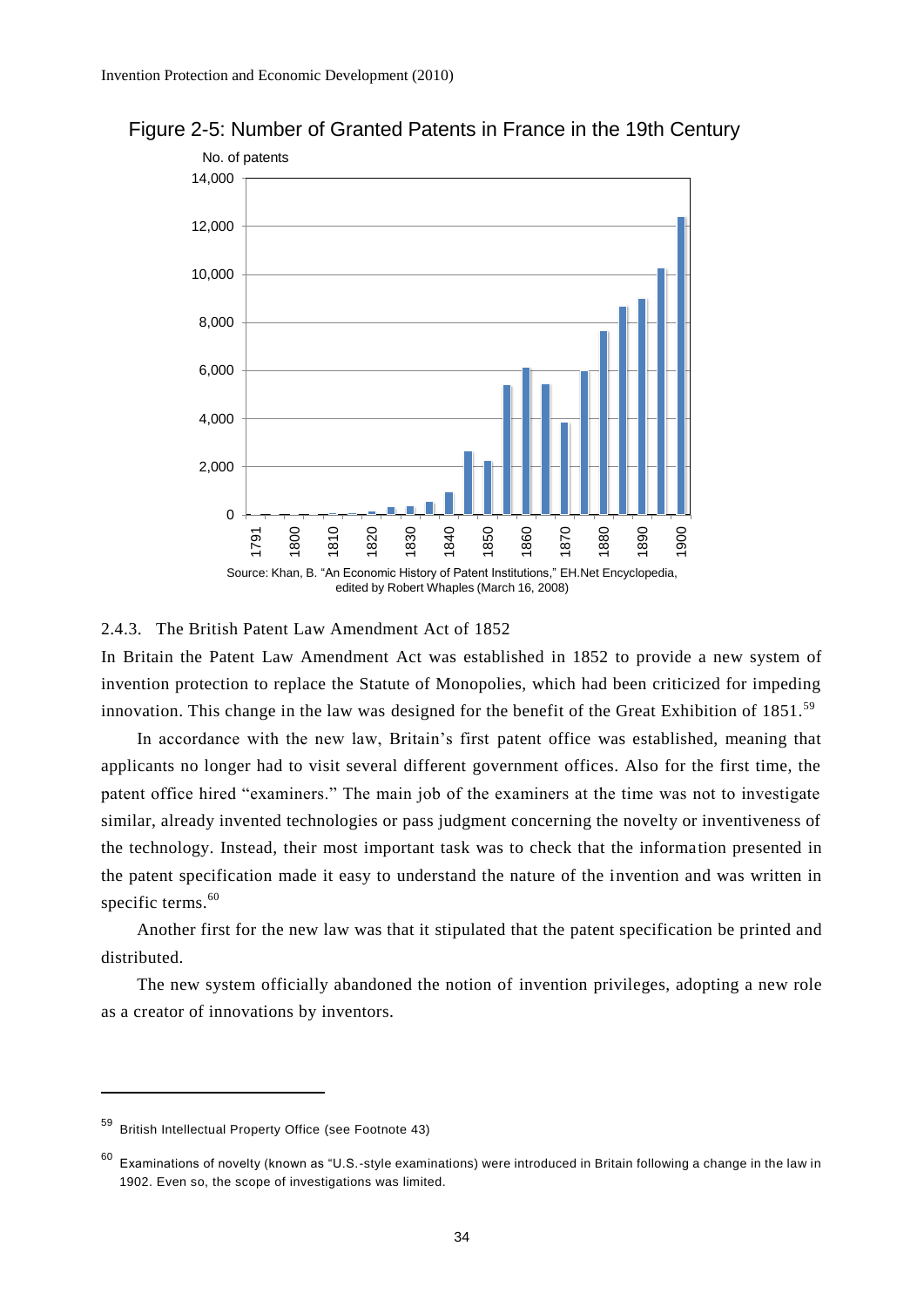British invention protection policy in the 19th century led to numerous successful innovations by scientists and inventors.<sup>61</sup>

These innovators included Michael Faraday, who developed the theory of electromagnetic waves, Richard Trevithick, who invented the high-pressure steam engine and the steam locomotive, Henry Maudslay, who invented the slide-rest lathe, Charles Wheatstone, who invented a telegraph-based communication system, Charles Parsons, who invented the steam turbine, Henry Bessemer and William Siemens, who invented a low-cost method of producing steel, Joseph Wilson Swan, who invented an incandescent lamp featuring a carbon filament, and C.H. Stearn and F. Topham, who invented a method of manufacturing fibers for medical purposes.

Until the severe depression that began in the 1870s, Britain led the world.





Based on data from Khan, B. "An Economic History of Patent Institutions," EH.Net Encyclopedia, edited by Robert Whaples, March 16, 2008 and others

## **2.5. A Systematic Innovation Policy (Germany)**

## 2.5.1. The German National Patent Act of 1877

Following the Thirty Years' War in the 17th Century, Germany split into numerous kingdoms, principalities, and the city states of the Hanseatic League, and each of these entities pursued its own policies on invention protection.

<sup>&</sup>lt;sup>61</sup> John Jewkes et al. (see Footnote 56)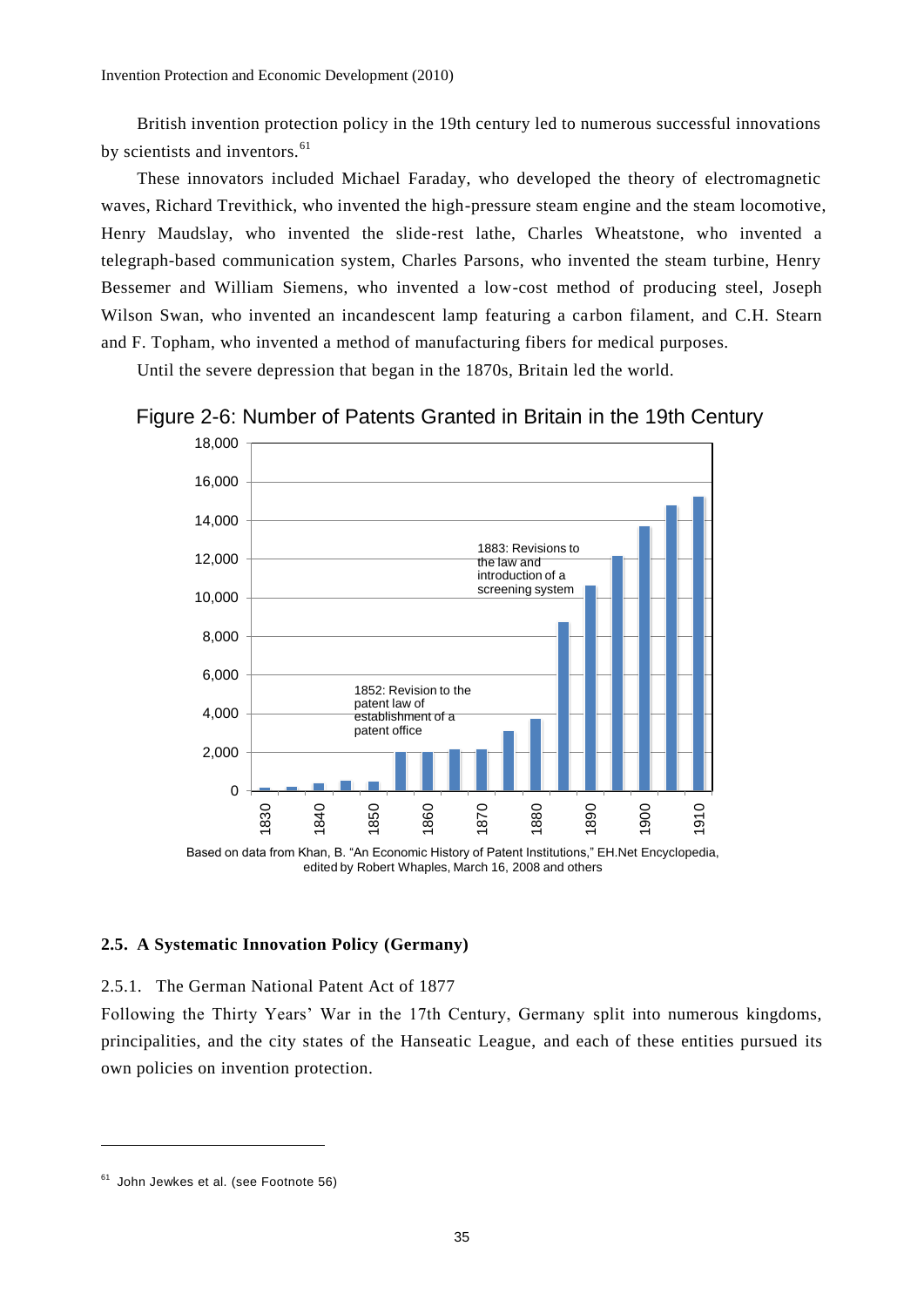In 1815 the King of Prussia in northern Germany issued an edict concerning the granting of patents<sup>62</sup>, while in 1825 the Kingdom of Bavaria in the south established a business law that included protection for inventions.

Prussia was initially negative about making patents property rights, and the screening system it employed was extremely rigorous. Alsace-Lorraine, on the border with France, protected inventions based on French-style natural rights. The Hanseatic cities of Bremen, Hamburg, and Lubeck, meanwhile, did not adopt a system of invention protection based on the granting of monopolies.

Efforts to integrate these different systems and create a new, integrated invention protection system began in the southern German states in 1832. These efforts started with talks on harmonizing their own patent systems. However, with the launch in 1834 of a German customs union, which included northern Germany, the customs union became the new forum for the negotiations.

In 1842, with the aim of eliminating restrictions on freedom of trade between the states of the customs union, the members concluded a treaty based on common principles for invention patents and privileges. 63

In January 1871, a unified Germany emerged under the name "German Empire." In April of the same year, the Constitution of the German Empire was promulgated, and the provisions of this constitution gave jurisdiction over matters relating to invention patents to the Empire and its legislature<sup>64</sup>.

<sup>63</sup> Katsuya Tamai (see Footnote 62), pp.316-317

#### Article 4

 $\overline{a}$ 

The following matters shall be under the supervision of the Empire and its Legislature:-

- 1. Privilege of carrying on trade in more than one place; domestic affairs and matters relating to the settlement of natives of one State in the territory of another; the right of citizenship; the issue and examination of passports; surveillance of foreigners and of manufactures; together with insurance business, so far as these matters are not already provided for by Article 3 of this Constitution (in Bavaria, however, exclude of domestic affairs, and matters relating to the settlement of one State in the territory of another); and likewise matters relating to colonization and emigration to foreign countries.
- 2. Legislation concerning customs, duties, and commerce, and such imports as are to be applied to the uses of the Empire.
- 3. Regulation of weights and measures, and of the coinage, together with the emissio n of funded and unfunded paper money.
- 4. Banking regulations in general.

<sup>62</sup> Katsuya Tamai, "Historical Development from the Award of Privileges to Administrative Action" (in *The Development and Transformation of Administrative Law (Edition to Commemorate the 70th Birthday of Prof. Hiroshi Shiono)*, Yuhikaku, Tokyo (2001), p.315) (in Japanese)

This system featured examinations for novelty conducted by a technical council, and required patents to be exercised within six months of them being conferred. Patents were awarded for periods of anywhere between six months and 15 years.

<sup>&</sup>lt;sup>64</sup> Constitution of the German Empire, Article 4, para. 1, item 5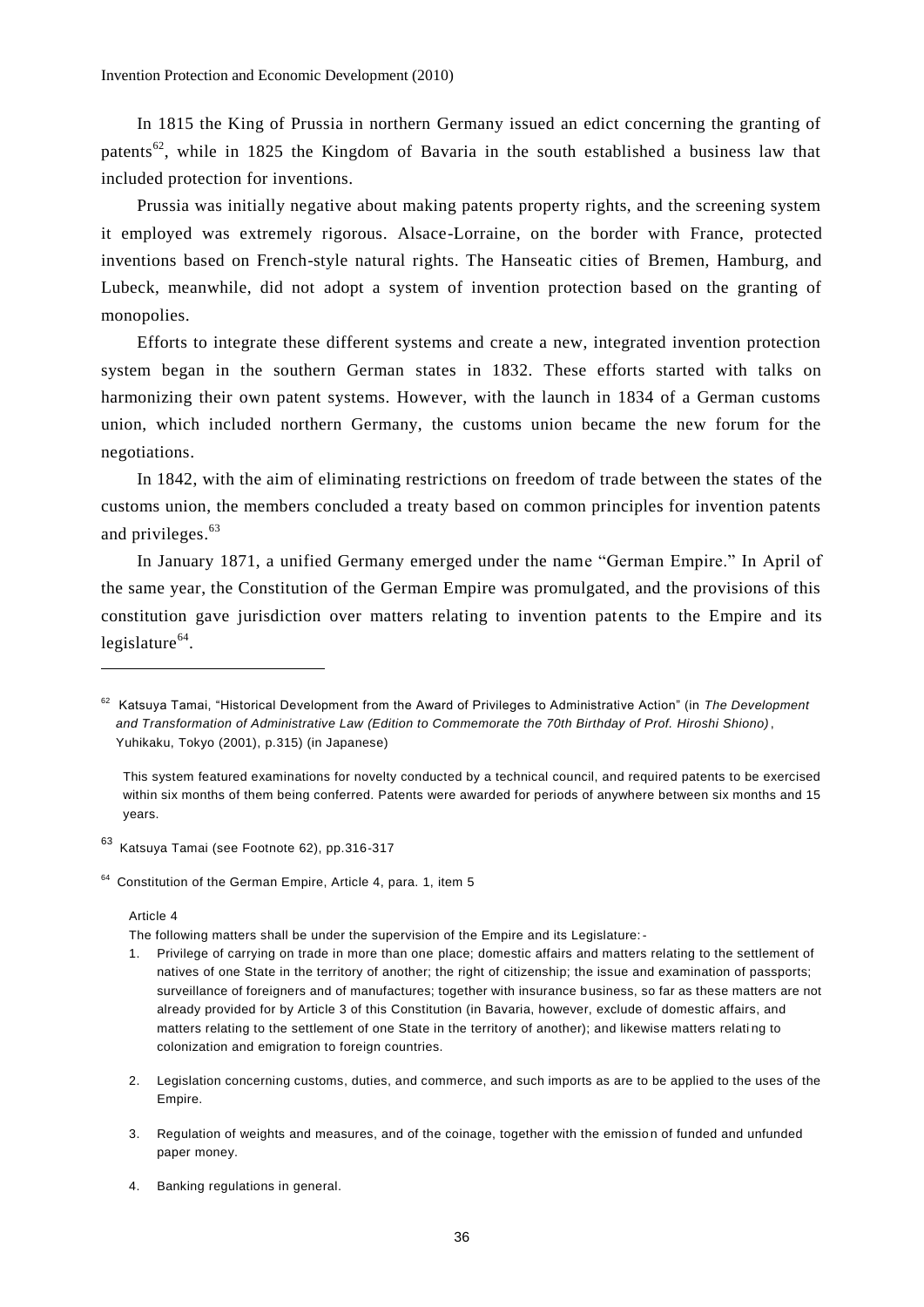The anti-patent campaign that swept through Europe earlier than this, in the 1850s, also triggered a fierce debate in Germany between the German economists' council on the one side and the German engineers' association and patent protection federation on the other. Although there were a lot of voices in the government that were ambivalent about introducing a unified patent system, the efforts of Werner von Siemens and others saw the enactment, six years after the promulgation of the constitution, of the first patent law covering the whole of Germany: the Unified Patent Act of 1877.

In terms of its modernization, Germany at the time was far behind other European countries, which had already completed their industrial revolutions. The Unified Patent Act was aimed at promoting the growth and proliferation of innovation in certain industries in order to facilitate economic development, and brought in new policies that had never been seen before.

To begin with, the procedures for obtaining patents were made much tougher. This was based on the basic view of the technical evaluation committee that inventions could best be encouraged by minimizing what could be patented and providing strong protection for those inventions that did manage to be selected.<sup>65</sup> In addition, steps were taken to prevent German industry, which was finally beginning to emerge, being kept down by foreign patents. A screening system was adopted, and patents had to be not only novel but also inventive. Moreover, a system was introduced under which applications were made public and third parties had a chance to register objections before a patent was granted. This approach was also reflected in the policy on fees, which were set high in order to discourage applications for patents with little economic value. Patent fees (i.e. annual maintenance fees) were set on a sliding scale whereby the amount payable increased year by year, which helped inventions enter the public domain.

A provision for technologies that could not be patented was also included as a means of directly preempting any adverse impact on domestic industry. Although such rules also existed in a number of other countries, what was unique about Germany was the non-patentability of pharmaceuticals, chemicals, and food products, industries that were still not competitive by international standards.

The system's emphasis on filers can be seen as indicative of its objective of stimulating innovation by companies rather than encouraging and protecting inventions by entrepreneurs. Until then, patent systems had been based on the principle that only the true and first inventor could receive a patent. German's new system, however, adopted the first-to-file principle, i.e. a patent could only be awarded to the first person to apply for it<sup>66</sup>.

1

<sup>5.</sup> Patents for inventions. (Rest omitted)

<sup>&</sup>lt;sup>65</sup> Voight Technology Committee

<sup>&</sup>lt;sup>66</sup> Article 3, para. 1 of the German Empire Patent Act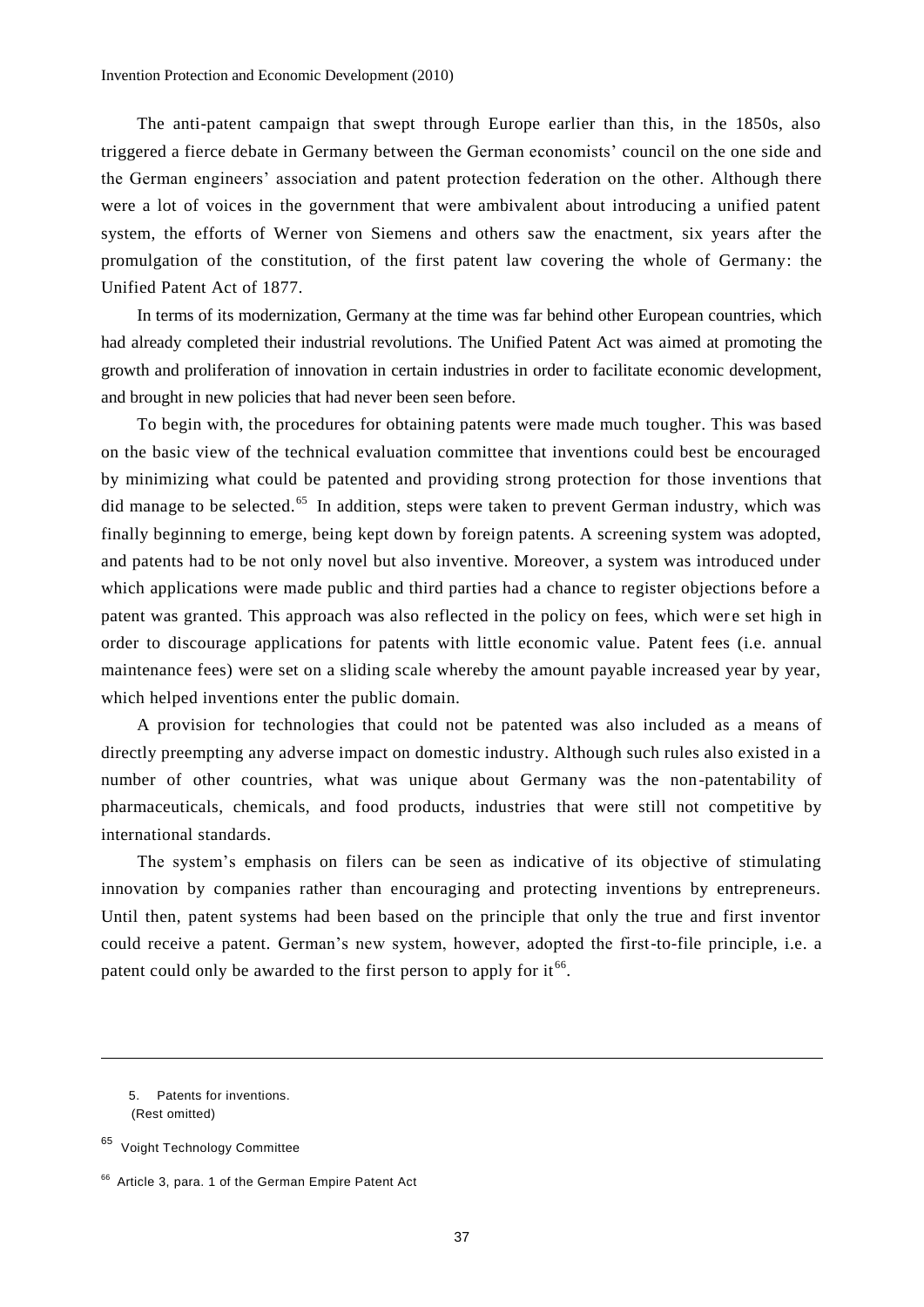Pure first-to-file systems are aimed at ensuring that hidden inventions, whoever their inventors may be, are swiftly unearthed by society<sup>67</sup>. The Unified Patent Act, however, is viewed as having been designed to encourage filers to file their applications (and thereby make the inventions public) quickly, and to thereby accelerate the pace of innovation.<sup>68</sup> There was no need to include the name of the inventor on the application, and the inventor's name did not feature in the patent specification, either. Having said that, the rights of inventors were not ignored completely, as the act included a provision that in the case of applications made without the consent of the inventor, the rights of the filer would not be recognized $69$ .

Figure 2-7 shows the numbers of patents granted during this period. Although the numbers were small in comparison with the figures from Britain and France, they exhibited a sharp increase, with the number of patents issued in 1910, just before World War I, topping 10,000.



Figure 2-7: Number of Patents Granted in the Early Years of the German Nation

Source: Khan, B. "An Economic History of Patent Institutions," EH.Net Encyclopedia, edited by Robert Whaples (March 16, 2008)

<sup>&</sup>lt;sup>67</sup> Katsuya Tamai, "The Focus on Inventors in Patent Law," Law Society Journal, vol.111, no.11 (1994), p.1603 (in Japanese)

<sup>&</sup>lt;sup>68</sup> Katsuya Tamai (see Footnote 67)

<sup>&</sup>lt;sup>69</sup> Article 3, para. 2 of the German Empire Patent Act: If the crucial aspects of the application have been borrowed without permission from another person's writings, drawings, models, tools, or devices, or the methods used to produce them, the rights of the applicant requesting patent rights shall not be recognized.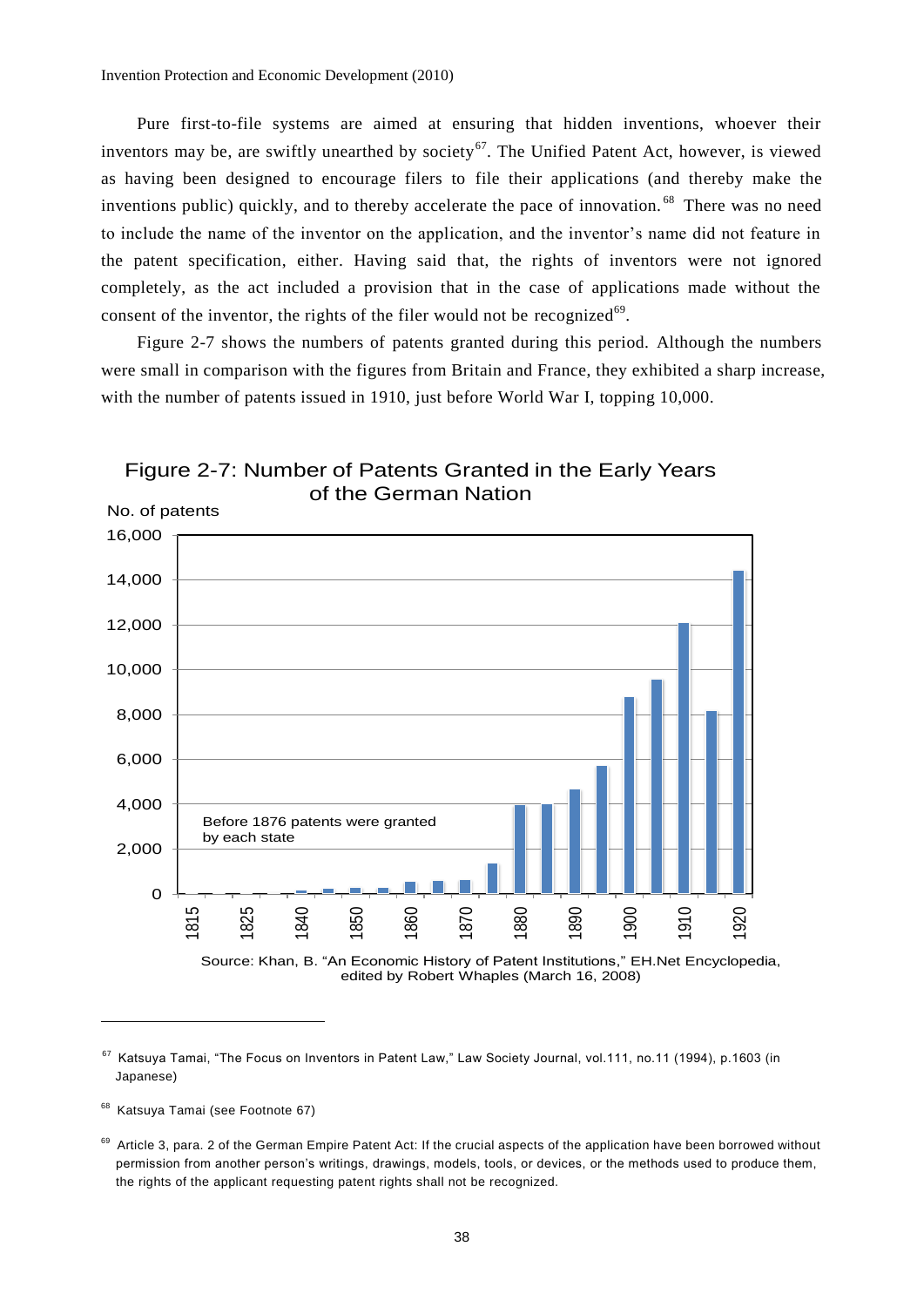Figure 2-8 compares crude steel production in different countries during the same period. Although Britain was the biggest producer for many years, it was surpassed by the U.S. in the 1880s, and then overtaken by the new Germany in the 1890s, which indicates that the German invention protection system succeeded in nurturing heavy industry.



Figure 2-8: Crude Steel Output

Source: Japan Iron and Steel Federation data

Numerous German inventors also emerged at this time. Among them, Karl Benz and Gottlieb Daimler invented the gasoline-powered automobile, Rudolf Christian Karl Diesel invented the diesel engine, and Wilhelm Conrad Röntgen discovered X-rays. These inventors were not engineers with little education, but were organizational researchers who had already been educated about the theories of science and technology.<sup>70</sup>

2.5.2. From Individual Inventors to Organized Innovation

Joseph A. Schumpeter, in his paper on the relationship between economic growth and innovation, argued that innovation by entrepreneurs could only be sustained if they were given monopoly power to some extent. $71$ 

Later, however, Schumpeter published a new prediction: that economic growth would make entrepreneurs extinct, and that they would be replaced by R&D and innovation taking place at large companies. $^{72}$ 

<sup>70</sup> John Jewkes et al. (see Footnote 56)

<sup>71</sup> Joseph Alois Schumpeter "Theorie der wirtschaftlichen Entwicklung" 1911 (Translation: "The Theory of Economic Development: An inquiry into profits, capital, credit, interest and the business cycle," Harvard University Press, Cambridge, MA (1934))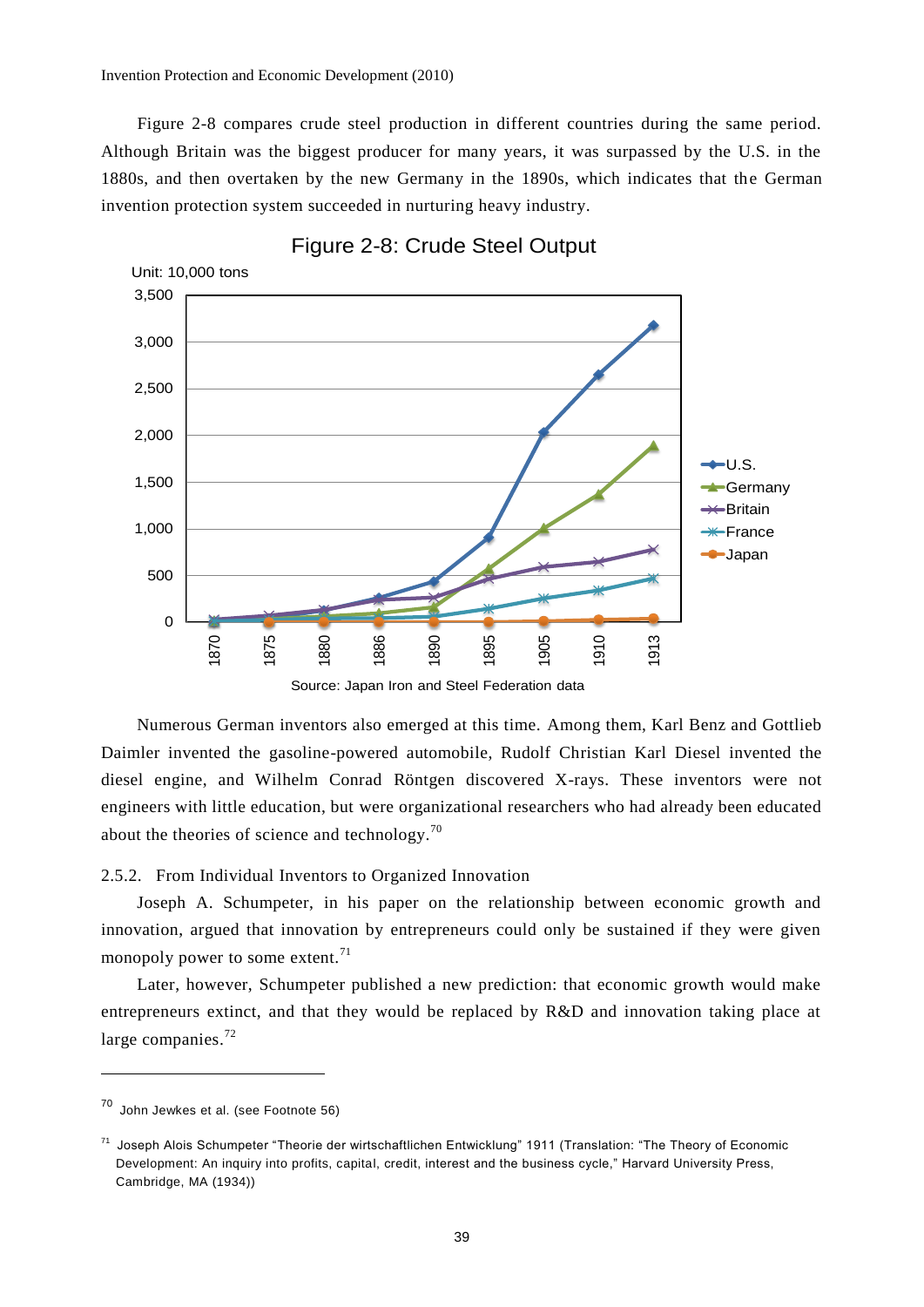In the U.S., too, the 20th century became an era in which innovation by organizations caught up with that by individual inventors, and then outstripped it. Wallace Hume Carothers, who invented nylon in 1935, worked in DuPont's research department, where he worked with 230 specialists and an R&D budget of six million dollars.<sup>73</sup>

The inventions of the 20th century required massive amounts of funding and an organizational approach to R&D.

This change led to the emergence of a new issue: how to handle inventions by employees<sup>74</sup>. Although huge bonuses for employee inventors might lead to superb inventions, they also reduce the company's competitive edge. Small bonuses, on the other hand, sap the motivation of researchers to invent, and thereby impact adversely on the firm's competitiveness.

Germany, which had led the way in adopting the first-to-file principle, established the Göring-Speer ordinance in 1942 for dealing with inventions by employees. Later, in 1957, it passed the Employee Inventions Act to make the legal foundations clearer.

Even after this, though, the countries that had introduced invention protection systems relatively early, continued to only allow the inventors themselves to hold patents. In Britain, a law established in 1949 enabled persons to whom inventions had been transferred to apply to patent them for the first time. A provision was also included allowing employees and employers in dispute concerning an invention to receive a ruling by the director of the patent office on how to allocate the profits from the invention between them.

In France, a 1978 law included a provision on employee inventions, which stipulated that rights concerning inventions originally reside with employers.

## 2.5.3. The U.S.'s Pro-Patent Policy

The U.S., which had endeavored to make individual inventors the drivers of the development of its economy, also saw a gradual decline in the proportion of patents registered to individual inventors. In 1880, inventions by individuals accounted for 93.8 percent of all inventions, but by the 1930s, more patents were held by companies than individuals.<sup>75</sup>

A small number of companies came to oligopolize key patents. They used these patents to forge partnerships with each other, and started to control markets.

For example, in the case of the most famous inventions of the 1930s, polyethylene and nylon, a U.S. company and a British company inked a tie-up and attempted to monopolize the markets. In 1944, however, the U.S. Department of Justice claimed that the firms were in breach of the Sherman Antitrust Act, and in 1951, a court ruled that the companies' actions constituted a scheme to carve up

<sup>72</sup> Joseph Alois Schumpeter, *Capitalism, Socialism and Democracy*, Harper Brothers, New York (1942)

 $73$  John Jewkes et al. (See Footnote 56)

<sup>&</sup>lt;sup>74</sup> So-called "employee inventions"

<sup>75</sup> Tom Nicholas "The role of independent invention in U.S. technological development, 1880-1930" *Journal of Economic History* 70 (1) p.58 (2010)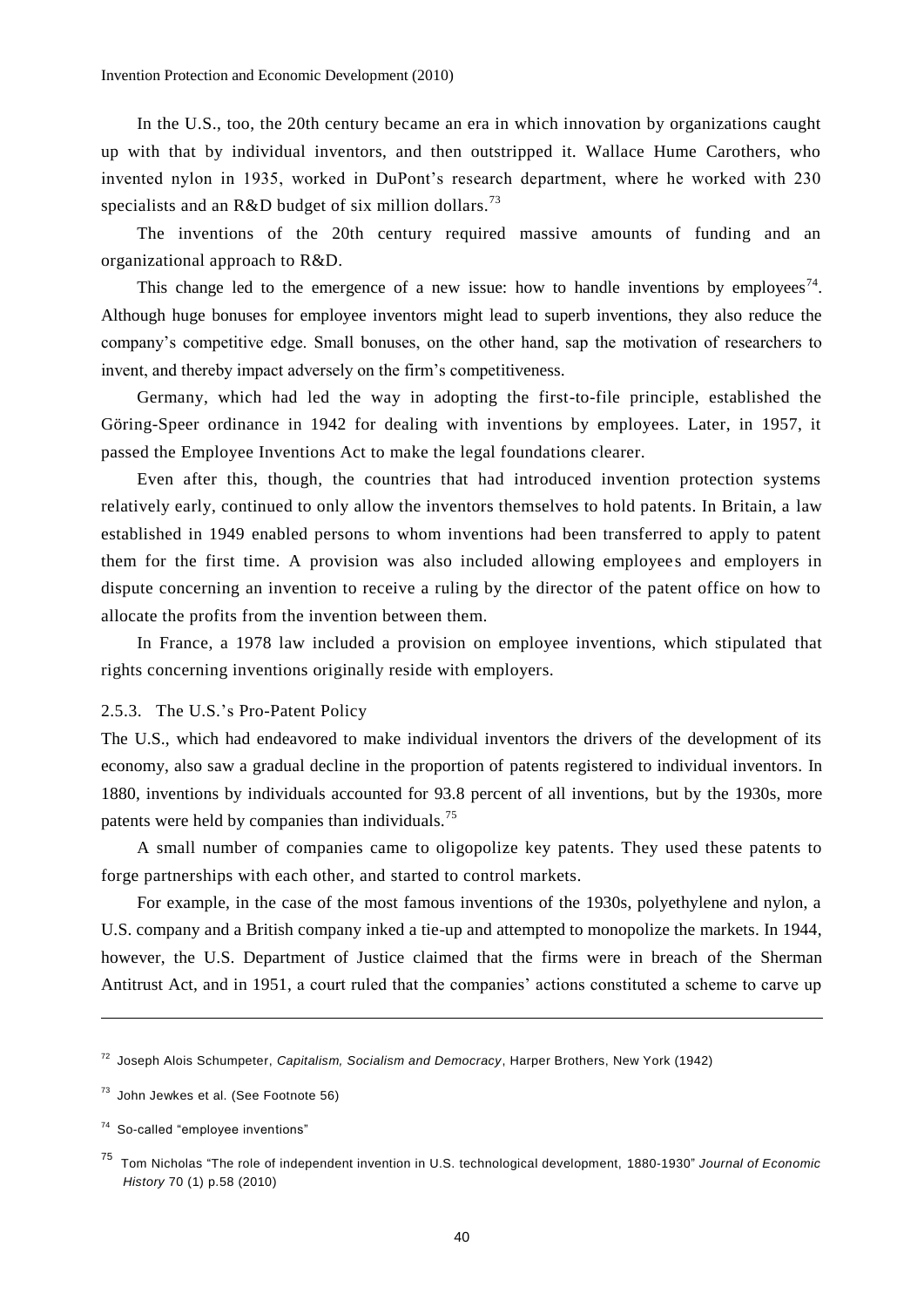the global market between themselves.

The debate on whether limits on patent rights in antitrust law should be viewed as unreasonable restrictions on rights or measures to address the abuse of rights aside, the next 50 years, i.e. until the 1980s, came to be known, in Japan, as the "anti-patent era."

During World War II, the U.S. came to realize that science and technology was an effective means for it to maintain and strengthen its power as a nation. In 1945, Vannevar Bush, Director of the Office of Scientific Research and Development and an advisor to President Roosevelt, produced a report (known as the "Bush Report") for President Truman on policies for developing science and technology in the U.S. This report led to the U.S. investing huge amounts of money in science and technology even after the war was over. As result, U.S. science and technology raced ahead during the 1950s and 1960s, and the U.S. became the world's top scientific power, replacing Europe, which had held that position before the war<sup>76</sup>.

Companies and other organizations maintained their ravenous appetite for obtaining patents. Apart from a brief lull following the war, there was no noticeable decline in the numbers of patents awarded (see Figure 2-9). Total factor productivity (TFP), which is believed to reflect technological innovation, also remained at the high level of 1.9 percent during the 1960s and 1970s (see Table 2-1).



Figure 2-9: Number of Patents in the U.S. in the 20th Century (1930-1980)

<sup>&</sup>lt;sup>76</sup> Science and Technology Agency, "2002 Science and Technology White Paper," Part 1, Section 1: Changes in the U.S. Innovation System, (2002) and Japan Patent Office, "Report from the Panel on Intellectual Property Research and Training," Chapter 1: Background to Investigations (1997)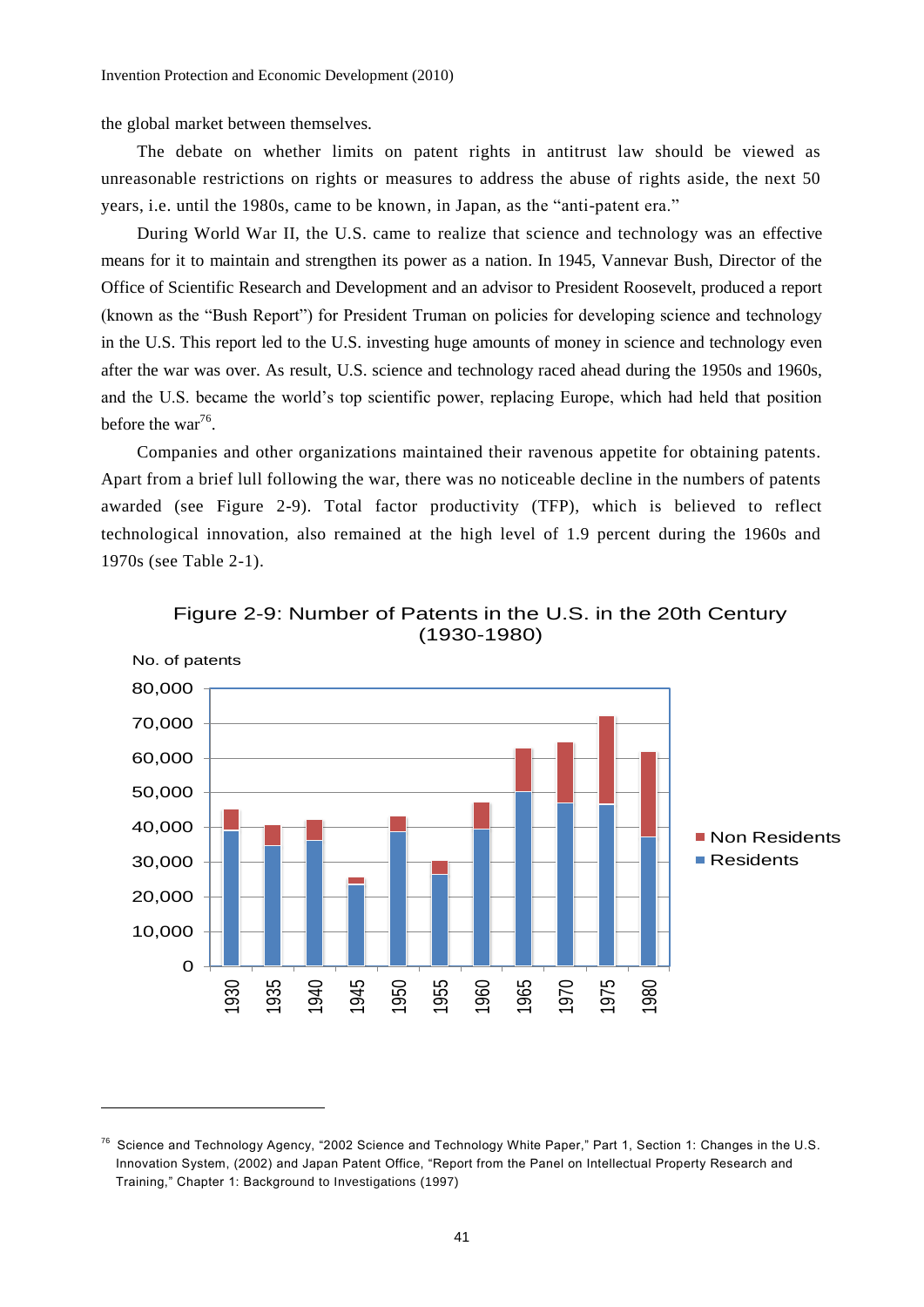|           |                 | Contribution to growth rate |       |                                     |  |  |
|-----------|-----------------|-----------------------------|-------|-------------------------------------|--|--|
|           | GDP growth rate | Capital                     | Labor | <b>Total factor</b><br>productivity |  |  |
| 1960-1970 | 4.0             | 0.8                         | 1.2   | 1.9                                 |  |  |
| 1970-1980 | 2.7             | 0.9                         | 1.5   | 0.2                                 |  |  |
| 1980-1990 | 2.6             | 0.8                         | 0.7   |                                     |  |  |

Table 2-1: U.S. Economic Growth in the Late 20th Century (1960-1990)

Source: Charles I. Jones "Introduction to Economic Growth (Second Edition)" W. W. Norton & Company (2002)

By the 1970s, however, productivity improvements in Europe and Japan resulted in a loss of competitiveness for U.S. manufacturing, including steel, automobiles, and electrical goods, and a debate ensued on why the U.S., the world's leading science nation, had seen its manufacturing sector fall behind those of Europe and Japan.<sup>77</sup> Compounding the sense of crisis was the fact that the proportion of patents being acquired by foreign companies, which had hitherto remained at under 10 percent, was increasing sharply, eventually topping 30 percent in 1980 (see Figure 2-10).



Figure 2-10: Holders of U.S. Patents

<sup>77</sup> Science and Technology Agency (see Footnote 76)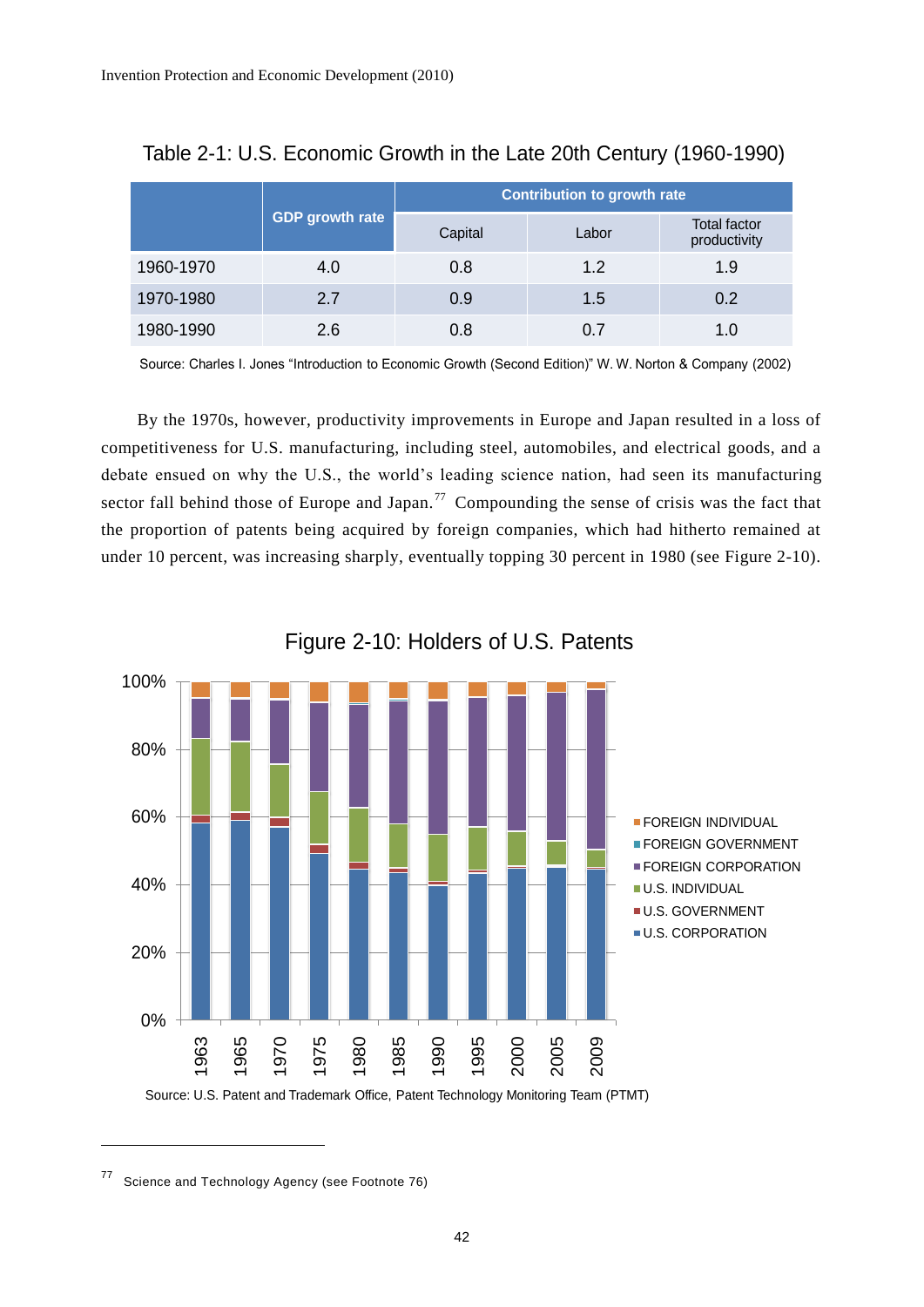Against this backdrop, the U.S. government began to follow a "pro-patent policy," with the aim of beefing up the protection of inventions by U.S. companies.

Among the measures taken were the enactment in 1980 of the Bayh-Dole Act, which covered the ownership of intellectual property arising from university research, the establishment in 1982 of the CAFC (Court of Appeals for the Federal Circuit), which specializes in patent- and tariff-related cases, and the enactment in 1999 of the American Inventors Protection Act. In addition, the Young Report of 1985 called for the elimination of infringements by foreign companies of the intellectual property rights of U.S. firms, and at the GATT Uruguay Round the U.S. lobbied for action with a strong focus on the protection of U.S. patent and other rights.

Economists are said to still not be agreed on the impact of this policy on the U.S. economy (see Table 2-2). $^{78}$ 

## Table 2-2: Achievements of the U.S.'s Pro-Patent Policy

| Year | <b>Achievement</b>                                                                                                                                                                                   |
|------|------------------------------------------------------------------------------------------------------------------------------------------------------------------------------------------------------|
| 1980 | Protection of computer programs through changes to copyright law                                                                                                                                     |
| 1982 | Establishment of the Court of Appeals for the Federal Circuit (CAFC)                                                                                                                                 |
| 1985 | Publication of the Young Report (calling for the U.S. to strengthen protection of intellectual property rights)                                                                                      |
| 1986 | Start of GATT Uruguay Round and TRIPs negotiations                                                                                                                                                   |
| 1988 | Establishment of Omnibus Foreign Trade and Competitiveness Act (establishment of "Special 301" section<br>of the Trade Act, revisions to Section 337 of the Tariff Act, revisions to the Patent Act) |
|      | Issuance by the Department of Justice of Antitrust Enforcement Guidelines for International Operations<br>(relaxation of antitrust law)                                                              |
| 1989 | Launch of the Japan-U.S. Structural Impediments Initiative                                                                                                                                           |
| 1994 | GATT and TRIPs agreements reached                                                                                                                                                                    |

Acquisition of patents by U.S. inventors:

No. of patents filed by U.S. inventors: 1985 70,000  $\Rightarrow$  1994 140,000

No. of patents granted to U.S. inventors:  $198543,000 \Rightarrow 199464,000$ 

Expansion of technology trade surplus:

Technology trade surplus: 1985 5.5 billion dollars  $\Rightarrow$  1994 16.8 billion dollars

Source: (Japan) Industrial Property Council " The Report of Planning Subcommittee" (November 1998)

In the 1990 Kodak vs. Polaroid case, the court order Kodak to pay Polaroid 909.5 million dollars in damages. Patent infringement lawsuits involving U.S. companies and Asian firms, which had made inroads into U.S. markets, also became more frequent, and the battle among foreign and

 $78$  For example, see Ichiro Nakayama, "Pro-Patents and the Anti-Commons  $-$  The Signifiance of, Benefits of, and Issues with Pro-Patent Policy as Revealed by Research on Patents and Innovation," RIETI Discussion Paper Series 02-J-019 (2002) (in Japanese) and Shinya Kinukawa, "What Effect Will a Pro-Patent Policy Have on Industry? Taking Lessons from US Patent Reforms," Fuji Research Institute Research Report No.222 (2005) (in Japanese).

Kinukawa used the results of empirical research conducted by Kortum and Lerner (1998), Hall and Ziedonis (2001), etc. to conclude that it had not been proved, at least by economists, that it was pro -patent policy that restored the U.S. to international supremacy and enabled it to register many years of economic growth.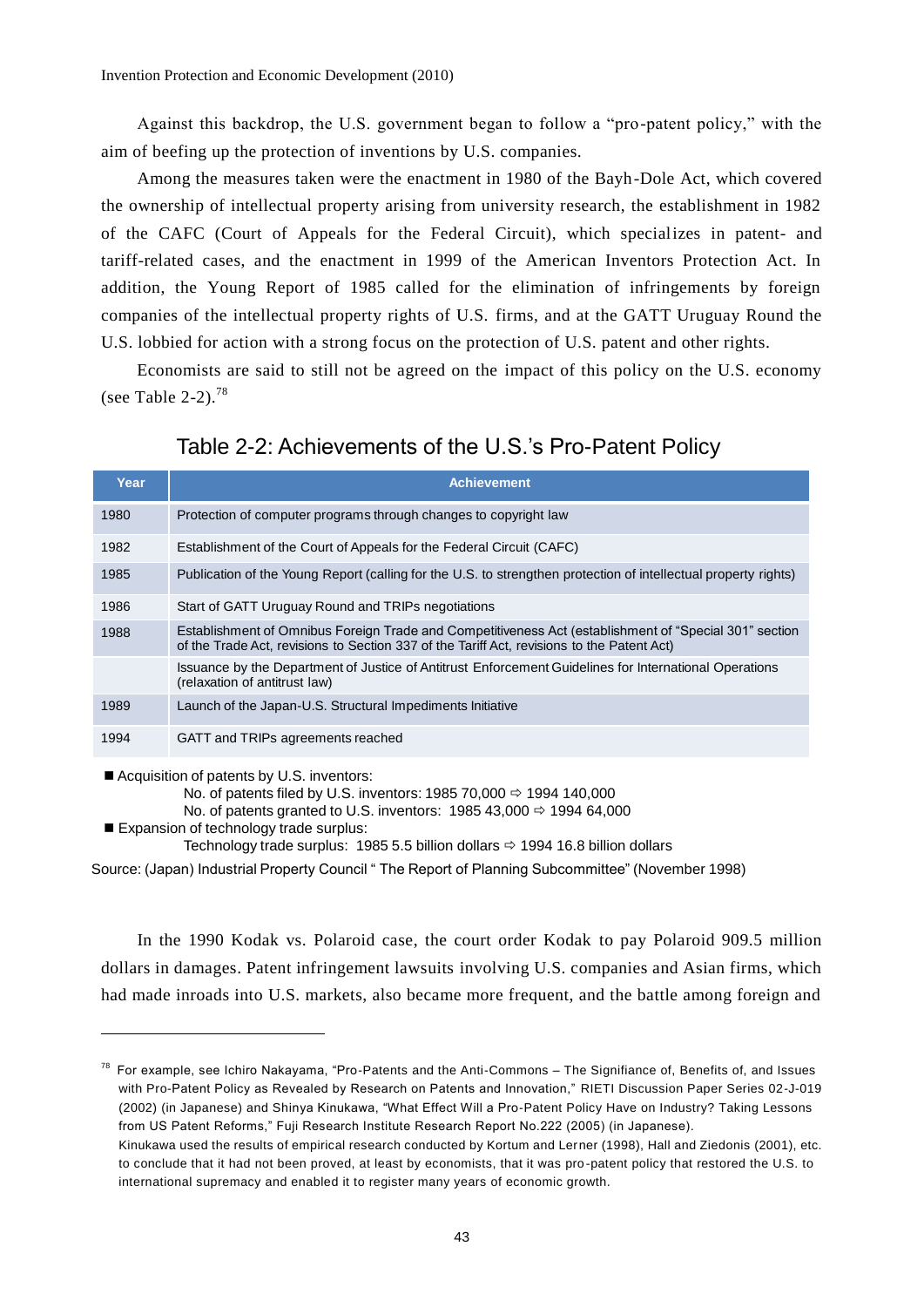U.S. companies to acquire U.S. patents became fiercer (see Figure 2-10, referred to earlier).

These developments resulted in the proportion of patents obtained by individual inventors declining even further to less than 10 percent.

## **2.6. International Invention Protection Policy**

 $\overline{a}$ 

Issues with invention protection systems arising from the borderlessness of economic activity emerged as early as the 18th century. Among efforts to address these issues, the first success was the 1843 treaty on common principles concerning invention patents and privileges concluded by the German customs union, which came about due to the expansion of talks among the southern German states during the 1830s.

The worldwide, i.e. including the U.S., debate on international invention protection only got serious with discussions on the patenting of products exhibited at the Vienna's World's Fair in 1873. The U.S. and Britain took the lead at the first international conference held in Vienna.<sup>79</sup> At this conference resulted in three key recommendations: (1) protecting inventions through legislation, (2) enabling foreign nationals to acquire patents, not canceling patents by reason of them not being exercised, and (3) establishing an international treaty on patent protection.

At the time of the Paris World's Fair in 1878, another international conference on industrial property rights was held. The discussions there led to France playing a central role in the drafting of a treaty, and on March 20, 1883 at conference in Paris the "Paris Convention for the Protection of Industrial Property" was adopted.

The various treaties, pacts, and the Agreement on Trade-Related Aspects on Intellectual Property Rights (TRIPs) that were established based on this convention solidified the view that invention protection systems are not only there to protect inventions domestically, but are also crucial for international economic activity.

It can therefore be said that invention protection through patents and the like is no longer solely for the benefit of individual inventors. Its objectives have expanded to encompass benefits for regional economies and the world economy.

<sup>79</sup> Tadashi Ishii, "From the Anti-Patent Era to the International Patent System Era," *Patent* (2008), vol.61, no.1, pp.33-34 (in Japanese)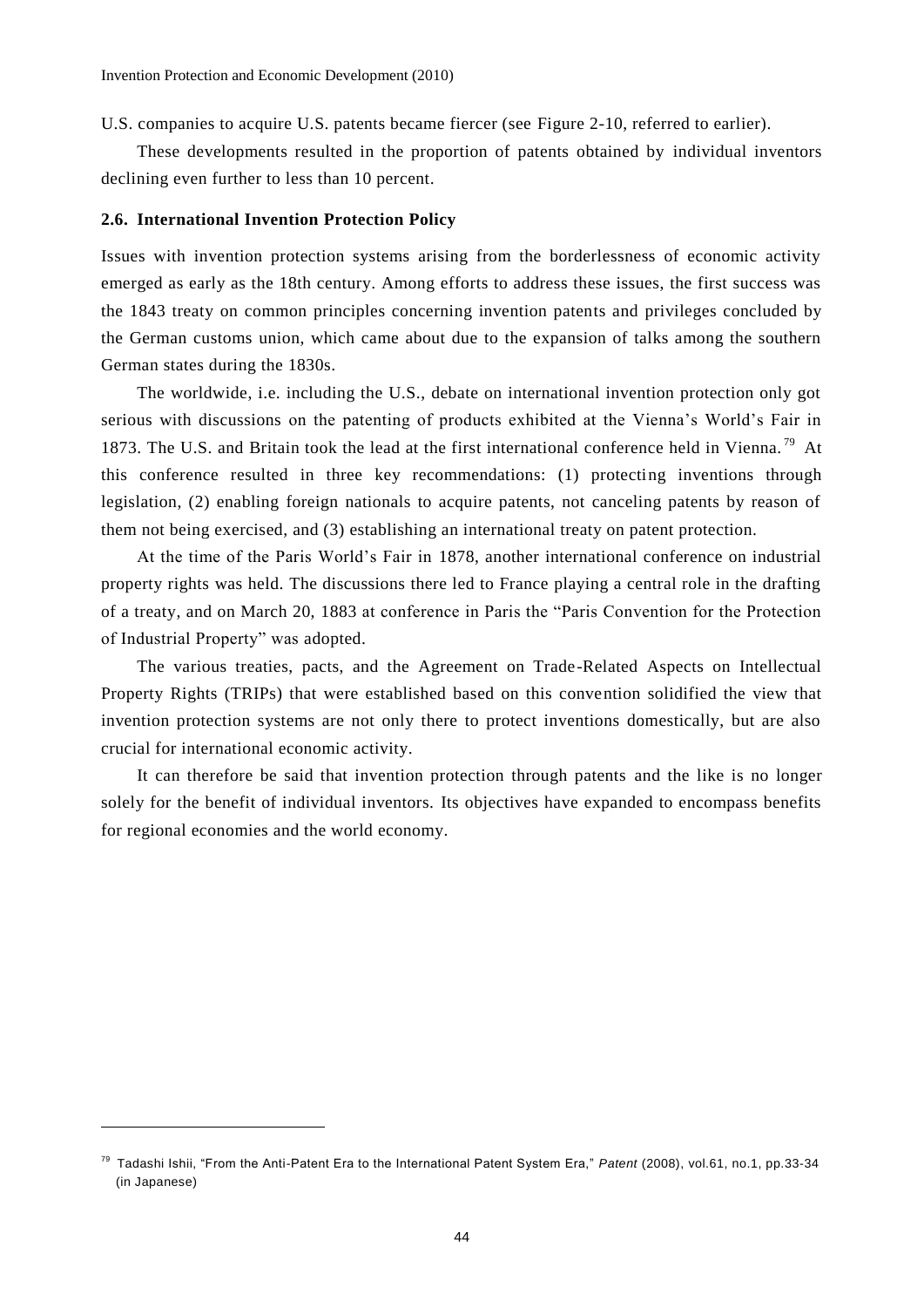## **3. The Experience of the Japanese Economy**

## **3.1. Background to the Success of Invention Protection Policy**

Joseph Straus of the Max-Planck-Institut für Geistiges Eigentum, Wettbewerbs-und Steuerrecht made the following remarks at a symposium held in Tokyo:

"Of course, equating patents or intellectual property with the accumulation of wealth or economic development in general or indeed with social stability is an oversimplified view, and it is only natural that objections will be raised. Even Japan had to learn that adopting a Patent Law is not sufficient and that further conditions are necessary to reach those goals."<sup>80</sup>. This indicates respect for those who create, acquire, and apply knowledge, and shows a broad understanding that such people should be properly rewarded and protected, and that this will ultimately benefit society.

Furthermore, in its Fiscal 2000 Annual Economic Report, the Economic Planning Agency contended that the Japanese economy had developed for the following reasons:

- (a) An environment was established in which human resources are emphasized, resources are invested in education, and people can demonstrate their abilities
- (b) Information from foreign books, journals, etc. was absorbed flexibly and improved to adapt it to Japanese circumstances.
- (c) The economy was built to adapt to changing economic conditions and phases of development. <sup>81</sup>

The common thread running through these factors is that the policies employed at the time, i.e. the training of human resources to generate innovations and the aggressive adoption of patented technology and other foreign technology, made a major contribution to the development of the Japanese economy.

## **3.2. Developing Entrepreneurs**

 $\overline{a}$ 

3.2.1. The Establishment of an Invention Protection System

Japan's modernization began with the Meiji Restoration in 1868.

Japan's government took the lead in engineering Japan's catch-up with the West through its policy of industrial promotion, and did so in various ways. Initially, it invited engineers (mainly from Europe and the U.S.) to Japan with the aim of nurturing modern industry through the transfer

<sup>&</sup>lt;sup>80</sup> "Proceedings of International symposium in Commendation of the 100th Anniversary of the Establishment of the Japan Institute of Invention and Innovation" (2005), p.68

<sup>&</sup>quot;Of course, equating patents or intellectual property with the accumulation of wealth or economic development in general or indeed with social stability is an oversimplified view, and it is only natural that objections will be raised. Even Japan had to learn that adopting a Patent Law is not sufficient and that further conditions are necessary to reach those goals."

<sup>&</sup>lt;sup>81</sup> Economic Planning Agency, "Fiscal 2000 Annual Economic Report," Chapter 2: Conditions for Sustainable Development (2000)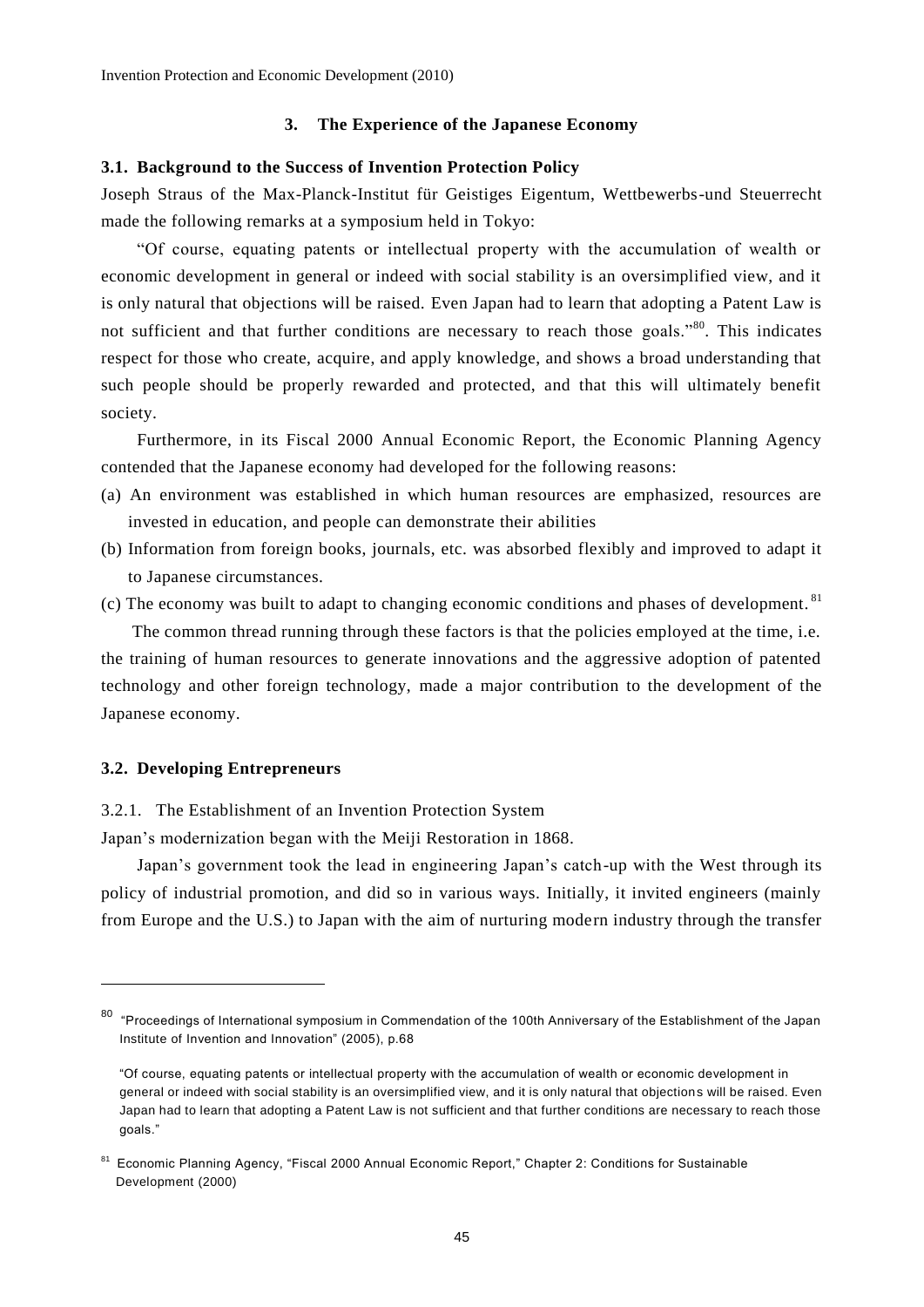of technology. From 1875, however, the number of foreign instructors invited began to decline, with Japanese instructors taking their places.

In 1871, the government promulgated Japan's first system of invention protection: Provisional Regulations for Monopoly. However, operation of the system was abandoned the following year due to intractable problems with its implementation.

Nevertheless, these regulations served to awaken Japanese inventiveness from its slumber.

Tokimune Gaun was interested in developing a spinning machine and invested his own capital in the project. However, as soon as he exhibited the finished machine at a fair, it was swiftly imitated and sold by others in the same industry, leaving Gaun so poor he barely had enough to eat. Japan's patent system was established because of new ideas coming in from the U.S. and to satisfy calls from citizens to eliminate the unfairness that was causing inventors like Gaun to struggle to make ends meet.

Eventually, in 1885, the Patent Monopoly Act was promulgated.

The new law was based on the U.S. system, which had proved so successful in generating entrepreneurs, and therefore adopted the first-to-invent principle and a screening system. The following year, 1886, a patent office (bureau) was established within the Ministry of Agriculture and Commerce, putting in place an organizational framework for protecting inventions.

3.2.2. The Emergence of Entrepreneurs and the Introduction of Foreign Capital

When Sakichi Toyoda, the founder of the Toyota Group, heard about the passage of the monopoly law, he is said to have declared that the system would allow uneducated people to compete on an even footing with university graduates.

At the time, the textile industry was the driving force for the Japanese economy. 50 percent of exports were textile products, and the textile industry accounted for 40 percent of manufacturing output<sup>82</sup>. Toyoda's first product was a wooden man-powered loom, for which he obtained a patent in 1890. He continued to apply for patents, and managed to obtain 84 patents and 35 utility models during his lifetime. His patent strategy extended beyond Japan to other countries, and he acquired patents in 19 countries. The automatic loom he invented in 1924 was a prime example of this strategy. A British company coveted the patent, and ended up buying it from him for 100,000 pounds. He used part of the proceeds from this sale to launch a new business: developing automobiles.

Nevertheless, the early patent system still had two problems that needed to be solved. One concerned the granting of rights to foreign nationals and the other applications by companies.

Trade treaties until then had been extremely unfair to Japan, so during negotiations, the government made revising these treaties a precondition for awarding patents to foreigners. This led to treaties being revised one after another, and in 1896 it became possible for foreign nationals to obtain patents. A change in the law in 1899 also made corporations eligible for them.

<sup>82</sup> Economic Planning Agency (see Footnote 81)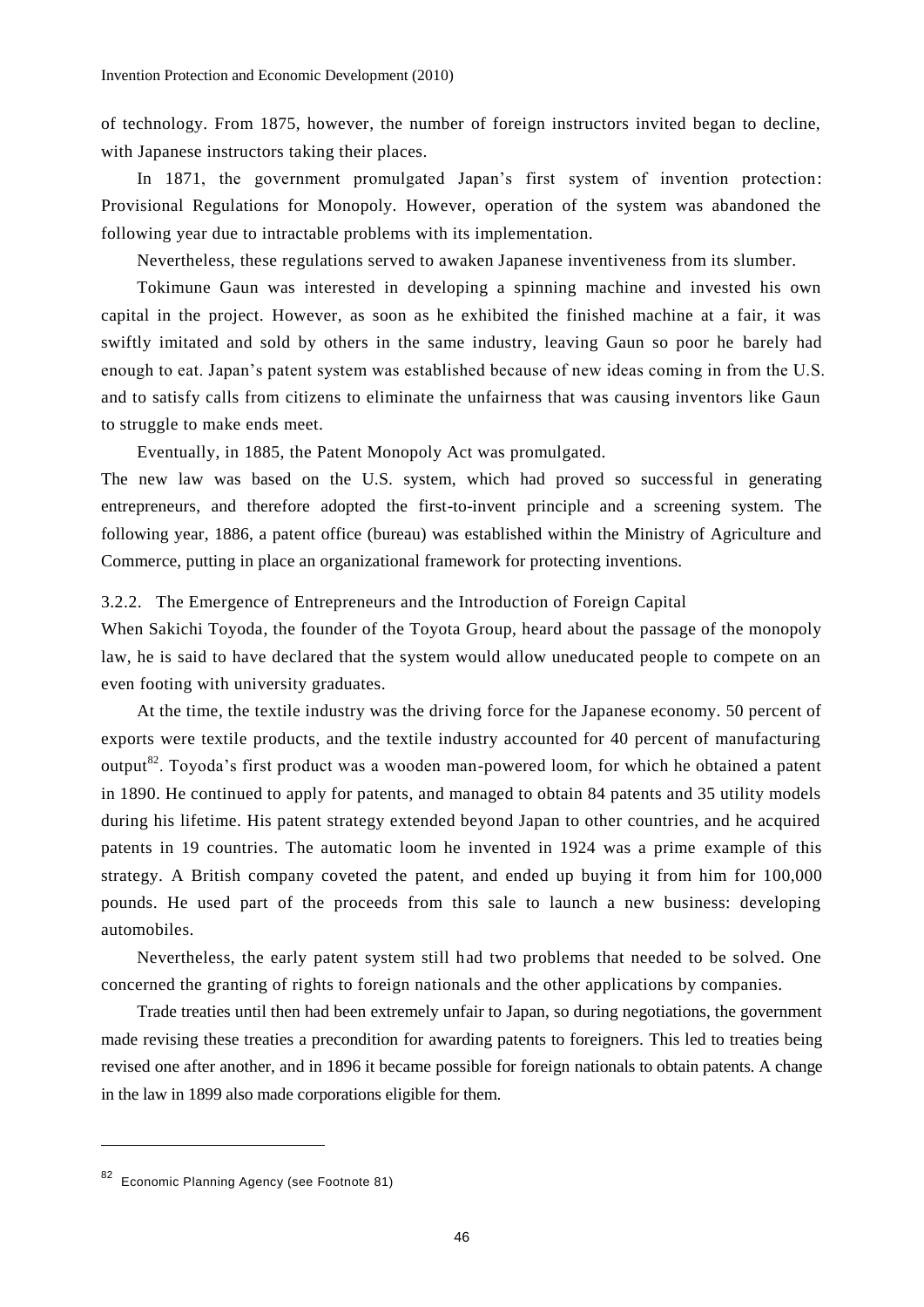As the number of filings by foreigners increased, so did investment from overseas. NEC was founded in 1899 to manage patents held by Western Electric (WE) of the U.S. Later it began assembling telephones, and then manufacturing them, and went on to achieve great success. It no longer has any capital ties with WE, and has become one of Japan's most famous computer makers.

#### **3.3. Raising Awareness in the World of Industry of Invention Protection**

#### 3.3.1. The Association for the Protection of Industrial Property

Even after the 20th century had begun, the driver for the Japanese economy remained light industry such as textiles. Large machines were gradually introduced, and industry rapidly modernized. The government also focused on developing heavy industry such as steel, and more and more companies (such as shipbuilders) with world-class technology emerged.

Although the 1899 changes in the law enabled companies to obtain patents for inventions that had been transferred to them by the inventors, actual acquisition of patents by corporations was limited (see Figure 3-1).



Figure 3-1: Holders of Patents in the Early Years of Japan's Patent System

Based on data from such sources as Japan Patent Office, *100-Year History of the Industrial Property System*

The government responded with various measures to raise awareness of inventions and encourage use of the invention protection system in industry, including among small and medium enterprises (SMEs). Among these measures was the establishment of the Association for the Protection of Industrial Property (now the Japan Institute of Invention and Innovation), which was set up in 1904 under the jurisdiction of the Minister of Agriculture and Commerce and the director of the patent bureau. Over a century has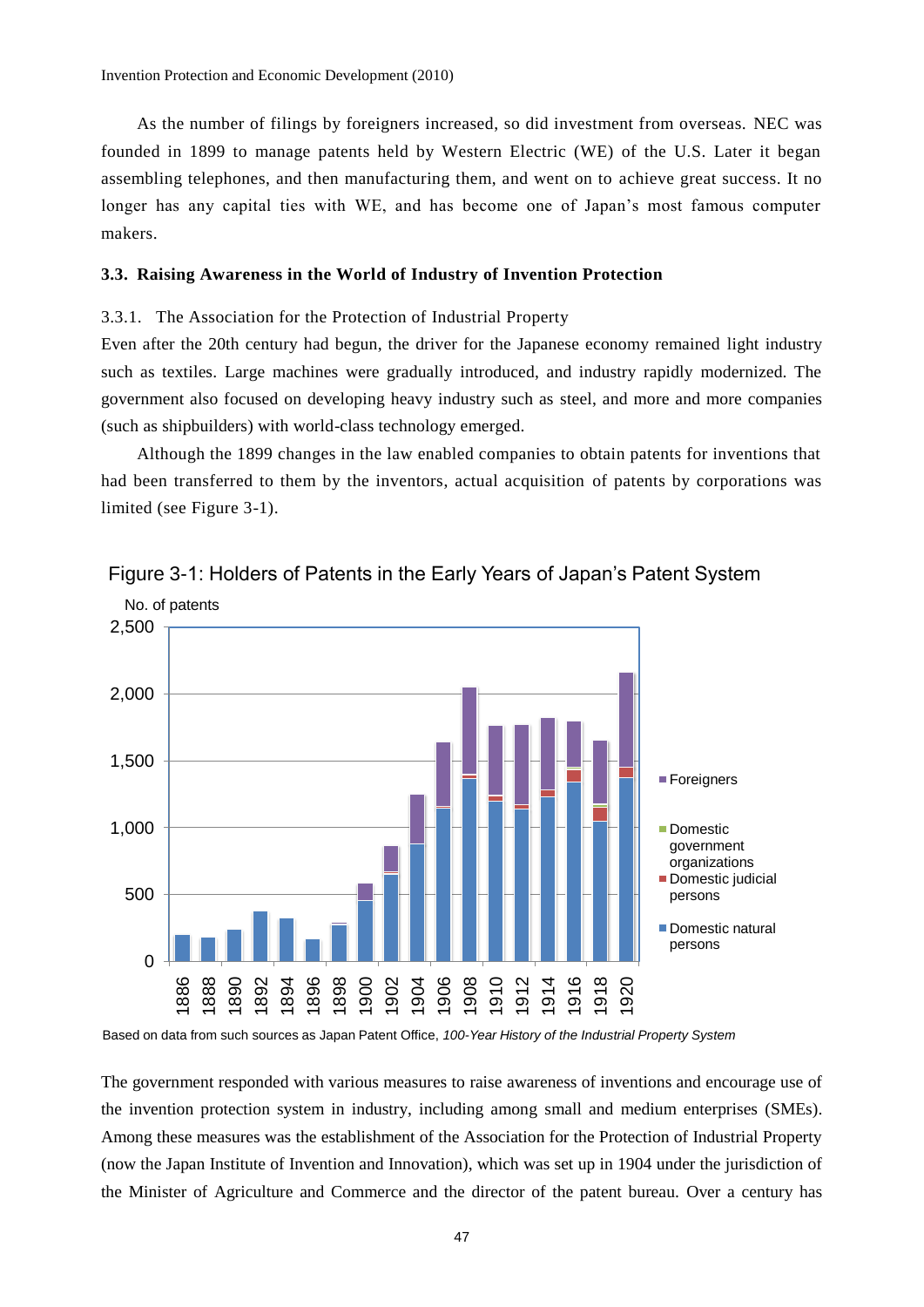passed since then, during which time the Institute has supported jet-setting corporate managers and R&D personnel from companies with world-leading technologies, and worked to foster awareness of inventions among the young people who will take the reins of Japan's economy in the future.

This systematic approach to fostering awareness of innovation and developing human resources can be said to have been a major driver for the subsequent development of the Japanese economy.

3.3.2. Introduction of the Utility Model System

With foreigners also becoming eligible for patents, the patent office's screening of inventions became a lot more rigorous. Because criteria for patent registration were the same for both Japanese and foreign nationals, it became harder for Japanese people to obtain patents. From around this time, attention turned to the invention protection system used in Germany, which had succeeded in modernizing in a very short space of time. Particular attention was paid to the new utility model system that had just been introduced there, and in 1905 the system was also adopted in Japan.

As soon as the system was introduced, the number of utility model applications outstripped the number of applications for patents by a large margin, and continued to do so for more than 70 years, until the 1980s. Some of the features of the Japanese utility model system were that like the patent system, it involved a screening process, and protected the rights of holders as inalienable rights. As Figure 3-2 shows, in the early years fewer than half of applications were approved, indicating that the examination criteria were extremely tough. This meant that use of the system expanded rapidly not only among individual inventors wishing to go into business, but also in the world of industry, particularly light industry (see Figure 3-2).



Figure 3-2: Patents and Utility Models Filed and Granted in the Early Years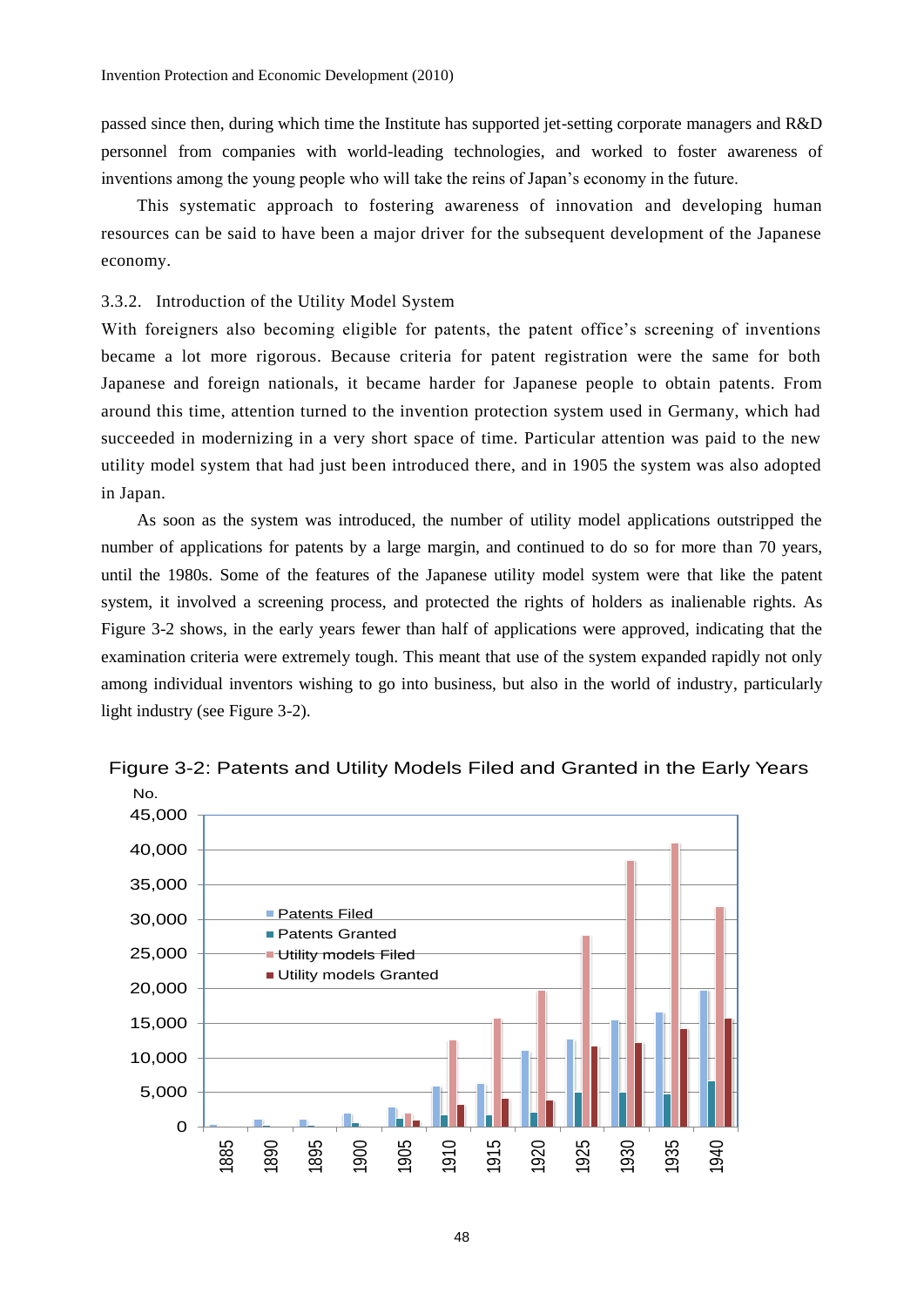Konosuke Matsushita, widely known as the founder of Panasonic, obtained his first utility model in 1917. He went on to acquire another 91 utility models and 8 patents, and used his utility models to transform his company from a tiny backstreet workshop into one of the world's leading multinationals.

As part of Japan's invention protection policy, the utility model system has proved an effective means of not only incentivizing inventors, but also safeguarding the peripheral technology that is essential for innovation.

3.3.3. A Change in Direction for Invention Protection Policy

Japan's invention protection system continued to align itself more with that of Germany's.

Changes to patent law in 1909 saw the introduction of a system for employee inventions.

The next revision, in 1920, marked a big shift away from the first-to-invent principle towards the first-to-file principle, under which rights are awarded to the first person to make the application. In addition, to make the awarding of rights more rigorous, applications were made public and people were allowed to register objections. The law also provided for compensation to be paid for employee inventions, with the aim of giving corporate researchers more incentives. These changes showed that Japan was moving away from protecting entrepreneurs' inventions in favor of developing industry by promoting organized, industrial innovation.

As a result of these legal changes, corporate filings by Japanese companies gradually increased. In 1938 the Japan Intellectual Property Association, made up mainly of personnel from corporate patent departments, was established, and the management of patents by companies became more organized.

As a result, patent filings by companies also began to rise gradually. Until then, the vast majority of applications had been made by individual inventors (see Figure 3-3).



Figure 3-3: Holders of Patents During Japan's Modernization

Based on data from such sources as Japan Patent Office, *100-Year History of the Industrial Property System*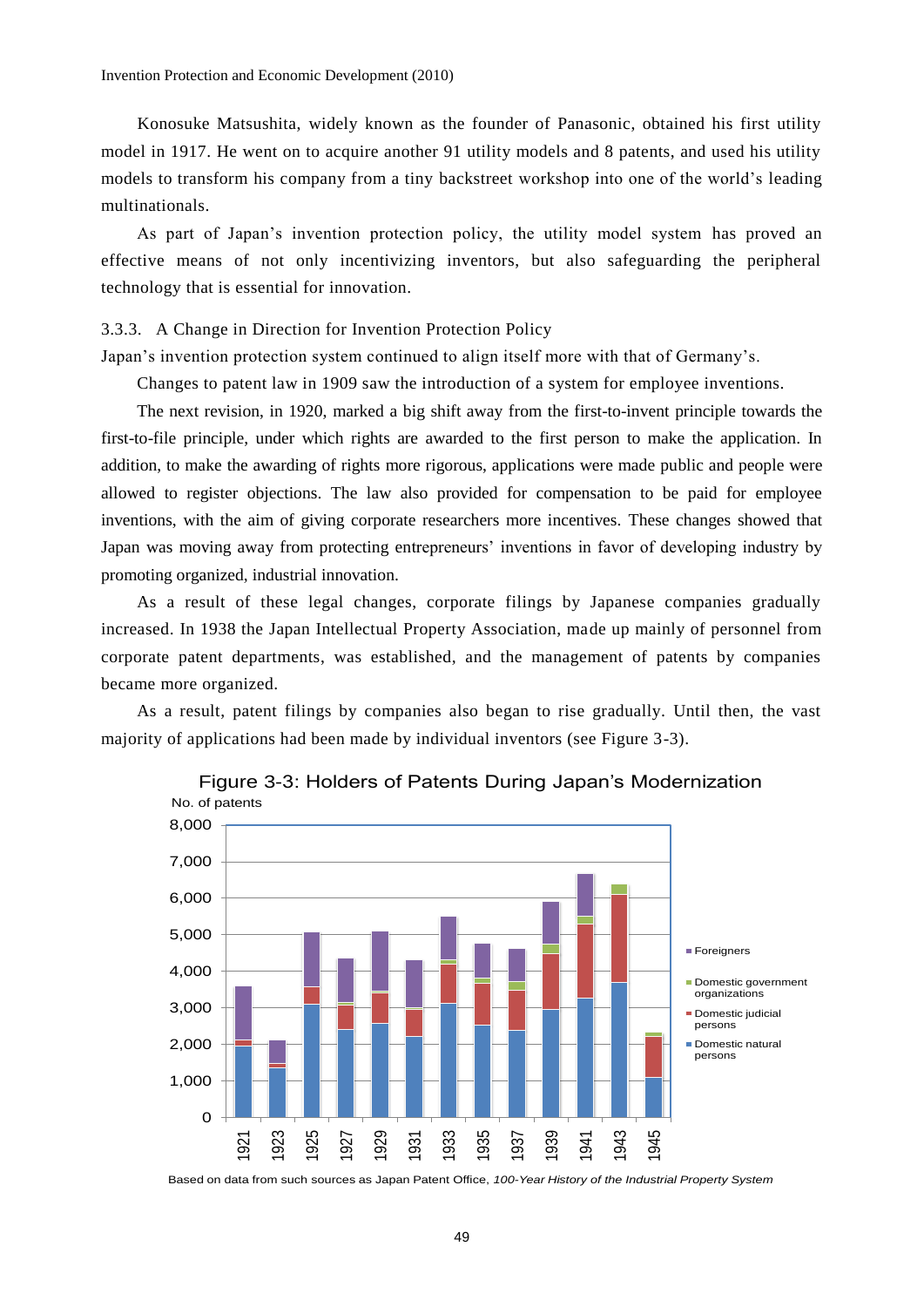This change in the structure of patent applications reflected changes in the structure of industry. In 1900, manufacturing accounted for just 15 percent of GDP, but by 1940 this figure had jumped 2.5 times to 37 percent (see Table  $3-1$ ).<sup>83</sup>

|                                                            |                                              | 1885 | 1900 | 1920 | 1940 | 1960 | 1970 |
|------------------------------------------------------------|----------------------------------------------|------|------|------|------|------|------|
| Primary industry<br>(agriculture, forestry, and fisheries) |                                              | 45.2 | 39.4 | 30.2 | 18.8 | 12.8 | 5.9  |
| Secondary industry                                         |                                              | 14.7 | 21.2 | 29.1 | 47.4 | 40.8 | 43.1 |
|                                                            | Mining                                       | 0.8  | 1.8  | 3.4  | 2.7  | 1.5  | 0.8  |
|                                                            | Manufacturing                                | 10.7 | 15.0 | 20.6 | 37.0 | 33.8 | 34.9 |
|                                                            | Construction                                 | 3.2  | 4.5  | 5.0  | 7.7  | 5.5  | 7.5  |
|                                                            | Tertiary industry                            | 40.2 | 39.4 | 40.7 | 33.8 | 46.4 | 50.9 |
|                                                            | Wholesale/retail,<br>finance/insurance, etc. | 34.2 | 32.6 | 31.3 | 25.5 | 33   | 35.1 |
|                                                            | Transport and communications                 | 2.5  | 3.7  | 6.5  | 4.9  | 7.3  | 6.7  |
|                                                            | Government services                          | 3.5  | 3.1  | 2.9  | 3.4  | 6.2  | 6.1  |

Table 3-1: Changes in the Structure of Industry During Modernization

1. Data for 1885-1940 is from Toyo Keizai, Inc., "Long-Term Economic Statistics;" data from 1960 onwards is from the national accounts produced by the Economic Planning Agency,

2. Figures for 1940 and earlier and figures for 1960 onwards may not match conceptually.

Source: Economic Planning Agency, "Annual Report on the Japanese Economy and Public Finance 2000"

## **3.4. An Economic Recovery Policy Based on the Introduction of Technology**

World War II also dealt a near-fatal blow to the Japanese economy. During the war, 1.85 million Japanese were killed, 25 percent of the national wealth was destroyed, and industrial output plunged to a tenth of its pre-war level. $84$ 

To deal with the post-war turmoil, economic policy focused on tackling inflation on the demand side, and restoring basic production capacity (i.e. employing the "priority production system") on the supply side. In 1947, 83 *zaibatsu* conglomerates were dismantled and the Anti-Monopoly Act was instituted, establishing a competitive playing field to serve as a foundation for economic growth. The government endeavored to rebuild the economy through the introduction of foreign technology, and patents, utility models, etc. played a central role in this technology adoption.<sup>85</sup>

For the textile industry, an urgent task was to acquire the technology to produce artificial fibers, and technologies patented overseas were introduced one after another. By the 1960s, Toray had acquired 45 patents for nylon-related products it had developed itself. However, it decided that it

<sup>83</sup> Economic Planning Agency (see Footnote 79)

<sup>84</sup> Economic Planning Agency (see Footnote 79)

<sup>85</sup> *A Century of Industrial Property Rights (Volume 2)*, edited by the Japan Patent Office (1985), p.145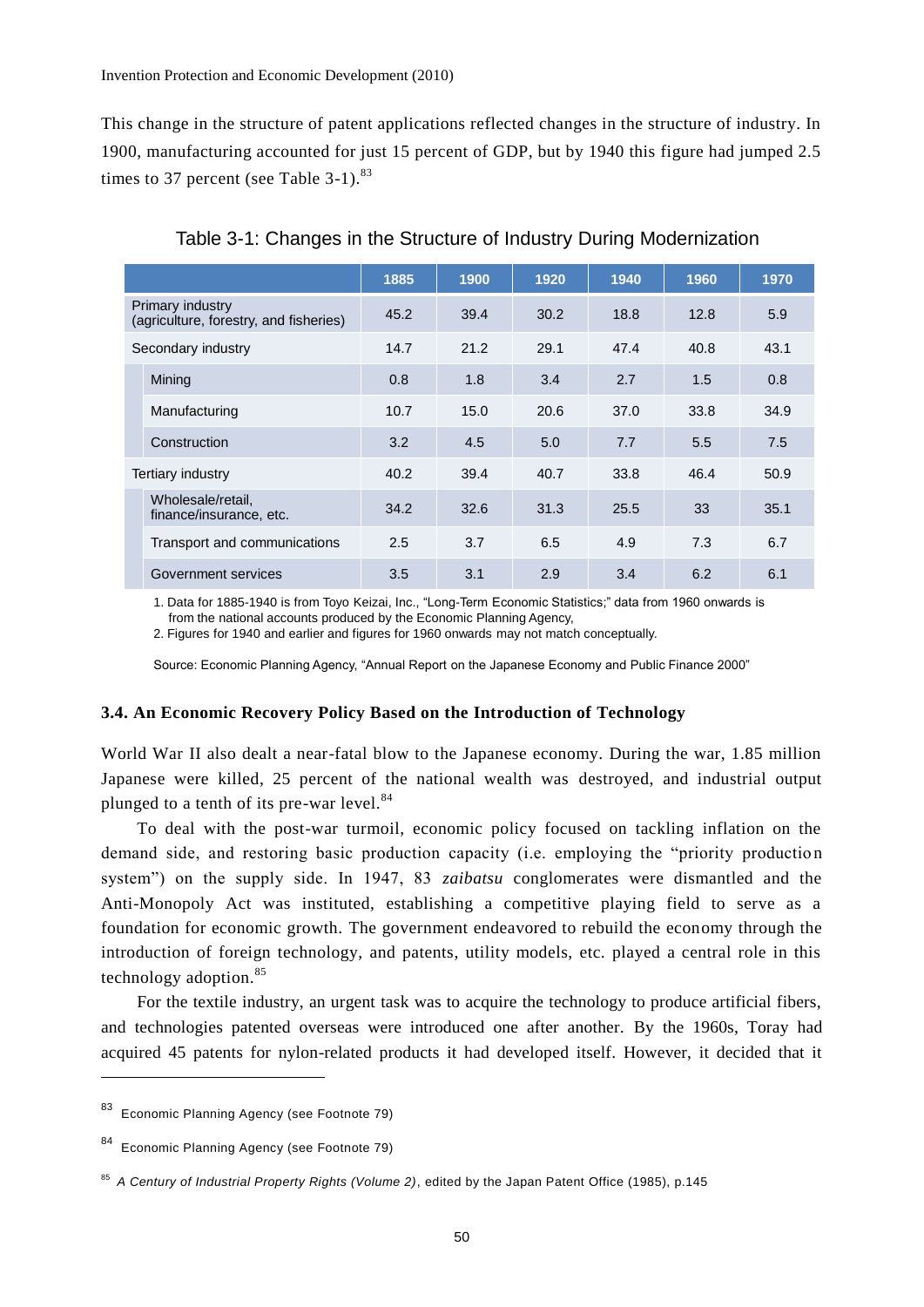would be more advantageous to use inventions patented by DuPont, and in 1951 contracted to license these patents at a cost far in excess of its capital at the time.

Although Sony was a small company that had only been founded in 1946, it discovered that Western Electric was planning to disclose in New York the fact that it had received a patent for transistor technology developed by Bell Labs of the U.S. Sony immediately entered into negotiations to acquire the patent. With few foreign companies operating in Japan at the time, contracts to license overseas technology needed to be approved by the Ministry of Commerce and Industry (now the Ministry of Economy, Trade and Industry). It is said that many in the government were reluctant to authorize Sony, which had only been established a few years earlier, to introduce transistor technology when the company had not even decided on the products it would use the technology for. Nevertheless, in 1952 Sony concluded an agreement with Western Electric to license the transistor patent.

Because the contract did not extend to the provision of manufacturing knowhow, Sony had to do the development with its own technology. However, the techniques and approaches acquired during the development process would later lead to the Esaki diode, for which Reona Esaki received a Nobel Prize, and products such as the Walkman.

Table 3-2 provides information about the technology licensing agreements concluded during this period. It is clear that a lot of such contracts were signed, and that some industries opted for agreements centered on patents, while others preferred comprehensive agreements encompassing the provision of knowhow, etc. Later, the electrical machinery manufacturers that would drive the Japanese economy forward focused on acquiring technology through patent-only contracts, while the chemical and machinery industries went for knowhow, too (see Table 3-2).

| <b>Sector</b>        | Total no. | Percentage of patent-only agreements |       |  |
|----------------------|-----------|--------------------------------------|-------|--|
| Electrical machinery | 246       | 132                                  | 53.7% |  |
| Oil refining         | 45        | 20                                   | 44.4% |  |
| <b>Textiles</b>      | 50        | 20                                   | 40.0% |  |
| Nonferrous metals    | 20        | $\overline{7}$                       | 35.0% |  |
| <b>Steel</b>         | 70        | 21                                   | 30.0% |  |
| Chemicals            | 264       | 58                                   | 22.0% |  |
| Rubber and leather   | 24        | $\overline{5}$                       | 20.8% |  |
| Mechanical machinery | 281       | 39                                   | 13.9% |  |
| Transport equipment  | 86        | $9\,$                                | 10.5% |  |
| Other                | 62        | 15                                   | 24.2% |  |

## **Table 3-2: Patent-Only Technology Import Agreements during the Postwar Reconstruction Period**

These figures are based on the results of a survey of agreements to supply class-A technology concluded between 1950 and 1960, published in "Current Trends and Issues with the Introduction of Foreign Technology" produced by local bureaus of enterprise of the Ministry of International Trade and Industry (1962).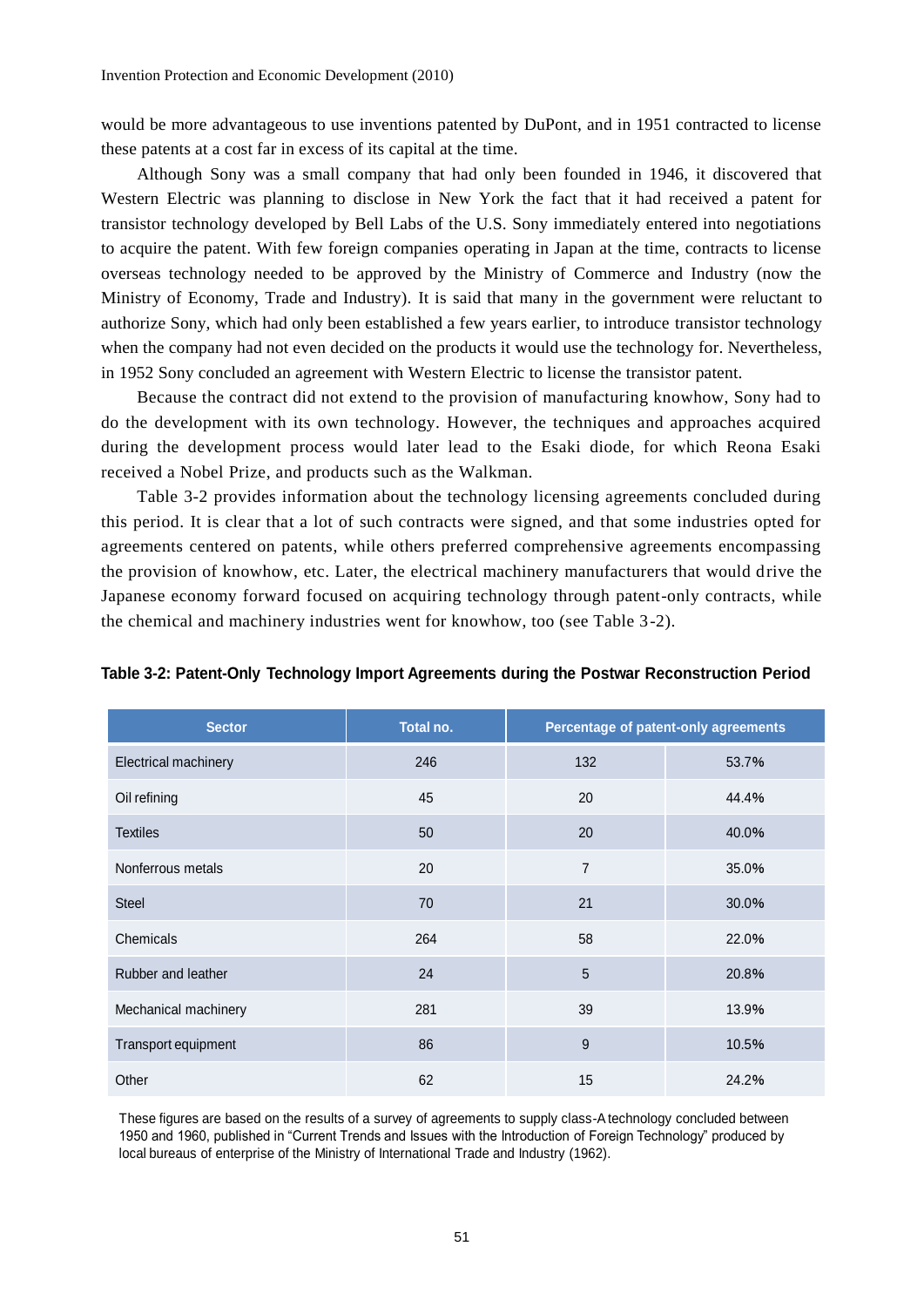This increase in the number of licensing agreements gave an international outlook to corporate intellectual property departments, which had hitherto only filed domestic patent applications, and served to transform them into key organizations for patent-using companies.

## **3.5.Promoting Japanese-Style innovation**

## 3.5.1. The 1954 Patent Act

In 1955 the Japanese economy began a period of growth faster than anything it had seen before. For the next 17 years, until 1972, real economic growth averaged 9.3 percent per year, and in 1968 Japan overtook West Germany to become the world's second largest economy.<sup>86</sup>

This high-growth era is also said to be the period in which the Japanese economic system and Japanese-style rules and conventions were established  $87$ . The Japanese economic system is characterized by *keiretsu* corporate groupings, an employment system based on seniority-linked pay increases, a system of financial intermediaries dominated by main banks and lead underwriters, and intricate government regulation of the economy.

In the area of innovation, Japan soaked up the technology it brought in from overseas, developed original technologies on its own, and established a Japanese -style innovation system based on supplying technology overseas. The development of superbly designed, lightweight, and compact products became the number-one strength of Japanese companies.

Figure 3-4 shows changes in payments for technology introduction and exports of products since 1956, and reveals that technology licensing and product exports have expanded in concert with each other (see Figure 3-4).

## **Figure 3-4: Payment for Technology Introduction and Export Value of Products**

Changes compared to 1960 as 1



Based on Bank of Japan's "Balance of Payments Monthly" and Japan Tariff Association's "Summary Report on Trade of Japan."

<sup>86</sup> It is now believed to have slipped behind China into third place.

<sup>87</sup> Economic Planning Agency (see Footnote 63)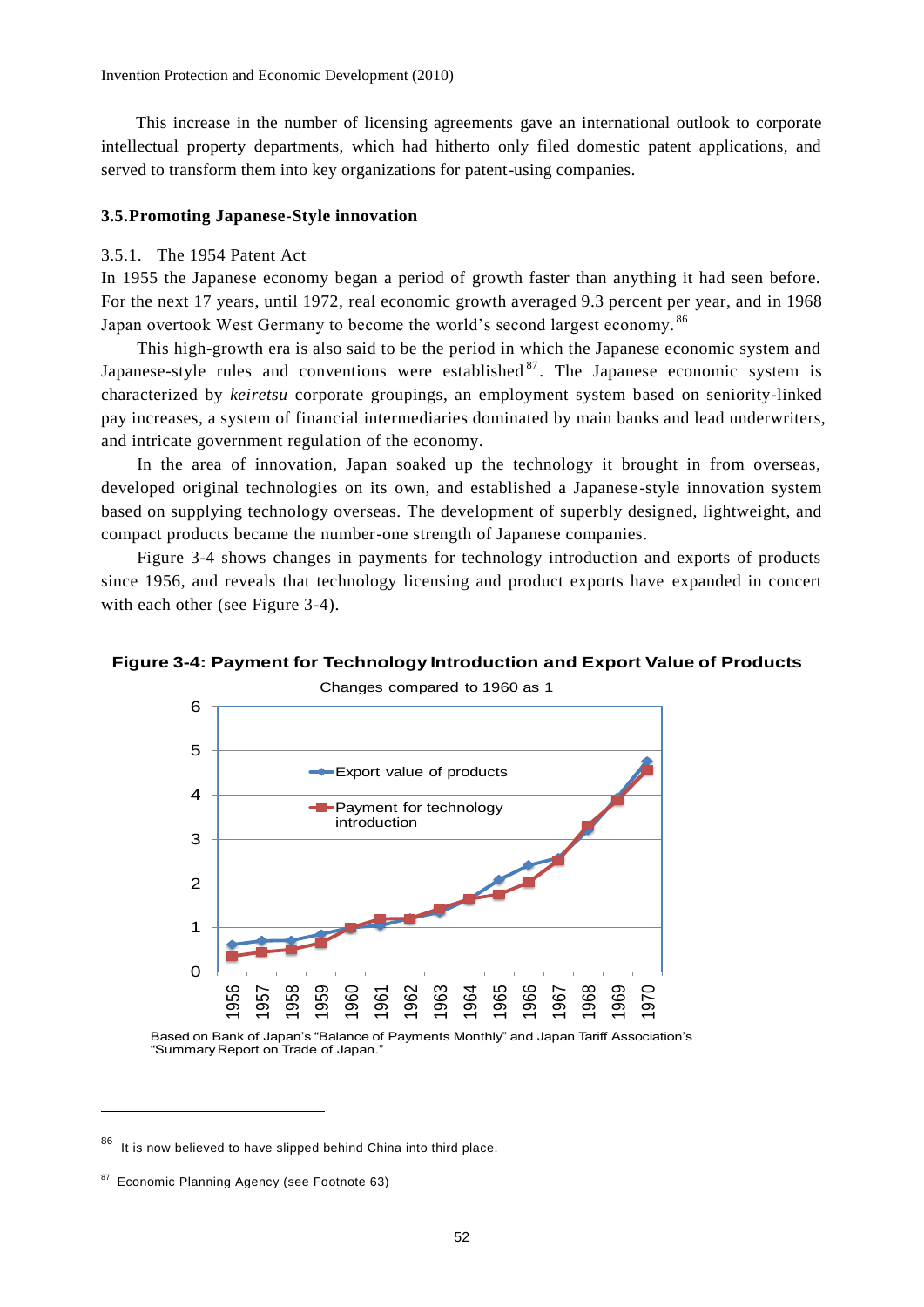To provide a firmer foundation for Japanese-style innovation, a new patent act was introduced in 1959. For the first time, the act had to "encourage inventions, and thereby to contribute to the development of industry" as its stated objective.

In practical terms, the new act adopted the concept of the global public domain and contained clear provisions on inventiveness, meaning that only really high quality inventions would be eligible for patents.

The provisions on employee inventions provided even more incentives for researchers. They clearly stated that when employee inventions were transferred to the company, the company had to pay the employee a "reasonable amount."

A ceiling was also established on patent periods, which were to be no more than 20 years from the filing date. This would prevent rights to old inventions suddenly being exercised, which had presented an obstacle to innovation.

3.5.2. Corporate Policies to Encourage Inventions

These provisions made Japanese companies do even more to encourage inventions, and established an infrastructure for generating innovations.

Figure 3-5 shows the measures employed by companies to promote in-house inventions (see Figure 3-5).





The data shows that to generate new innovations, Japanese companies make active use of rewards for inventions. The next most popular method is suggestion systems. Such systems, which encompass suggestions for making improvements, have achieved great success in raising the productivity of

Employed by Japanese Companies" (2002 and 1997)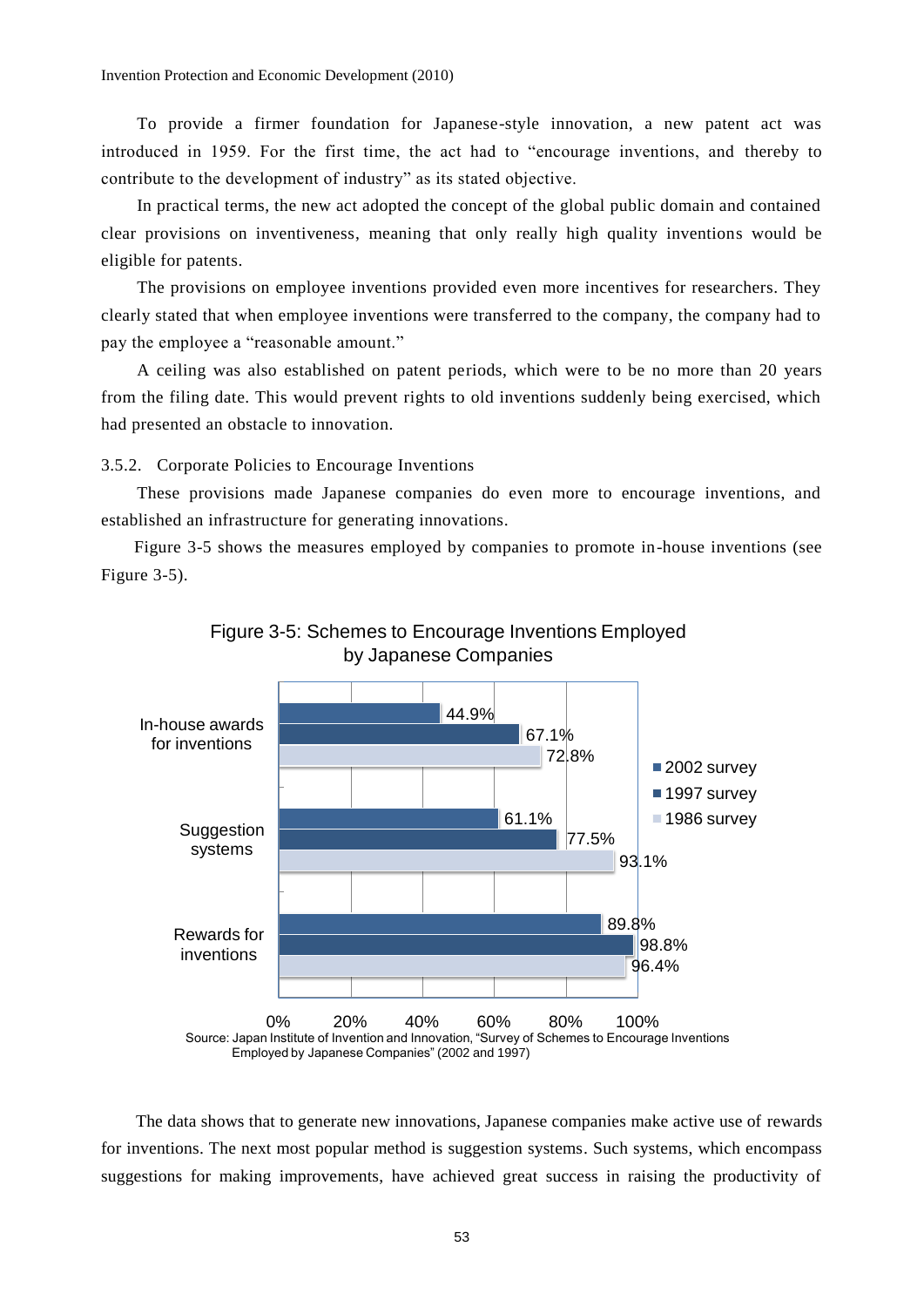Japanese companies and raising employee awareness of the importance of being inventive and creative. In-house awards, such as CEO awards, used to be employed by more than 70 percent of companies, though this proportion has now dropped to less than half. However, such awards can be replaced with applications for such awards as the national awards conferred by the Japan Institute of Invention and Innovation.

## 3.5.3. A Deluge of Patent Applications

In the 1960s, Japan was beset with pollution and environment-related problems, a negative side-effect of the country's rapid economic growth. In addition, the oil crises of 1973 and 1979 caused the hitherto stable price of crude oil to soar, dealing a severe blow to the Japanese economy. Besides introducing tough new environmental regulations, the government called on industry and the public to do more to reduce energy use and lessen the environmental impact of their activities. The targets the government set were considered difficult to achieve even by international standards, but to meet them companies, research organizations, etc. came out with one invention after the other that would come to be used all over the world. As a result, the Japan Patent Office was inundated with applications for patents and utility models (see Figure 3-6).



Figure 3-6: Structural Changes in Patent and Utility Model Filing

In 1988, the combined total of patent and utility model filings registered its highest figure ever: over 540,000.

The utility model system had already evolved from being a means of protecting minor inventions by SMEs and individuals into a key tool in corporate invention protection strategy. Most companies adopted a strategy of using patents to protect basic inventions and utility models to protect the peripheral inventions that are essential for innovation. As a result, corporate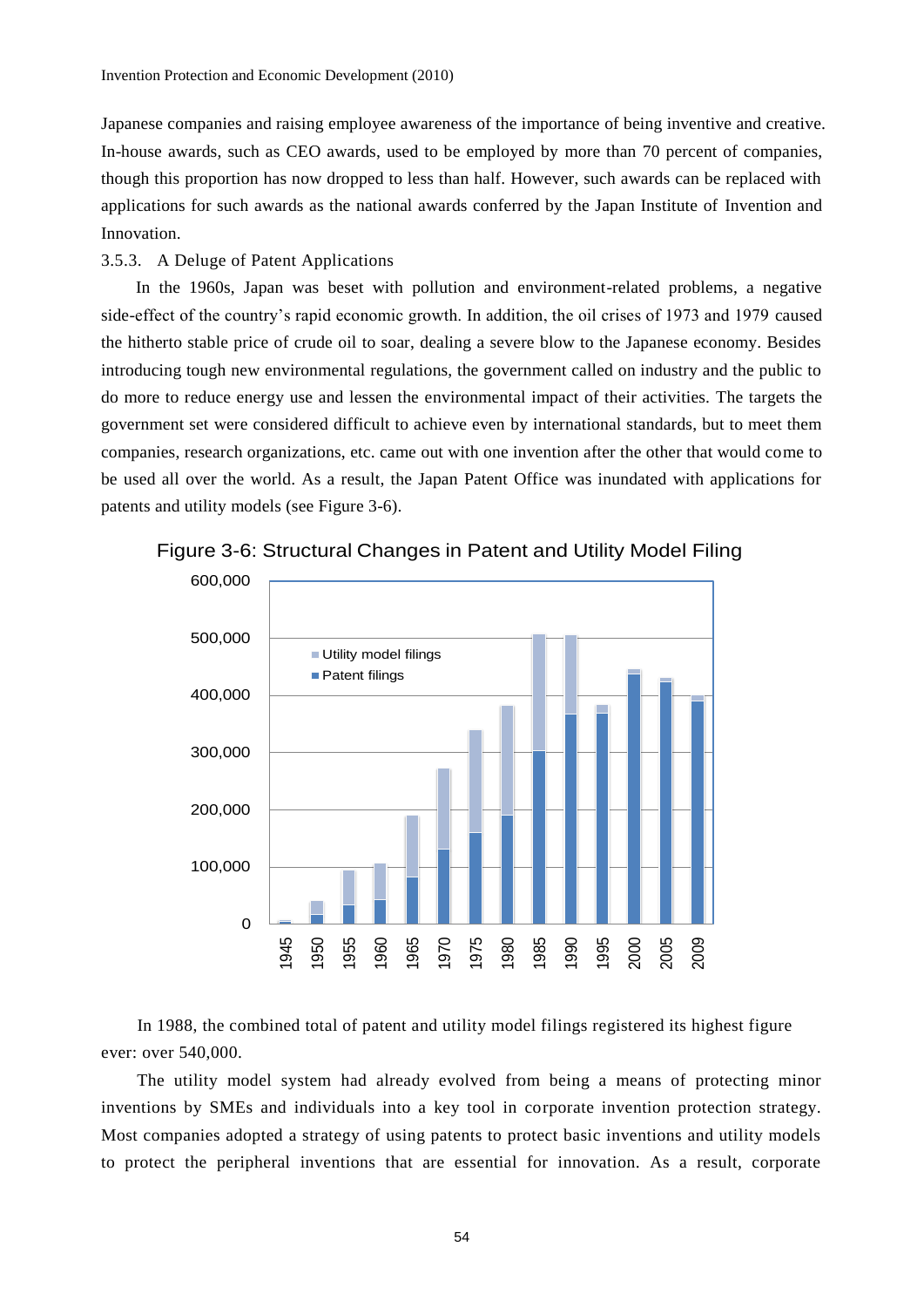applications for utility models increased, such that by the 1980s almost half were filed by large companies, with applications from individuals accounting for just 11.4 percent of the total.<sup>88</sup>

## **3.6. Policies to Strengthen International Invention Protection and Make Japan a Nation Built on Intellectual Property**

## 3.6.1. The Emergence of International Friction

The sudden rise in patent filings resulted in severe delays at the Japan Patent Office, which was responsible for examining them all. This in turn led to pressure from overseas users calling for the swift protection of their inventions.

The Japan Patent Office responded in various ways, implementing a plan to make the process "paperless," outsourcing preliminary investigations, switching to a registration system for utility models (i.e. abandoning screening), and so on.

However, the aggressive expansion into overseas markets by Japanese companies, which garnered attention during the 1980s, resulted in frequent patent-related disputes between them and U.S. firms, which had been lobbying for robust government protection of their rights under the so-called "pro-patent policy." In 1984, Corning Inc. of the U.S. sued Sumitomo Electric for infringing its patents for optical waveguide fibers. The case was eventually settled out of court in 1989, with Sumitomo agreeing to pay Corning 25 million dollars. Meanwhile, in 1987, Minolta Camera got into a dispute with Honeywell over a patent for auto-focus camera technology, which led to a 1992 district court ordering Minolta to pay Honeywell 96.35 million dollars in damages. In the end, Minolta reached an out-of-court settlement with Honeywell, agreeing to hand over 127.5 million dollars.

These lawsuits woke Japanese companies up to the importance of giving their invention protection strategies an international perspective. One after another they moved to expand their management of patents overseas.

At around the same time, unauthorized imitations of products patented by Japanese companies began being manufactured and distributed in Asia. The invention protection activities of Japanese firms therefore expanded to prevent their products being copied in various locations around the world.

Problems with invention protection were no longer purely domestic issues, neither for the government nor for companies. They had now spread beyond Japan's national borders.

## 3.6.2. A Nation Built on Intellectual Property

 $\overline{a}$ 

In February 2002, the government recognized that to make Japan more internationally competitive and revitalize its economy, it was important to strategically protect and utilize the fruits of research activities and creative endeavors. It therefore established the Strategic Council on Intellectual Property, headed by the Prime Minister, to put together a national intellectual property strategy and push forward with implementation of the policies needed to execute it.

In July the same year, the Council published its "Intellectual Property Policy Outline." The document called for Japan to be transformed into a "nation built on intellectual property" through the development of value-added products and services based on intellectual property, in order to

<sup>88</sup> Institute of Intellectual Property, "Report from the Research Committee on Legal Protection for the Results of Technological Development" (1992)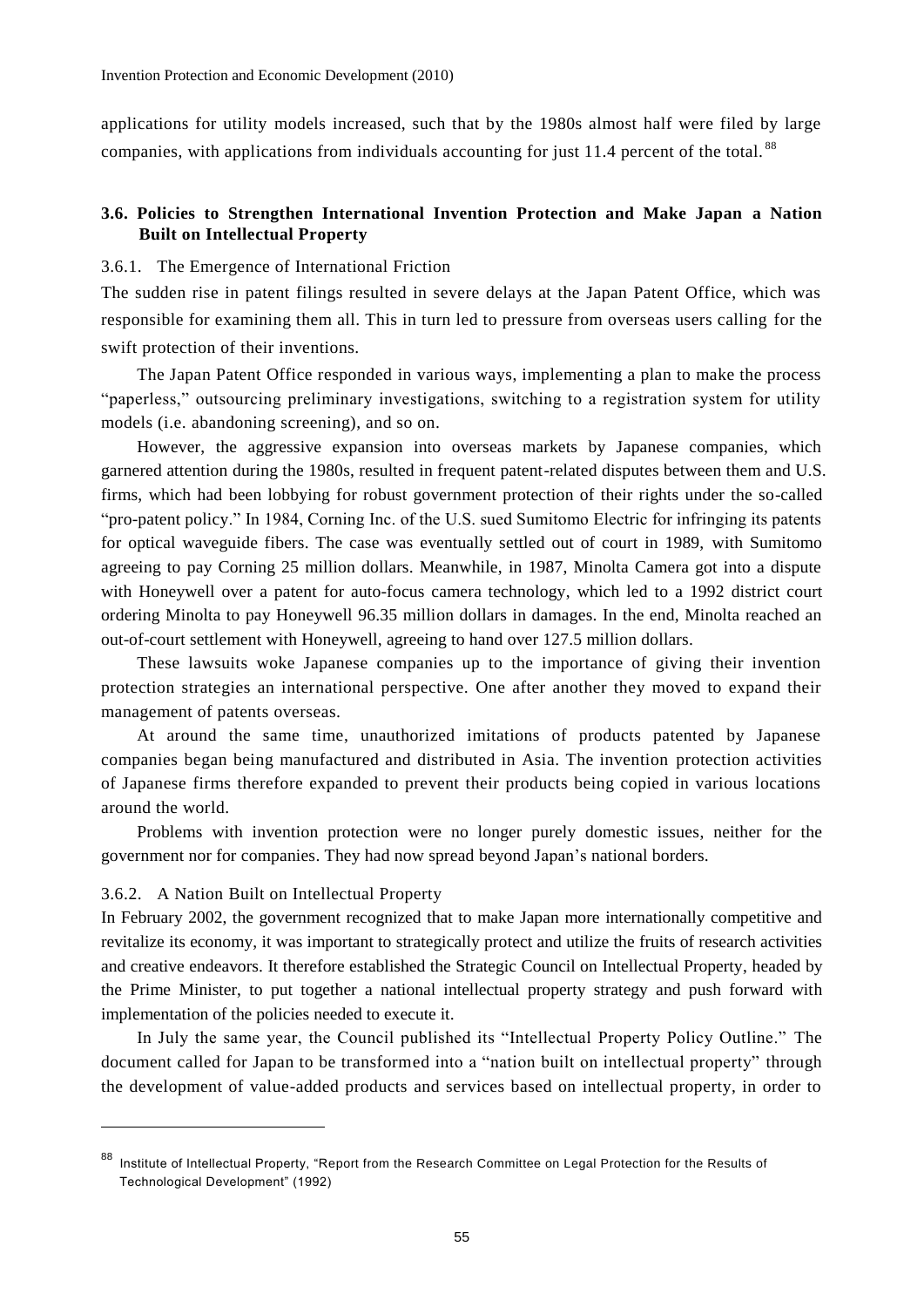revitalize its economy and society, and contained a comprehensive range of measures comprising a creation strategy, protection strategy, exploitation strategy, and plan for expanding the human foundation.

Based on this policy, the Intellectual Property Basic Act was promulgated in December of the same year. Then in 2003, Japan established an "Intellectual Property Strategy Headquarters" to strengthen the international competitiveness of Japanese industry by intensively and strategically implementing measures relating to the creation, protection, and use of intellectual property. A variety of such measures have since been instituted, such as the establishment of an "Intellectual Property High Court."

No detailed empirical research has been performed on how the government's intellectual property strategy has benefitted the Japanese economy. Nevertheless, it is possible to get a rough idea by comparing economic growth during the period with the contribution of each sector to that growth.

The Ministry of Economy, Trade and Industry's Research Institute of Economy, Trade and Industry (RIETI) has analyzed the contributions of capital, labor, and total factor productivity to Japan's economic growth, and according to their analysis, three points can be identified (see Figure 3-7).



Figure 3-7: Contribution of Total Factor Productivity to Japanese Economic Growth

Source: Research Institute of Economy, Trade and Industry (RIETI), "JIP Database 2009"

First, until the so-called "lost decade" of the 1990s, economic growth topped 4 percent every year, and the contribution of total factor productivity (the broad definition thereof, i.e. the contribution of technological progress) was over 1 percent. Between 1990 and 2000, however, economic growth slipped below 1 percent, and the decline in total factor productivity was especially pronounced.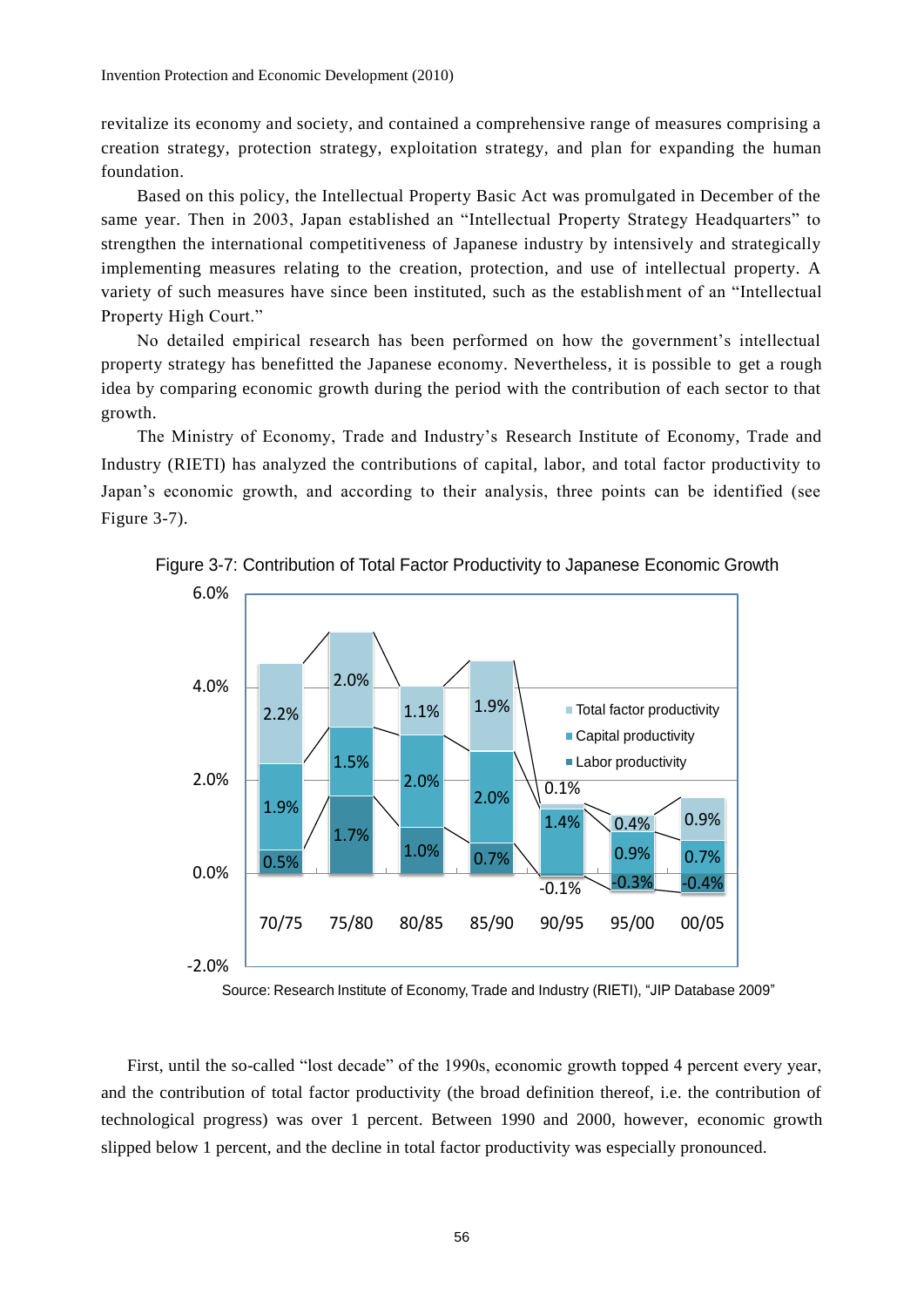It was this situation that led to a new policy based on slogans like "nation built on intellectual property" and "nation built on innovation."

That this policy began to bear fruit from 2005 onwards can be seen in the figures for total factor productivity. The increase in total factor productivity from that time indicates that innovation has really accelerated.